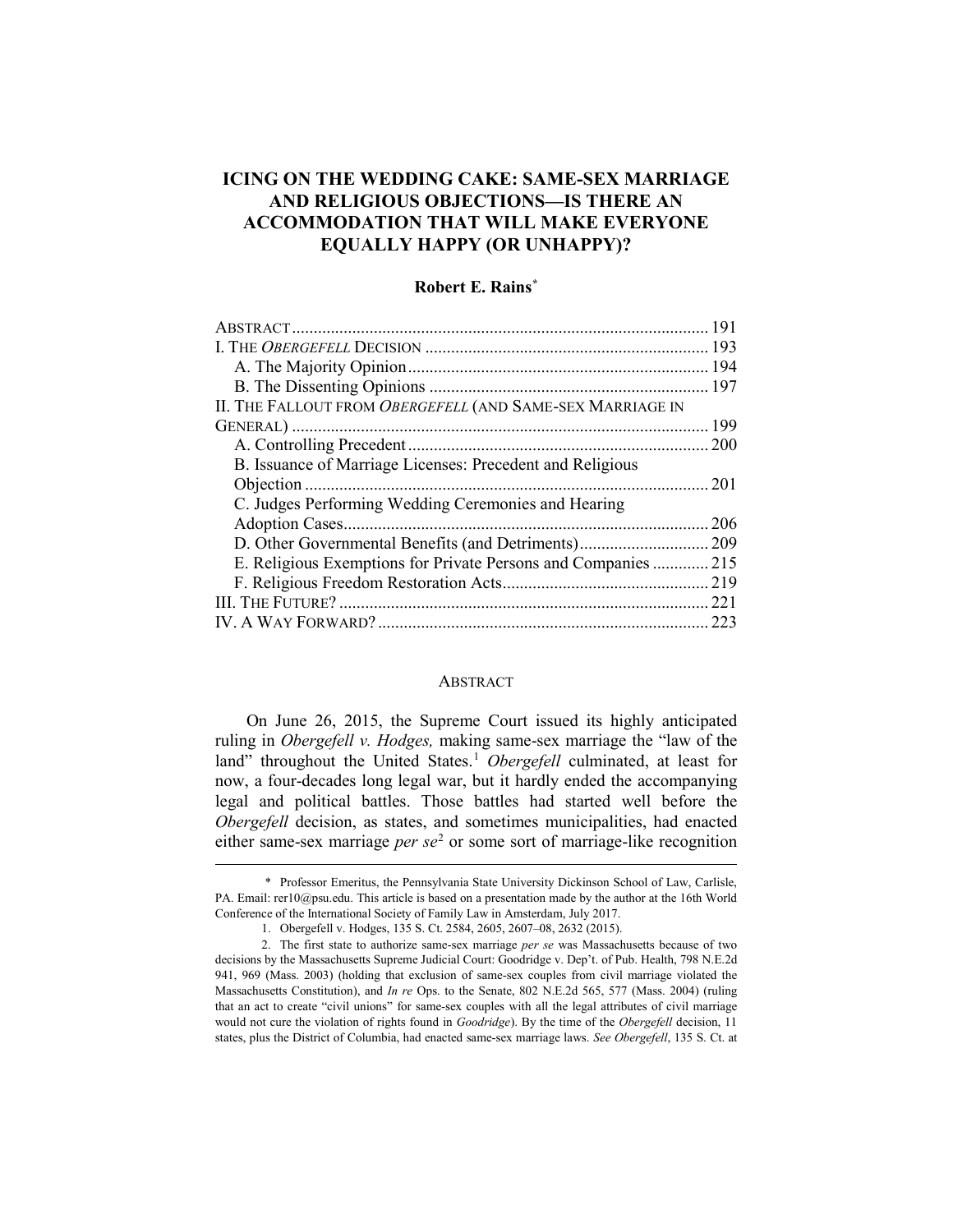for same-sex couples—with names such as "reciprocal beneficiaries["3](#page-1-0) or "civil unions."[4](#page-1-1) Opposition has come from state and local officials (refusing to issue marriage licenses, refusing to perform weddings, refusing to issue documents listing same-sex spouses, etc.)<sup>5</sup> and from private businesses providing public accommodations (wedding venues, photographers, florists, etc.).[6](#page-1-3) By the time this Article is published, the Supreme Court will have heard oral argument in the *Masterpiece Cakeshop* case in which a bakery owner is asserting the constitutional right to refuse—on religious and free speech grounds—to make and decorate a wedding cake for a same-sex couple.[7](#page-1-4)

This Article will: examine the *Obergefell* majority and dissenting opinions, recount the various battles being waged by opponents of legal recognition of same-sex couples and those entities which do not want to provide wedding-related services to same-sex couples, consider our political divide on gay rights issues, and finally attempt, with great trepidation, to posit a way forward that might satisfy—or dissatisfy—both camps equally.

<span id="page-1-1"></span> 4. Vermont enacted civil unions in 2000 in response to the Vermont Supreme Court's decision in Baker v. State, 170 Vt. 194, 744 A.2d 864 (Vt. 1999). *See* VT. STAT. ANN. tit. 15, § 1201(2) (2016) ("'Civil union' means that two eligible persons have established a relationship pursuant to this chapter, and may receive the benefits and protections and be subject to the responsibilities of spouses."); *see also* 2000 Vt. Acts & Resolves 72–73 ("The purpose of this act is to respond to the constitutional violation found by the Vermont Supreme Court in Baker v. State, and to provide eligible same-sex couples the opportunity to 'obtain the same benefits and protections afforded by Vermont law to married opposite-sex couples' as required by Chapter I, Article 7th of the Vermont Constitution.").

 <sup>2611,</sup> app. B (listing state legislation and judicial decisions legalizing same-sex marriage). Multiple other states authorized same-sex marriage because they were mandated to do so by a federal or state court order. *See Obergefell*, 135 S. Ct. at 2608–10, app. A (listing state and federal decisions on samesex marriage).

<span id="page-1-0"></span> <sup>3.</sup> *See* 1997 Haw. Sess. Laws 1211 (codified at HAW. REV. STAT. § 572C-1 (2016)) ("The purpose of this chapter is to extend certain rights and benefits which are presently available only to married couples to couples composed of two individuals who are legally prohibited from marrying under state law."). Hawaii created the category of "reciprocal beneficiaries" for same-sex couples in 1997 as part of its response to the ongoing litigation regarding same-sex marriage in *Baehr*. Baehr v. Lewin, 852 P.2d 44, 67 (Haw. 1993) ("holding "that sex is a 'suspect category' for purposes of equal protection analysis" under the Hawaii State Constitution).

<span id="page-1-2"></span> <sup>5.</sup> Cheryl Wetzstein, *States Rebel Against Supreme Court Gay Marriage Ruling*, WASH. TIMES (July 6, 2015), http://www.washingtontimes.com/news/2015/jul/6/states-rebel-against-supremecourt-gay-marriage-ru/.

<span id="page-1-3"></span> <sup>6.</sup> *See* Elane Photography, L.L.C. v. Willock, 309 P.3d 53, 62–63 (N.M. 2013) (holding that it is discriminatory for a commercial wedding photographer to refuse service based on sexual orientation).

<span id="page-1-4"></span> <sup>7.</sup> Craig v. Masterpiece Cakeshop, Inc., 370 P.3d 272 (Colo. App. 2015), *cert. granted sub nom*. Masterpiece Cakeshop, Ltd. v. Colo. Civil Rts. Comm'n, 137 S. Ct. 2290 (2017). Interestingly, a similar challenge is making its way to the U.K. Supreme Court in a case from Northern Ireland, Lee v. McArthur [2016] NICA (Civ) 39 (N. Ir.).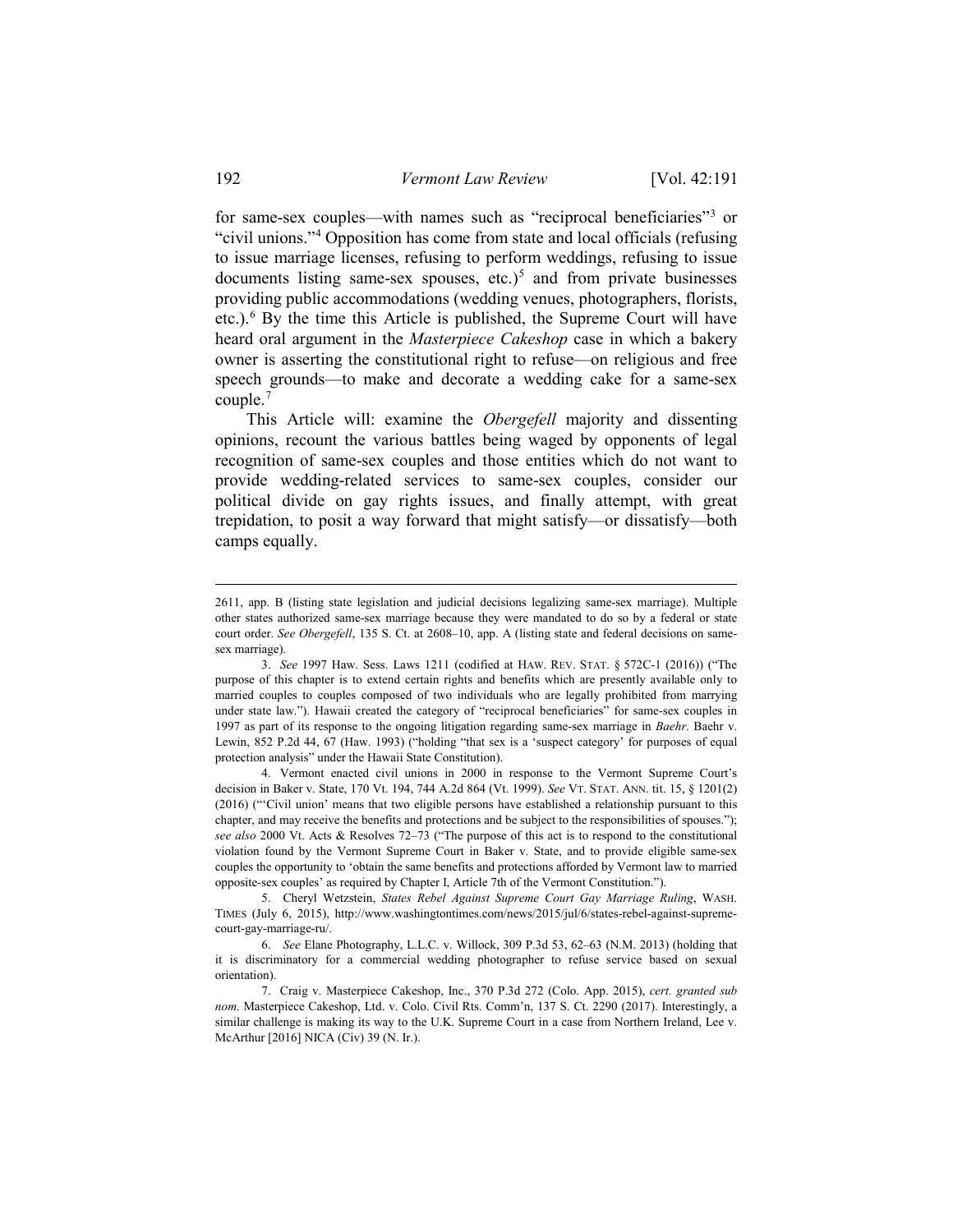#### I. THE *OBERGEFELL* DECISION

As noted, on June 26, 2015, the Supreme Court delivered its highly anticipated decision in *Obergefell v. Hodges*, and, by a vote of 5-4, held that: (1) states must permit same-sex couples to marry; and (2) a state may not refuse to recognize a lawful same-sex marriage performed in another state on the ground of its same-sex character.<sup>[8](#page-2-0)</sup> Justice Kennedy wrote the majority opinion, as he had in *Romer v. Evans* (1[9](#page-2-1)96)<sup>9</sup> (striking down a state constitutional amendment barring the state and its political subdivisions from protecting homosexuals against discrimination), *Lawrence v. Texas* (2003)<sup>[10](#page-2-2)</sup> (striking down a state law criminalizing private homosexual conduct between consenting adults), and *United States v. Windsor*  $(2013)^{11}$  $(2013)^{11}$  $(2013)^{11}$  (striking down the provision in the federal Defense of Marriage Act (DOMA) barring the federal government from recognizing same-sex marriages that were valid under state law). Justices Ginsburg, Breyer, Sotomayor, and Kagan joined *Obergefell*'s majority opinion. [12](#page-2-4) Each of the four dissenting Justices—Chief Justice Roberts and Justices Scalia, Thomas, and Alito—wrote a separate dissenting opinion in which one or more of the other dissenters joined.<sup>13</sup> Each opinion merits attention.

*Obergefell* was actually four consolidated cases in which plaintiffs challenged the respective laws of Michigan, Kentucky, Ohio, and Tennessee, restricting marriage to one man and one woman.<sup>[14](#page-2-6)</sup> Plaintiffs won their case in each federal district court.[15](#page-2-7) The defendant states appealed,<sup>[16](#page-2-8)</sup> and the Court of Appeals for the Sixth Circuit reversed and upheld the challenged statutes.<sup>[17](#page-2-9)</sup> This put the Sixth Circuit at odds with other recent federal circuit court decisions, thus creating a "circuit split," making the issue ripe for review by the Supreme Court.<sup>[18](#page-2-10)</sup>

 <sup>8.</sup> Obergefell v. Hodges, 135 S. Ct. 2584, 2607–08 (2015).

 <sup>9.</sup> Romer v. Evans, 517 U.S. 620, 623–24 (1996).

<span id="page-2-3"></span><span id="page-2-2"></span><span id="page-2-1"></span><span id="page-2-0"></span><sup>10.</sup> Lawrence v. Texas, 539 U.S. 558, 562, 578 (2003) (overruling Bowers v. Hardwick, 478 U.S. 186 (1986)).

<sup>11.</sup> United States v. Windsor, 133 S. Ct. 2675, 2682 (2013).

<sup>12.</sup> *Obergefell*, 135 S. Ct. at 2591.

<span id="page-2-10"></span><span id="page-2-9"></span><span id="page-2-8"></span><span id="page-2-7"></span><span id="page-2-6"></span><span id="page-2-5"></span><span id="page-2-4"></span><sup>13</sup>*. Id.* at 2611 (Roberts, C.J., dissenting); *id.* at 2626 (Scalia, J., dissenting); *id.* at 2631 (Thomas, J., dissenting); *id.* at 2640 (Alito, J., dissenting).

<sup>14</sup>*. Id.* at 2584 (majority opinion).

<sup>15.</sup> *Id.* at 2593*.*

<sup>16.</sup> *Id.* 

<sup>17</sup>*. Id.*

<sup>18.</sup> DeBoer v. Snyder, 772 F.3d 388, 402 (6th Cir. 2014).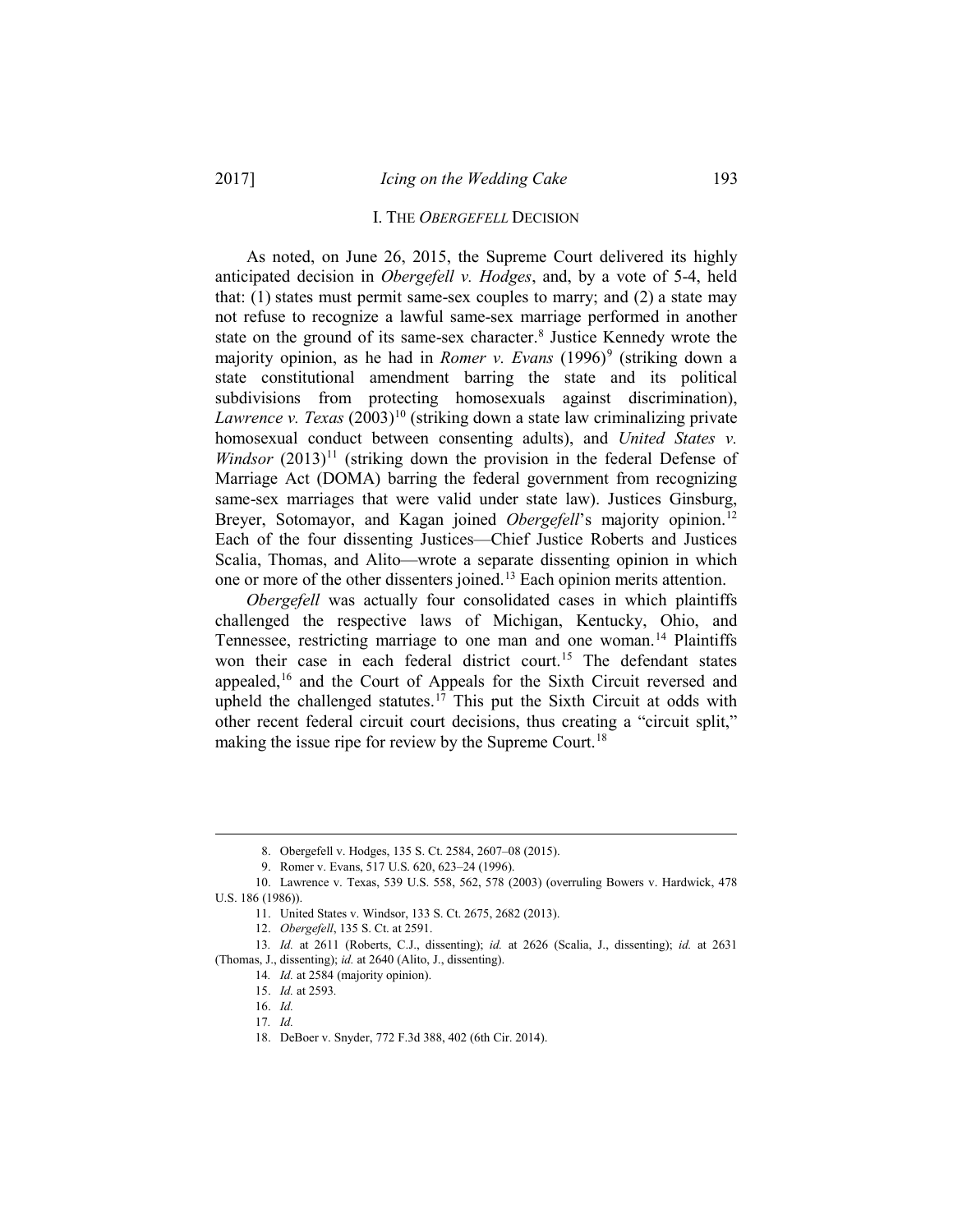#### *A. The Majority Opinion*

Justice Kennedy's majority opinion started with a brief history of the institution of marriage, noting the "transcendent importance" of that institution.<sup>[19](#page-3-0)</sup> Kennedy correctly acknowledged that, "[i]t is fair and necessary to say these references [to the historical importance of marriage] were based on the understanding that marriage is a union between two persons of the opposite sex."[20](#page-3-1) He proceeded to relate the stories of three of the sets of plaintiffs and the difficulties they had encountered, which were caused by application of the challenged statutes. $21$ 

The majority noted that "[t]he history of marriage is one of both continuity and change."<sup>[22](#page-3-3)</sup> We have abandoned (at least in the United States, with isolated exceptions) arranged marriages based on political, religious, and financial concerns.[23](#page-3-4) A married woman is no longer considered to be a *femme covert* without legal rights.<sup>[24](#page-3-5)</sup>

Likewise, society's views of homosexuality have evolved from the time when "[s]ame-sex intimacy [was] a crime in many States."[25](#page-3-6) The American Psychiatric Association has long since abandoned the view announced in its first *Diagnostic and Statistical Manual of Mental Disorders* in 1952 that homosexuality was a mental disorder.<sup>[26](#page-3-7)</sup> The Court's own views of homosexuality have evolved since *Bowers v. Hardwick* in  $1986$ <sup>[27](#page-3-8)</sup> which upheld the crime of sodomy, with recognition of various gay rights in *Romer* (1996),<sup>[28](#page-3-9)</sup> *Lawrence* (2003),<sup>29</sup> and *Windsor* (2013).<sup>30</sup>

<span id="page-3-0"></span>Addressing the Due Process Clause of the Fourteenth Amendment, the majority noted that the Court has long held that the right to marry is a fundamental right or liberty of which one cannot be deprived without due process of law.[31](#page-3-12) In *Loving v. Virginia* (1967), the Court unanimously struck down bans on interracial marriage, holding that marriage is "one of

- 27. Bowers v. Hardwick, 478 U.S. 186, 189 (1986).
- <span id="page-3-9"></span><span id="page-3-8"></span><span id="page-3-7"></span><span id="page-3-6"></span><span id="page-3-5"></span><span id="page-3-4"></span><span id="page-3-3"></span><span id="page-3-2"></span><span id="page-3-1"></span>28. Romer v. Evans, 517 U.S. 620, 635 (recognizing the right of equal protection for gay and lesbian persons).

<span id="page-3-10"></span>29. Lawrence v. Texas, 539 U.S. 558, 578 (2003) (providing that the right to liberty includes private sexual conduct).

<span id="page-3-12"></span><span id="page-3-11"></span>30. United States v. Windsor, 133 S. Ct. 2675, 2682 (2013) (finding the portion of the Defense of Marriage Act, which excluded same-sex partners from the definition of "spouse," unconstitutional).

 <sup>19.</sup> *Obergefell*, 135 S. Ct. at 2593–94.

<sup>20</sup>*. Id.* at 2594.

<sup>21</sup>*. Id.* at 2594–95.

<sup>22</sup>*. Id.* at 2595.

<sup>23</sup>*. Id.*

<sup>24</sup>*. Id.*

<sup>25</sup>*. Id.* at 2596. 26*. Id.*

<sup>31.</sup> *Obergefell*, 135 S. Ct. at 2600, 2604–05, 2607–08.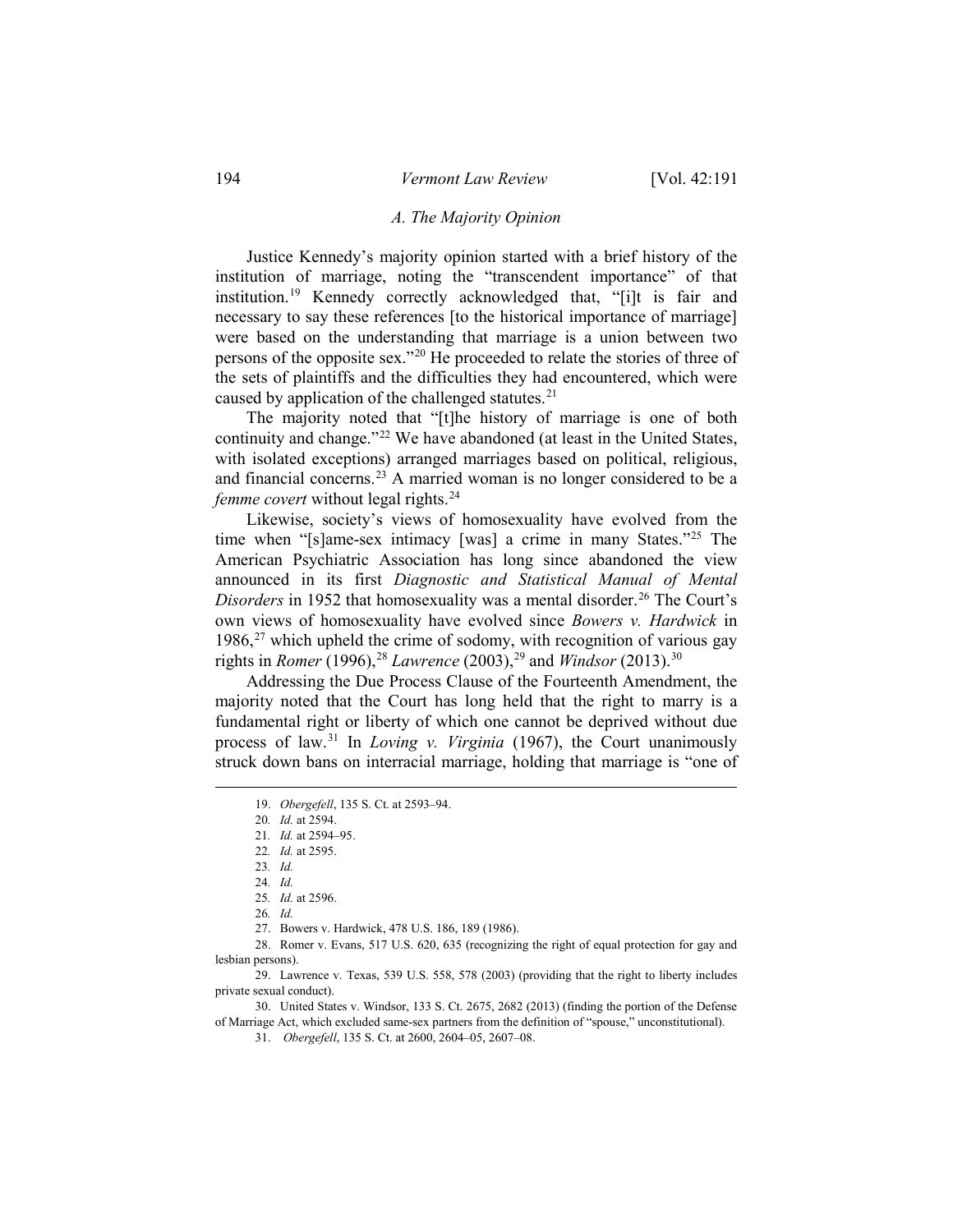the vital personal rights essential to the orderly pursuit of happiness by free men."[32](#page-4-0) In *Zablocki v. Redhail* (1978), the Court struck down a law preventing "deadbeat dads" from marrying. [33](#page-4-1) In *Turner v. Safley* (1987), the Court struck down a prison regulation which permitted a prison inmate to marry only after the superintendent found a compelling reason to grant the inmate such permission.<sup>[34](#page-4-2)</sup> While the *Obergefell* majority acknowledged its 1972 summary affirmance in *Baker v. Nelson*, which denied a right to same-sex marriage,  $35$  it conveniently neglected to mention two other cases in which it had upheld marriage impediments: *Butler v. Wilson* (1974)<sup>[36](#page-4-4)</sup> (prohibition on marriage for prisoners serving a life sentence), and *Califano v. Jobst* (1977)<sup>[37](#page-4-5)</sup> (termination of certain Social Security benefits upon marriage).

The *Obergefell* majority distilled four principles or premises from its precedents: (1) "the right to personal choice regarding marriage is inherent in the concept of individual autonomy,"<sup>[38](#page-4-6)</sup> (2) "the right to marry is fundamental because it supports a two-person union unlike any other in its importance to the committed individuals,"[39](#page-4-7) (3) "[marriage] safeguards children and families and thus draws meaning from related rights of childrearing, procreation, and education,"[40](#page-4-8) and (4) "marriage is a keystone of our social order."[41](#page-4-9) Denying these benefits to same-sex couples who wish to marry violates the Fourteenth Amendment's guarantee that "no State shall 'deprive any person of ... liberty ... without due process of  $law.$ ",[42](#page-4-10)

Additionally, denial of the right of same-sex couples to marry also violates the Fourteenth Amendment's guarantee that "[n]o State shall . . . deny to any person within its jurisdiction the equal protection of the laws.["43](#page-4-11) Notably, although there is very extensive jurisprudence concerning the standard to be applied when a statute is challenged on equal

 <sup>32.</sup> Loving v. Virginia, 388 U.S. 1, 12 (1967).

<sup>33.</sup> Zablocki v. Redhail, 434 U.S. 374, 375, 382, 390–91 (1978).

<sup>34.</sup> Turner v. Safley, 482 U.S. 78, 82, 100 (1987).

<span id="page-4-3"></span><span id="page-4-2"></span><span id="page-4-1"></span><span id="page-4-0"></span><sup>35</sup>*. Obergefell*, 135 S. Ct. at 2598; *see also* Baker v. Nelson, 409 U.S. 810, 810 (1972) (dismissing appeal "for want of a substantial federal question").

<span id="page-4-4"></span><sup>36.</sup> Butler v. Wilson, 415 U.S. 953 (1974) (mem.) (upholding a New York statute prohibiting prisoners serving a life sentence from marrying).

<span id="page-4-6"></span><span id="page-4-5"></span><sup>37.</sup> Califano v. Jobst, 434 U.S. 47, 48 (1977) (finding that termination of certain Social Security benefits upon marriage did not violate due process).

<sup>38.</sup> *Obergefell*, 135 S. Ct. at 2599.

<span id="page-4-11"></span><span id="page-4-10"></span><span id="page-4-9"></span><span id="page-4-8"></span><span id="page-4-7"></span><sup>39</sup>*. Id.* Despite its repeated references to marriage as a two-person union, the majority never explains the two-person limitation.

<sup>40</sup>*. Id.* at 2600.

<sup>41</sup>*. Id.* at 2601.

<sup>42</sup>*. Id.* at 2597 (quoting U.S. CONST. amend XIV).

<sup>43</sup>*.* U.S. CONST. amend XIV; *Obergefell*, 135 S. Ct. at 2602.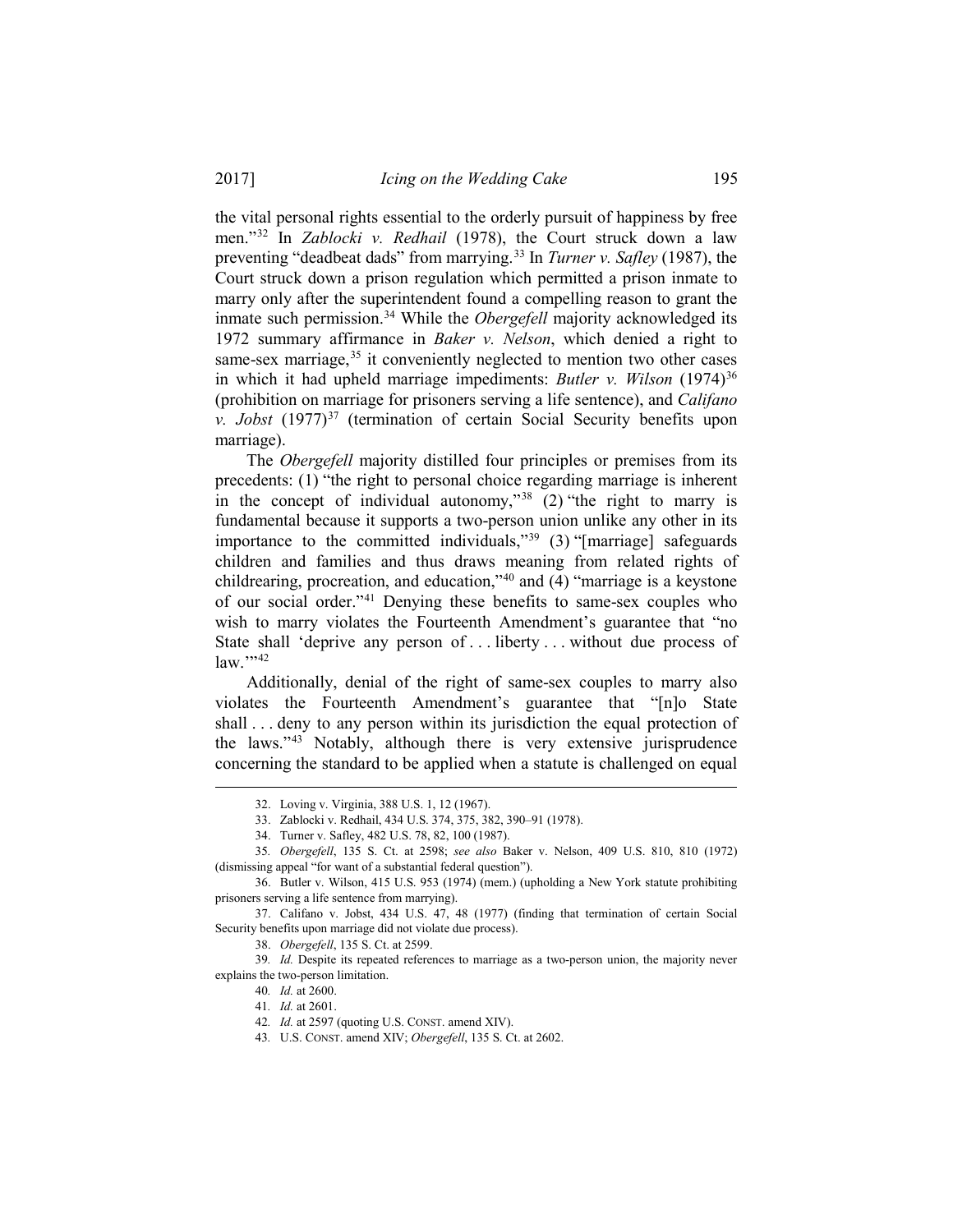protection grounds—strict scrutiny, intermediate scrutiny, or rational basis—the majority never even mentioned, much less explained, what standard it was applying.<sup>[44](#page-5-0)</sup> Based on the foregoing holdings concerning due process and equal protection, "*Baker v. Nelson* must be and now is overruled . . . . "[45](#page-5-1)

The majority explained why the judiciary must act to correct this situation rather than wait on the democratic process. "[T]he Constitution contemplates that democracy is the appropriate process for change, so long as that process does not abridge fundamental rights."[46](#page-5-2) Because fundamental rights were being denied to same-sex couples who could not marry, a cautious approach was unwarranted.

Briefly addressing the second issue, the majority ruled that because same-sex couples have a fundamental right to marry in all states, it follows that "there is no lawful basis for a State to refuse to recognize a lawful same-sex marriage performed in another State on the ground of its same-sex character."[47](#page-5-3)

In rather ambiguous language, the majority opined on what was already a hot-button issue in states permitting same-sex marriage religiously based objections—as follows:

> Finally, it must be emphasized that religions, and those who adhere to religious doctrines, may continue to advocate with utmost, sincere conviction that, by divine precepts, same-sex marriage should not be condoned. The First Amendment ensures that religious organizations and persons are given proper protection as they seek to teach the principles that are so fulfilling and so central to their lives and faiths, and to their own deep aspirations to continue the family structure they have long revered.[48](#page-5-4)

To what extent religious objectors may go beyond advocating and teaching to demonstrate their position remains a deeply divisive issue.

<span id="page-5-3"></span><span id="page-5-2"></span><span id="page-5-1"></span><span id="page-5-0"></span> <sup>44.</sup> *See, e.g.*, Loving v. Virginia, 388 U.S. 1, 11 (1967) (applying the "most rigid scrutiny" standard—a functional analog of "strict scrutiny"—to a statute barring interracial marriage (quoting Korematsu v. United States, 323 U.S. 214, 216 (1944))); Trimble v. Gordon, 430 U.S. 762, 767 (1977) (applying "intermediate scrutiny," rather than strict scrutiny, to a statute discriminating on the basis of illegitimacy); City of Cleburne v. Cleburne Living Ctr., 473 U.S. 432, 435, 450 (1985) (applying "rational basis" scrutiny to an ordinance discriminating against intellectually disabled persons).

<sup>45.</sup> *Obergefell*, 135 S. Ct. at 2604–05.

<sup>46</sup>*. Id.* at 2605.

<sup>47</sup>*. Id*. at 2607–08.

<span id="page-5-4"></span><sup>48</sup>*. Id.* at 2607.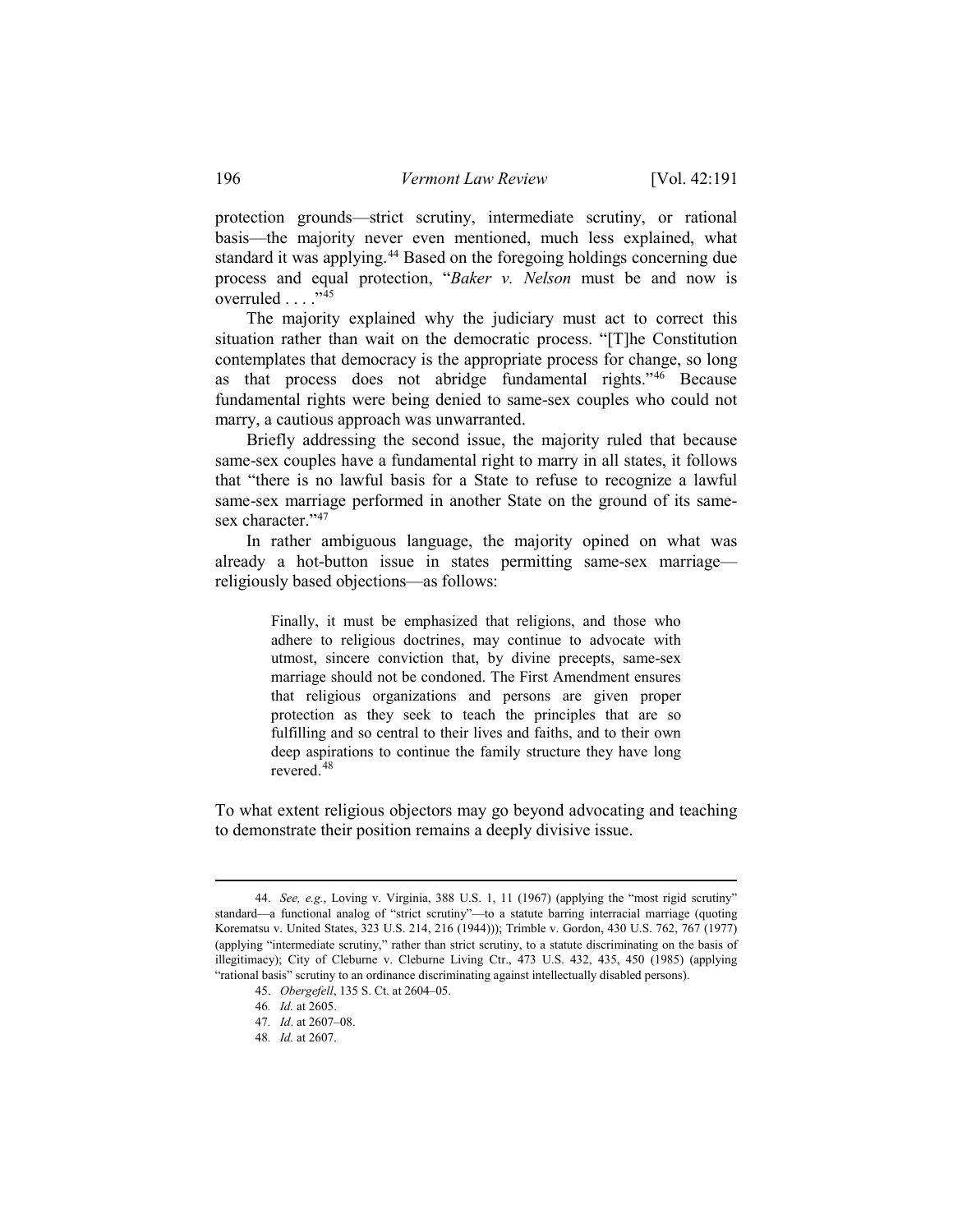#### *B. The Dissenting Opinions*

The four dissenting opinions authored by Chief Justice Roberts and Justices Scalia, Thomas, and Alito are notable for going far beyond expressing a mere disagreement with the decision and how that case should have been decided on the merits. Rather, they accused the majority of usurping the power of the people, being destructive of democracy itself, and attacking the sacred principle of religious freedom.<sup>[49](#page-6-0)</sup>

Chief Justice Roberts, joined by Justices Scalia and Thomas, began by acknowledging a fundamental right to marry, but disputed that the right "include<sup>[s]</sup> a right to make a State change its definition of marriage."<sup>[50](#page-6-1)</sup> He pointed out that advocates of same-sex marriage have had "considerable success [in recent years] persuading their fellow citizens—through the democratic process—to adopt their view."[51](#page-6-2) "Five lawyers," i.e., the Justices in the majority, have closed off that democratic process in "an act of will, not legal judgment."[52](#page-6-3) Citing *Windsor*, he correctly noted that "[t]he Constitution itself says nothing about marriage, and the Framers thereby entrusted the States with '[t]he whole subject of the domestic relations of husband and wife."<sup>[53](#page-6-4)</sup> He asserted that the majority's reasoning was based upon two of the most reviled and repudiated decisions in our constitutional history: *Dred Scott v. Sanford* (1857),<sup>[54](#page-6-5)</sup> and *Lochner v. New York* (1905).<sup>[55](#page-6-6)</sup>

The Chief Justice raised the question of whether restrictions on plural marriage can survive under the majority's reasoning: "Although the majority randomly inserts the adjective 'two' in various places, it offers no reason at all why the two-person element of the core definition of marriage may be preserved while the man-woman element may not."[56](#page-6-7) He described the majority's approach as "dangerous for the rule of law."[57](#page-6-8)

Addressing religious freedom, he pointed out that the First Amendment's guarantee is "the freedom to '*exercise*' religion," not merely to teach and advocate religious principles, and that the majority

<span id="page-6-2"></span><span id="page-6-1"></span><span id="page-6-0"></span> <sup>49</sup>*. Id.* at 2611–12 (Roberts, C.J., dissenting); *id.* at 2626–27 (Scalia, J., dissenting); *id.* at 2631 (Thomas, J., dissenting); *id.* at 2640–43 (Alito, J., dissenting).

<sup>50</sup>*. Id*., at 2611 (Roberts, C.J., dissenting).

<sup>51</sup>*. Id*.

<sup>52</sup>*. Id.* at 2612.

<sup>53</sup>*. Id*. at 2613–14 (quoting United States v. Windsor, 133 S. Ct. 2675, 2691 (2013)).

<span id="page-6-5"></span><span id="page-6-4"></span><span id="page-6-3"></span><sup>54.</sup> Dred Scott v. Sanford, 60 U.S. (19 How.) 393 (1857), *superseded by constitutional amendment*, U.S. CONST. amend. XIV (striking down the Missouri Compromise on slavery and ruling that people of African descent are not citizens and have no rights).

<span id="page-6-8"></span><span id="page-6-7"></span><span id="page-6-6"></span><sup>55.</sup> Lochner v. New York, 198 U.S. 45, 45 (1905) (striking down a New York statute limiting the work week in a bakery to 60 hours).

<sup>56</sup>*. Id.* at 2621 (Roberts, C.J., dissenting).

<sup>57</sup>*. Id.* at 2622.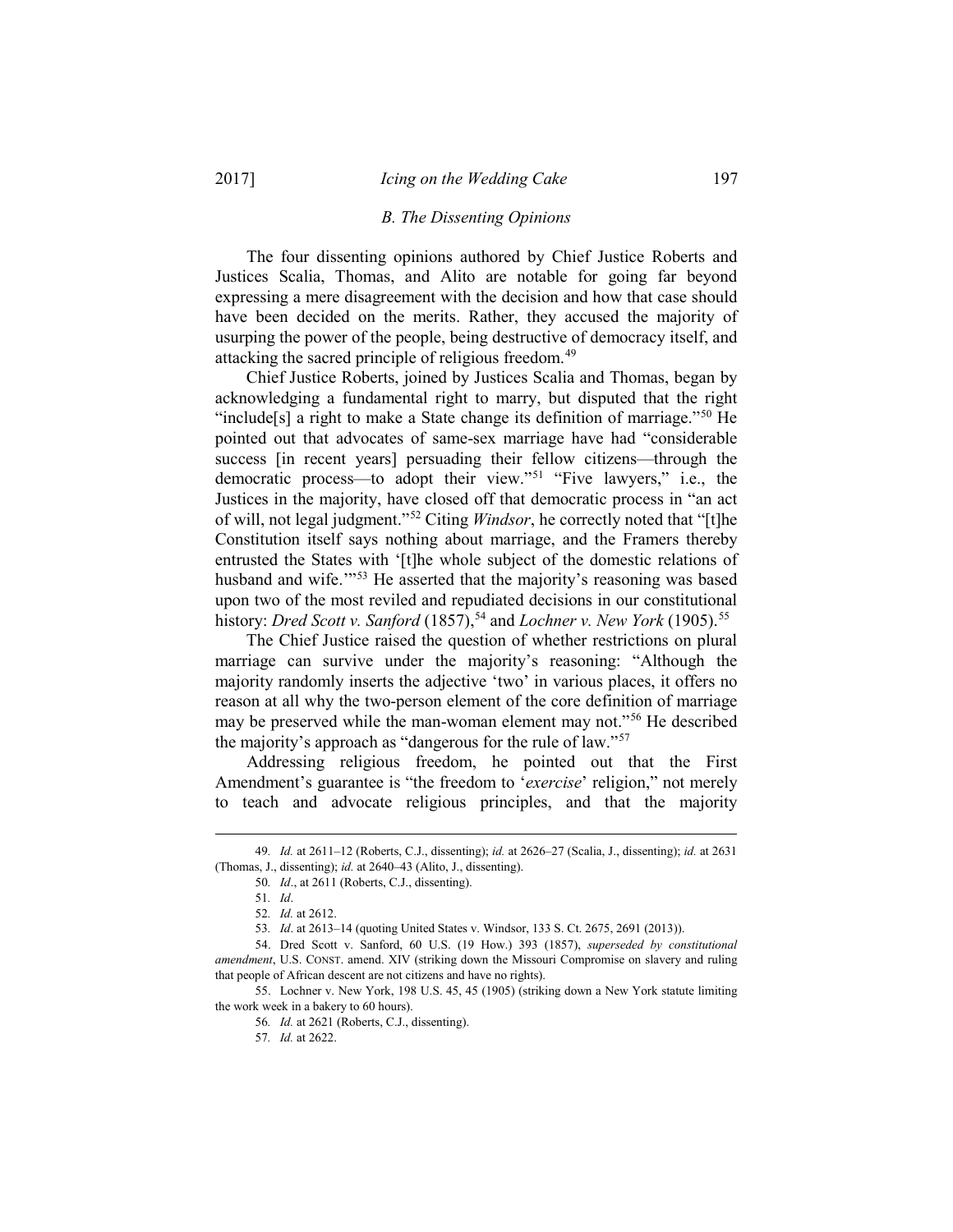"[o]minously" failed to use that word.<sup>[58](#page-7-0)</sup> He bemoaned the lack of accommodations for religious practice enunciated by the majority, and pointed to an acknowledgement by the Solicitor General of the United States at oral argument that some religious institutions might lose their tax-exempt status if they opposed same-sex marriage.<sup>[59](#page-7-1)</sup>

Justice Scalia, joined by Justice Thomas, attacked the majority with his usual hyperbolic language, saying the majority's decision constituted a "threat to American democracy."<sup>[60](#page-7-2)</sup> It lacked "even a thin veneer of law"<br>and consisted of "mummeries and straining-to-be-memorable and consisted of "mummeries and straining-to-be-memorable passages . . . ."[61](#page-7-3) Rather than join an opinion with language like that of the majority, Scalia "would hide [his] head in a bag."[62](#page-7-4) The Court has descended "to the mystical aphorisms of the fortune cookie."[63](#page-7-5) The majority's decision "robs the People of the most important liberty they asserted in the Declaration of Independence and won in the Revolution of 1776: the freedom to govern themselves."<sup>[64](#page-7-6)</sup>

Justice Thomas, joined by Justice Scalia, echoed the same themes, although he used more temperate language. The majority's decision was a "distortion of our Constitution  $\ldots$ ."<sup>[65](#page-7-7)</sup> "By straying from the text of the Constitution, substantive due process exalts judges at the expense of the People from whom they derive their authority."<sup>[66](#page-7-8)</sup> He cited the Magna Carta, Blackstone, and the Framers (of the Constitution) for the proposition that the word "liberty," as used in the Fifth Amendment, merely means "freedom from physical restraint."<sup>[67](#page-7-9)</sup> Same-sex couples denied the right to marry have not been deprived of such liberty nor of "freedom from governmental action more broadly . . . ."[68](#page-7-10) Rather, the states have merely "refused to grant them governmental entitlements."[69](#page-7-11) The "decision threatens the religious liberty our Nation has long sought to protect,"[70](#page-7-12) and it is "all but inevitable" that such liberty and the right of same-sex marriage "will come into conflict, particularly as individuals and churches are

- <span id="page-7-6"></span>64*. Id*. at 2627.
- <span id="page-7-7"></span>65*. Id.* at 2631 (Thomas, J., dissenting).
- <span id="page-7-8"></span>66*. Id.*
- <span id="page-7-9"></span>67*. Id.* at 2633.
- <span id="page-7-10"></span>68*. Id.* at 2635.
- <span id="page-7-11"></span>69*. Id.*
- <span id="page-7-12"></span>70. *Id.* at 2638.

 <sup>58</sup>*. Id.* at 2625.

<span id="page-7-3"></span><span id="page-7-2"></span><span id="page-7-1"></span><span id="page-7-0"></span><sup>59</sup>*. Id*. at 2625–26.

<sup>60</sup>*. Id.* at 2626 (Scalia, J., dissenting).

<sup>61</sup>*. Id.* at 2628.

<span id="page-7-4"></span><sup>62.</sup> *Id.* at 2630 n.22.

<span id="page-7-5"></span><sup>63</sup>*. Id.*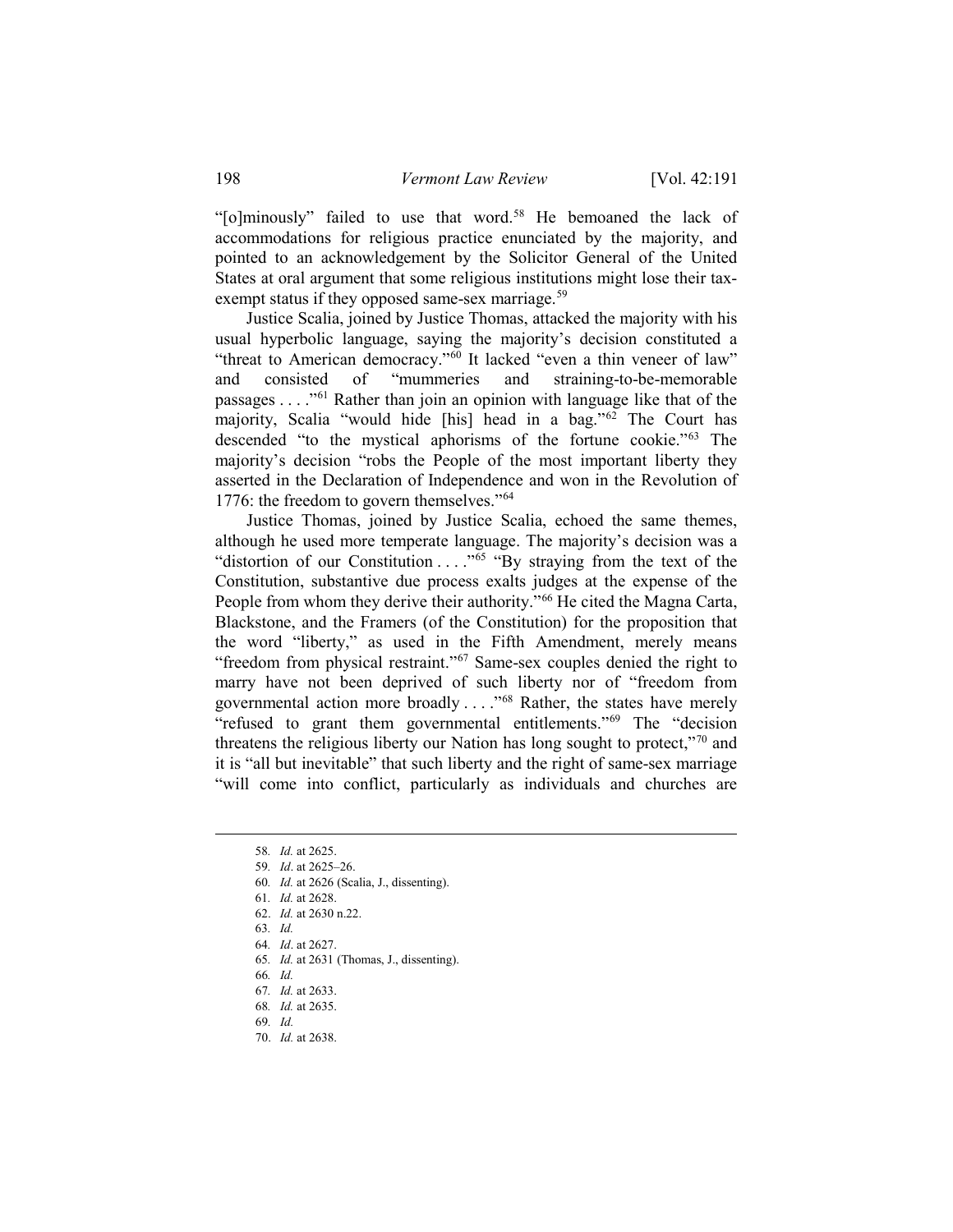confronted with demands to participate in and endorse civil marriages between same-sex couples."[71](#page-8-0)

Finally, Justice Alito, joined by Justices Scalia and Thomas, also bemoaned that "[t]oday's decision usurps the constitutional right of the people to decide whether to keep or alter the traditional understanding of marriage."<sup>[72](#page-8-1)</sup> "[A]ll Americans, whatever their thinking on [same-sex marriage], should worry about what the majority's claim of power portends."[73](#page-8-2)

## II. THE FALLOUT FROM *OBERGEFELL* (AND SAME-SEX MARRIAGE IN GENERAL)

It was inevitable that the *Obergefell* decision, whichever side won, would produce strong reactions. As set forth in detail in the first part of this Article, the issue of same-sex marriage had been increasingly argued, litigated, and legislated over the prior two decades. [74](#page-8-3) All sides agree that marriage has a central role in our society, $7<sup>5</sup>$  and any decision affecting the rights of large numbers of previously excluded people to enter into that institution is momentous.<sup>[76](#page-8-5)</sup> Even had the Court spoken with one voice, it would not have put the matter to rest.

Consider the Court's decision in *Loving v. Virginia* in 1967,<sup>[77](#page-8-6)</sup> ruling that states may not prohibit interracial marriage. At the time of that decision, there were still 16 states that prohibited and punished interracial marriage. [78](#page-8-7) It would take 33 years, a full third of a century, before the last of those states, Alabama, managed to repeal its unenforceable "miscegenation" statute, $79$  and when that was finally done by popular referendum in 2000, over 40% of Alabamians voted to maintain the ban.<sup>[80](#page-8-9)</sup> As recently as November 2009, a Louisiana justice of the peace resigned

 <sup>71</sup>*. Id.* 

<sup>72</sup>*. Id.* at 2642 (Alito, J., dissenting).

<sup>73</sup>*. Id.* at 2643.

<span id="page-8-3"></span><span id="page-8-2"></span><span id="page-8-1"></span><span id="page-8-0"></span><sup>74.</sup> *See supra* Part I (discussing and analyzing the evolution of the case law surrounding samesex marriage leading up to *Obergefell*).

<span id="page-8-4"></span><sup>75.</sup> *See, e.g.*, Loving v. Virginia, 388 U.S. 1, 12 (1967) ("Marriage is one of the 'basic civil rights of man,' fundamental to our very existence and survival." (quoting Skinner v. Oklahoma, 316 U.S. 535, 541 (1942))).

<sup>76.</sup> *Id.* 

<span id="page-8-6"></span><span id="page-8-5"></span><sup>77.</sup> *See id.* at 12 (explaining that the freedom to marry a person of another race rests with the person, not the state).

<sup>78</sup>*. Id*. at 6.

<span id="page-8-9"></span><span id="page-8-8"></span><span id="page-8-7"></span><sup>79.</sup> Tom Head, *Interracial Marriage Laws History & Timeline*, THOUGHTCO. (Aug. 12, 2017), https://www.thoughtco.com/interracial-marriage-laws-721611/.

<sup>80.</sup> *Id.*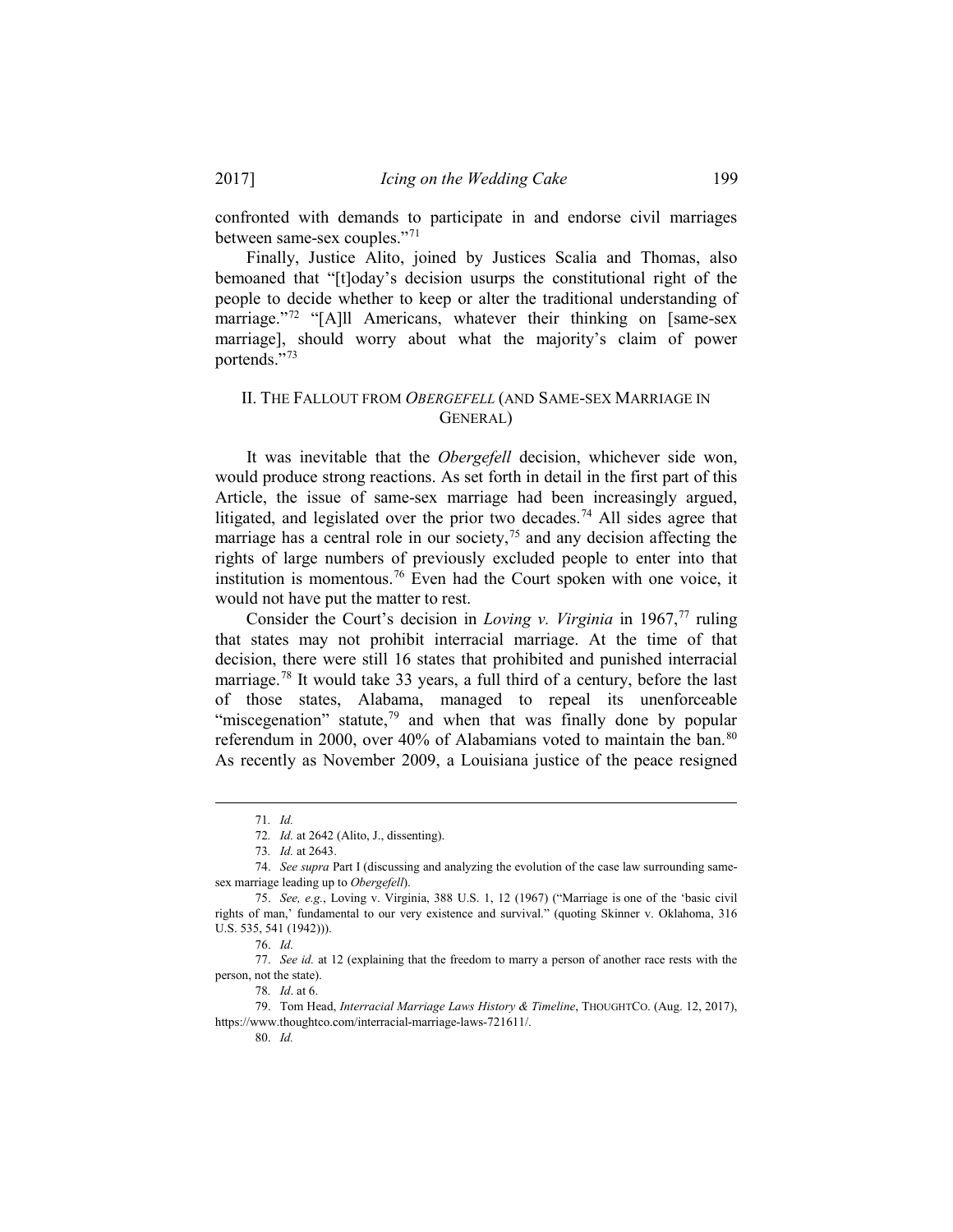rather than having to perform an interracial marriage, saying, "I found out I can't be a justice of the peace and have a conscience."<sup>[81](#page-9-0)</sup> And, unlike *Obergefell*, the *Loving* decision was unanimous; *Loving* did not have four Justices, including the Chief Justice, filing strongly worded dissents indicating that the Court had made an unprincipled power grab, destructive of democracy and religious liberty.[82](#page-9-1)

## *A. Controlling Precedent*

Undoubtedly the easiest legal question to answer post-*Obergefell* should have been whether that decision constitutes precedent that is binding on lower federal courts and on the states, generally. Article VI of the U.S. Constitution (the Supremacy Clause) provides, "[t]his Constitution . . . shall be the supreme law of the land; and the judges in every State shall be bound thereby, anything in the Constitution or laws of any State to the contrary notwithstanding."[83](#page-9-2) In the seminal case of *Marbury v. Madison* in 1803, the Court announced that, "[i]t is emphatically the province and duty of the judicial department to say what the law is.["84](#page-9-3) In 1958, in *Cooper v. Aaron*, involving the desegregation of Central High School in Little Rock, Arkansas, the Court unanimously rejected the argument that the governor and legislature of that state were not bound by the Court's rulings.<sup>[85](#page-9-4)</sup> "No state legislator or executive or judicial officer can war against the Constitution without violating his undertaking to support it."<sup>[86](#page-9-5)</sup> Yet, that is precisely what has happened after *Obergefell* in Puerto Rico, Alabama, and other jurisdictions.[87](#page-9-6)

In Puerto Rico, in the case of *Conde-Vidal v. Garcia-Padilla*, decided in 2014 before *Obergefell*, federal district judge Pérez-Giménez had upheld Puerto Rico's statutory ban on same-sex marriage.<sup>[88](#page-9-7)</sup> This was not

<span id="page-9-0"></span> <sup>81.</sup> *Louisiana Justice Who Refused Interracial Marriage Resigns*, CNN (Nov. 3, 2009, 10:47 PM), http://www.cnn.com/2009/US/11/03/louisiana.interracial.marriage/index.html.

<span id="page-9-2"></span><span id="page-9-1"></span><sup>82.</sup> *Compare Loving*, 388 U.S. at 2 (writing for a unanimous court, the Chief Justice's opinion held a miscegenation statute unconstitutional), *with* Obergefell v. Hodges, 135 S. Ct. 2584, 2611 (2015) (Roberts, C.J., dissenting) (leading the dissenters, the Chief Justice wrote a scathing rebuttal joined by three other justices).

<sup>83.</sup> U.S. CONST. art. VI, § 2.

<sup>84.</sup> Marbury v. Madison, 1 Cranch 137, 177 (1803).

<sup>85.</sup> Cooper v. Aaron, 358 U.S. 1, 4, 9 (1958).

<sup>86.</sup> *Id.* at 18.

<sup>87.</sup> *Id.*

<span id="page-9-7"></span><span id="page-9-6"></span><span id="page-9-5"></span><span id="page-9-4"></span><span id="page-9-3"></span><sup>88.</sup> *See* Conde-Vidal v. Garcia-Padilla, 54 F. Supp. 3d 157, 158, 168 (D.P.R. 2014) (dismissing the plaintiff's claim that Article 68 unlawfully violated the Equal Protection and Due Process Clauses, because it recognized marriage only as between a man and a woman), *vacated sub nom.*, Conde-Vidal v. Rius-Armendariz, No. 14-2184, 2015 WL 10574261 (1st Cir. July 8, 2015).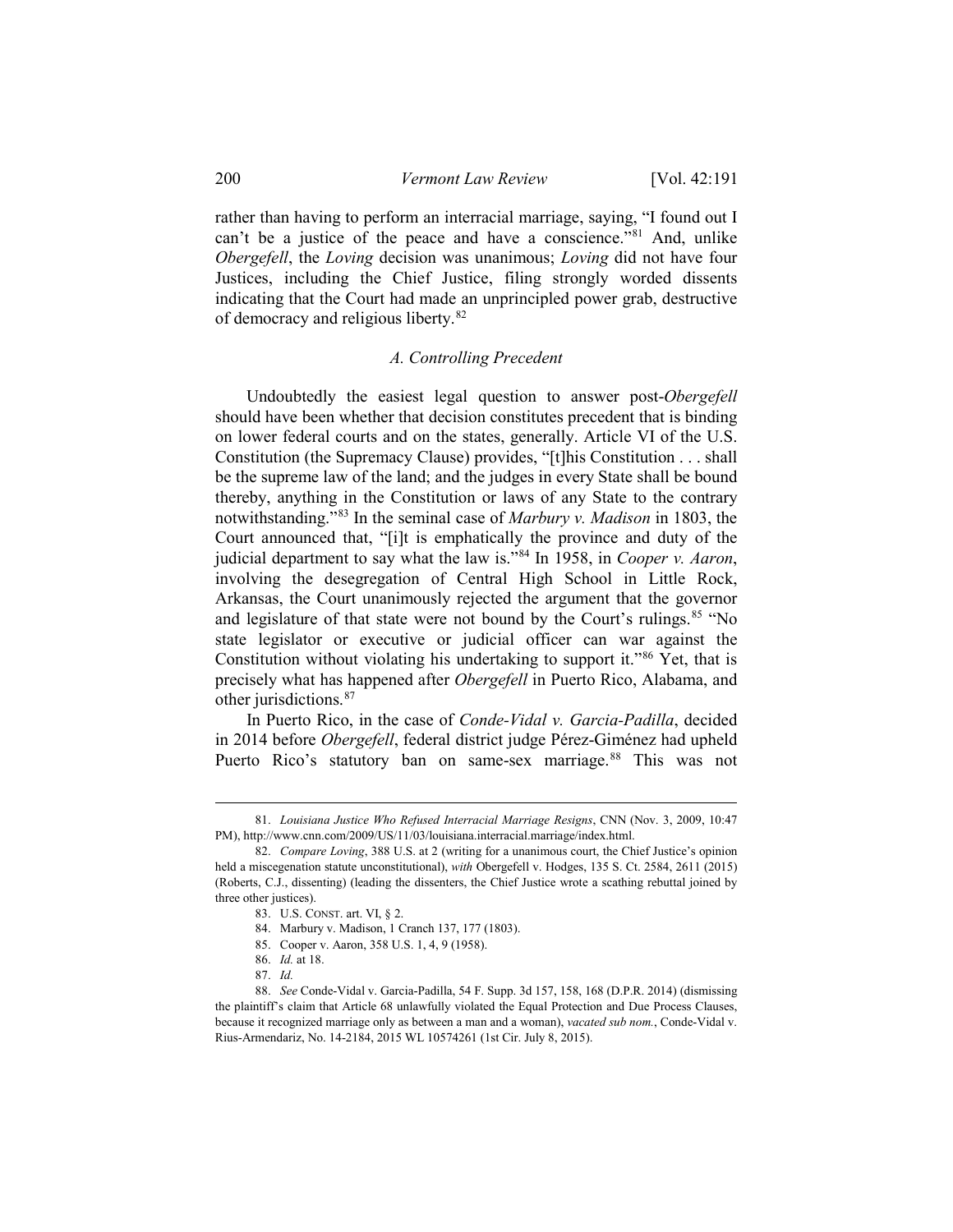problematic because neither its circuit court of appeals (the First Circuit) nor the Supreme Court had yet spoken directly on the issue. [89](#page-10-0) But within days of the *Obergefell* decision, the First Circuit vacated the district court's judgment and remanded the case, noting that it agreed "with the parties' joint position that the ban is unconstitutional."<sup>[90](#page-10-1)</sup> This should have been the end of the matter, but it was not. On remand, despite *Obergefell*, the First Circuit's ruling, and the fact that the parties to the case had filed a joint motion for entry of judgment in favor of the plaintiffs, Judge Pérez-Giménez again upheld the statutory ban, finding that Puerto Rico was not bound by the Supreme Court's decision. [91](#page-10-2) Within a month, the First Circuit again reversed, stating that "[t]he district court's ruling errs in so many respects that it is hard to know where to begin."[92](#page-10-3) The circuit court remanded the case with instructions that it be reassigned to a different district court judge to enter judgment promptly for plaintiffs.<sup>[93](#page-10-4)</sup>

It should not be thought that the issue of *Obergefell* as controlling precedent has been otherwise uniformly acknowledged by the judiciary. In a same-sex divorce case discussed below, two justices of the Mississippi Supreme Court opined in dissent that *Obergefell* does not stand as legitimate legal authority because, citing Chief Justice Roberts' dissent, it "has no basis in the Constitution or [United States Supreme Court] precedent."[94](#page-10-5) They further relied on a "Statement Calling for Constitutional Resistance to Obergefell v. Hodges," issued by the American Principles Project and signed by various prominent legal academics.<sup>[95](#page-10-6)</sup>

## *B. Issuance of Marriage Licenses: Precedent and Religious Objection*

Marriage licenses are normally issued by a low-level county or state employee who may be called a county clerk or some other ministerial

<span id="page-10-0"></span> <sup>89.</sup> Christopher Coble, *U.S. District Judge Upholds Puerto Rico Ban on Same-Sex Marriage*, FINDLAW: COURTSIDE (Mar. 10, 2016, 1:57 PM), http://blogs.findlaw.com/courtside/2016/03/usdistrict-judge-upholds-puerto-rico-ban-on-same-sex-marriage.html.

<span id="page-10-2"></span><span id="page-10-1"></span><sup>90.</sup> Conde-Vidal v. Rius-Armendariz, No. 14-2184, 2015 WL 10574261, at \*1 (1st Cir. July 8, 2015).

<sup>91.</sup> Conde-Vidal v. Garcia-Padilla, 167 F. Supp. 3d 279, 280, 287 (D.P.R. 2016).

<sup>92</sup>*. In re* Conde Vidal, 818 F.3d 765, 766 (1st Cir. 2016).

<sup>93.</sup> *Id.* at 767.

<span id="page-10-5"></span><span id="page-10-4"></span><span id="page-10-3"></span><sup>94.</sup> Czekala-Chatham v. State *ex rel.* Hood, 195 So. 3d 187, 199 (Miss. 2015) (en banc) (Coleman, J., dissenting) (quoting Obergefell v. Hodges, 135 S. Ct. 2584, 2612 (2015) (Roberts, C.J., dissenting)).

<span id="page-10-6"></span><sup>95.</sup> *Statement Calling for Constitutional Resistance to* Obergefell v. Hodges, AQUILA REP. (Oct. 15, 2015), http://theaquilareport.com/statement-calling-for-constitutional-resistance-to-obergefellv-hodges%E2%80%AF/. One of the signatories to this document recently informed the author that he has abandoned this position and now recognizes that Supreme Court authority, however distasteful to him, is binding.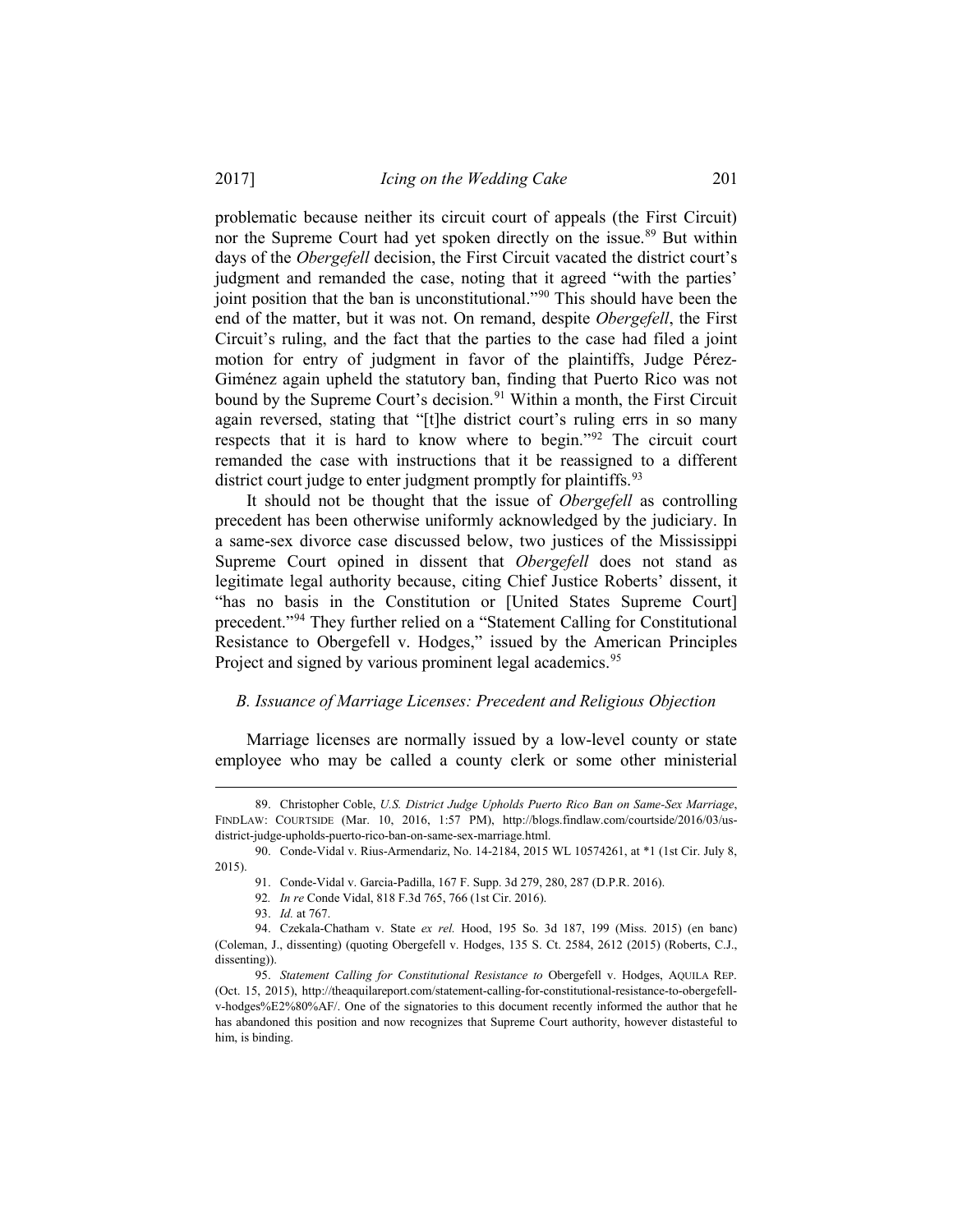title.<sup>[96](#page-11-0)</sup> Thus, in Pennsylvania, for example, marriage licenses are issued at the county level.<sup>97</sup> A couple applies by filling out a detailed application form and paying a fee.<sup>[98](#page-11-2)</sup> There is a rather perfunctory oral examination to ascertain whether the couple is eligible to marry, and, assuming they are, the license is issued after a three-day waiting period (subject to exceptions).<sup>[99](#page-11-3)</sup> Although issued at the county level, it is a state license authorizing the parties to be married anywhere within the state.<sup>[100](#page-11-4)</sup>

In Alabama, notorious Alabama Supreme Court Chief Justice Roy Moore (he had previously been removed from the same office for violating a federal court order in another matter)<sup>[101](#page-11-5)</sup> asserted that he and the state are not necessarily bound by *Obergefell,* and he therefore ordered state probate judges not to issue licenses to same-sex couples.[102](#page-11-6) Prior to *Obergefell*, the United States District Court for the Southern District of Alabama had declared unconstitutional Alabama's ban on same-sex marriage.<sup>[103](#page-11-7)</sup> Despite the Supremacy Clause, the Alabama Supreme Court issued a decision in another case upholding the ban.[104](#page-11-8) Notwithstanding the Supreme Court's subsequent *Obergefell* ruling, as well as subsequent orders from the federal district court, Chief Justice Moore continued to direct Alabama probate judges not to issue marriage licenses to same-sex couples.<sup>105</sup> In an "administrative order," issued January 6, 2016, Moore asserted that the U.S. Supreme Court's *Obergefell* decision has caused "[c]onfusion and uncertainty [to] exist among the probate judges" as to whether to obey that decision, [106](#page-11-10) bizarrely citing four federal court decisions, all of which held that *Obergefell* dictates that state laws barring same-sex marriage are unconstitutional.<sup>107</sup> Moore reiterated that "the existing orders of the

<span id="page-11-0"></span> <sup>96</sup>*. See, e.g.*, 23 PA. CONS. STAT. § 102 (1990) (describing that,in Pennsylvania, the clerk is the personnel of the office that has jurisdiction).

<span id="page-11-3"></span><span id="page-11-2"></span><span id="page-11-1"></span><sup>97</sup>*. See* 23 PA. CONS. STAT. § 1104 (1990) (stating that all forms are processed by the county throughout the entire commonwealth).

<sup>98</sup>*.* 23 PA. CONS. STAT. § 1302(b) (2005); 23 PA. CONS. STAT. § 1105(a) (1990).

<sup>99. 23</sup> PA. CONS. STAT. § 1303(a) (2005), 23 PA. CONS. STAT. § 1306 (2006).

<sup>100. 23</sup> PA. CONS. STAT. § 1301(b) (1990).

<sup>101.</sup> Moore v. Judicial Inquiry Comm'n, 891 So. 2d 848, 862 (Ala. 2004).

<span id="page-11-7"></span><span id="page-11-6"></span><span id="page-11-5"></span><span id="page-11-4"></span><sup>102.</sup> Campbell Robertson, *Roy Moore, Alabama Judge, Suspended Over Gay Marriage Stance*, N.Y. TIMES (May 6, 2016), https://www.nytimes.com/2016/05/07/us/judge-roy-moore-alabama-samesex-marriage.html.

<sup>103.</sup> Searcy v. Strange, 81 F. Supp. 3d 1285, 1286 (S.D. Ala. 2015).

<sup>104.</sup> *Ex Parte* State *ex rel.* Ala. Policy Inst. (API), 200 So. 3d. 495, 552 (Ala. 2015).

<sup>105</sup>*.* Administrative Order of the Chief Justice of the Alabama Supreme Court, at 4 (Jan. 6,

<span id="page-11-10"></span><span id="page-11-9"></span><span id="page-11-8"></span><sup>2016),</sup> https://www.splcenter.org/sites/default/files/roymoore-adminorder\_jan6-2016.pdf. 106*. Id.* at 2.

<span id="page-11-11"></span><sup>107.</sup> *Id.* at 3 (first citing Jernigan v. Crane, 796 F.3d 976 (8th Cir. 2015); then citing Waters v. Ricketts, 798 F.3d 682 (8th Cir. 2015); then citing Rosenbrahn v. Daugaard, 799 F.3d 918 (8th Cir. 2015); and then citing Marie v. Mosier, 122 F. Supp. 2d 1085 (D. Kan. 2015)).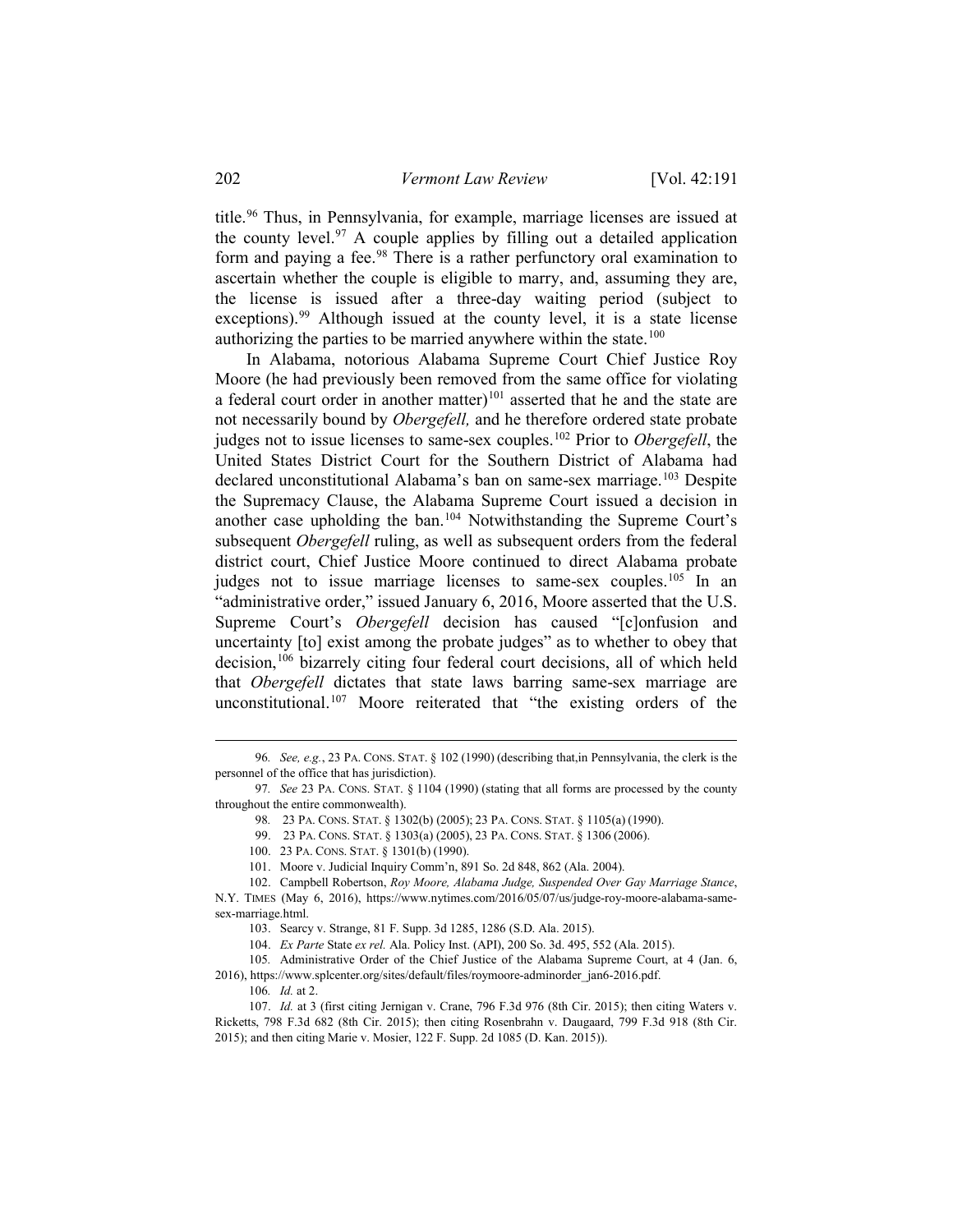Alabama Supreme Court that Alabama probate judges have a ministerial duty not to issue any marriage license [to same-sex couples] . . . remain[s] in full force and effect."[108](#page-12-0) As a result of Moore's continued refusal to adhere to binding federal law, the Alabama Judicial Inquiry Commission filed ethics charges against him on May 6, 2016,<sup>[109](#page-12-1)</sup> and he was automatically suspended from office pending a resolution of the matter.<sup>[110](#page-12-2)</sup> On September 30, 2016, after a hearing on the matter, the Commission suspended Moore from office for the remainder of his term for his continued defiance of binding precedent from the Supreme Court.<sup>[111](#page-12-3)</sup> While Moore continued to fight his removal before a specially empaneled Alabama Supreme Court,  $12$  he announced that he would run for the seat left vacant in the U.S. Senate when Jeff Sessions became Attorney General.<sup>[113](#page-12-5)</sup>

Shortly after *Obergefell* was handed down, the issue arose as to whether an individual county clerk, or an entire county clerk's office, may refuse to issue marriage licenses to same-sex couples on religious grounds. The most highly publicized case was that of Kim Davis, the elected county clerk of Rowan County, Kentucky. [114](#page-12-6) Davis, a self-proclaimed Apostolic Christian, professes a sincerely held religious objection to same-sex marriage. [115](#page-12-7) Davis announced within hours of the *Obergefell* ruling that her

<span id="page-12-4"></span>112. *See* Chip Brownlee, *Chief Justice Files Reply Brief in Judicial Ethics Appeal*, ALA. POL. REP. (Feb. 8, 2017), http://www.alreporter.com/2017/02/02/chief-justice-files-reply-brief-in-judicialethics-appeal/ (stating that Moore filed a final brief with the Alabama Supreme Court, argued that the Court of the Judiciary had no authority to review his contentious Administrative Order, and declared that power rests solely with the Alabama Supreme Court).

<span id="page-12-5"></span>113. Jenny Jarvie, *Suspended Alabama Chief Justice Roy Moore is Running for Senate to 'Make America Good Again'*, L.A. TIMES (Apr. 26, 2017, 6:05 PM), http://www.latimes.com/nation/la-naalabama-senate-moore-20170426-story.html.

<span id="page-12-6"></span>114*. See* Colin Dwyer, *Gay Couple's Lawsuit Against Kentucky Clerk Kim Davis Is Back On After Court Ruling*, NAT'L PUB. RADIO (May 3, 2017, 2:19 AM), http://www.npr.org/sections/thetwoway/2017/05/03/526615385/gay-couples-lawsuit-against-kentucky-clerk-is-back-on-after-appeals-courtruling (stating that Kim Davis "grabbed headlines in 2015").

<span id="page-12-7"></span>115. Many have questioned Davis's bona fides as an advocate for the sanctity of traditional marriage as she has been divorced three times, married four times, and had twins out of wedlock. *See Revealed: Kentucky Clerk Refusing to Issue Gay Marriage Licenses Has Been Married FOUR Times and Gave Birth to Twins Out of Wedlock*, DAILY MAIL (Sept. 2, 2015, 11:19 AM), http://www.dailymail.co.uk/news/article-3219147/Kentucky-clerk-Kim-Davis-married-FOUR-times-

 <sup>108</sup>*. Id.* at 4.

<span id="page-12-1"></span><span id="page-12-0"></span><sup>109</sup>*. See* Robertson, *supra* note 102 (discussing how Chief Justice Moore blatantly abused his authority by disregarding *Obergefell*, and issuing an administrative order instructing probate judges to enforce the state's same-sex marriage ban).

<sup>110.</sup> *Id.*

<span id="page-12-3"></span><span id="page-12-2"></span><sup>111.</sup> *See Alabama Chief Justice Roy Moore off Bench for Defying Feds on Same-Sex Marriage*, CBS NEWS (Sept. 30, 2016, 12:35 PM), https://www.cbsnews.com/news/alabama-chief-justice-roymoore-suspended-defying-feds-same-sex-marriage/ (reporting that Moore was forced from the bench for his continued and outright refusal to recognize the binding effect of *Obergefell*).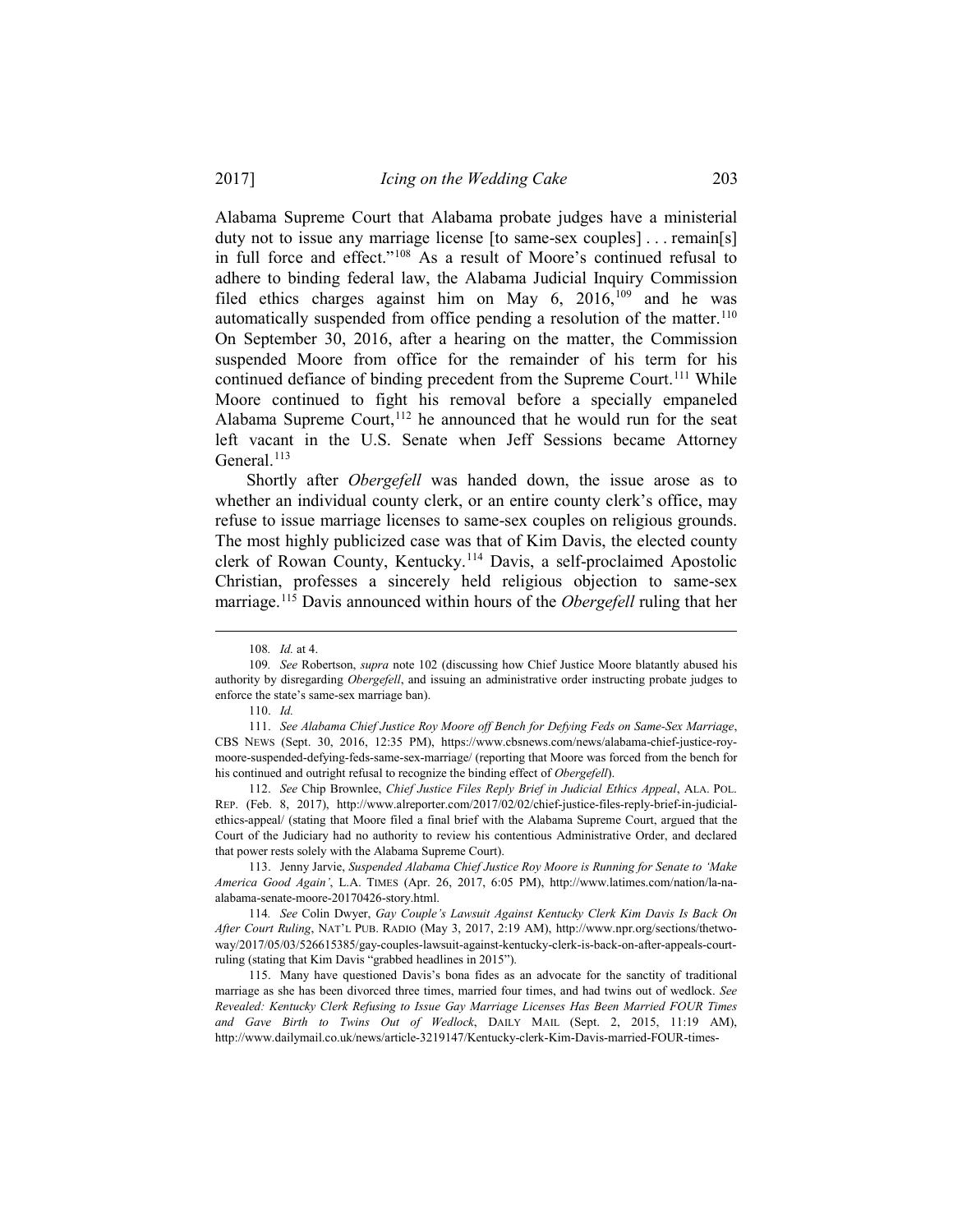office would no longer issue marriage licenses to *any* couples.[116](#page-13-0) Four of her deputies shared her religious objection, and another was undecided on the issue.<sup>117</sup> The remaining deputy was willing to issue same-sex marriage licenses, but Davis forbade it because her name would appear on them.<sup>[118](#page-13-2)</sup> Davis was acting in contravention of two directives from Governor Beshear to all county clerks directing them to issue same-sex marriage licenses, and:

> [I]f you are at that point to where your personal convictions tell you that you simply cannot fulfill your duties that you were elected to do, th[e]n obviously an honorable course to take is to resign and let someone else step in who feels that they can fulfill those duties. $119$

Several couples, including an opposite-sex couple, sued Davis in federal district court and sought a preliminary injunction ordering her to issue marriage licenses, arguing that her policy substantially interfered with their right to marry because it prevented them from getting licenses in their home county. [120](#page-13-4) Davis argued that her right to free exercise of religion trumped the interference with their right to marry, which was "incidental," since they could obtain licenses in several surrounding counties.<sup>[121](#page-13-5)</sup>

On August 12, 2015, federal district court judge David Bunning issued a preliminary injunction against Davis, which was subsequently upheld by the Sixth Circuit Court of Appeals. [122](#page-13-6) The U.S. Supreme Court denied a stay on August 31,  $2015$ ,  $123$  and, after Davis refused to comply, Judge Bunning jailed her for contempt. [124](#page-13-8) Five days later, Judge Bunning released her from jail, after finding that five of her deputies were issuing marriage licenses as promised under oath, on condition that she not interfere with the

<span id="page-13-2"></span><span id="page-13-1"></span><span id="page-13-0"></span>gave-birth-wedlock.html (reporting court records showing she gave birth to twins after the first of three divorces).

<sup>116.</sup> Miller v. Davis, 123 F. Supp. 3d 924, 929 (E.D. Ky. 2015).

<sup>117</sup>*. Id.* at 932.

<sup>118</sup>*. Id.*

<sup>119</sup>*. Id.* (quoting Governor Beshear).

<sup>120</sup>*. Id.* at 929–30.

<sup>121</sup>*. Id.* at 929, 935.

<span id="page-13-6"></span><span id="page-13-5"></span><span id="page-13-4"></span><span id="page-13-3"></span><sup>122</sup>*. Id.* at 924, 929, 944 (granting the preliminary injunction); Miller v. Davis, No. 15-5880, 2015 U.S. App. LEXIS 23060, at \*4 (6th Cir. Aug. 26, 2015) (denying motion to stay the preliminary injunction).

<sup>123.</sup> Davis v. Miller, 136 S. Ct. 23, 23 (2015) (mem.).

<span id="page-13-8"></span><span id="page-13-7"></span><sup>124.</sup> *Defiant Ky. Clerk Jailed in Same-Sex Marriage Fight*, 84 U.S.L.W. No. 8, at 310 (Sept. 8, 2015).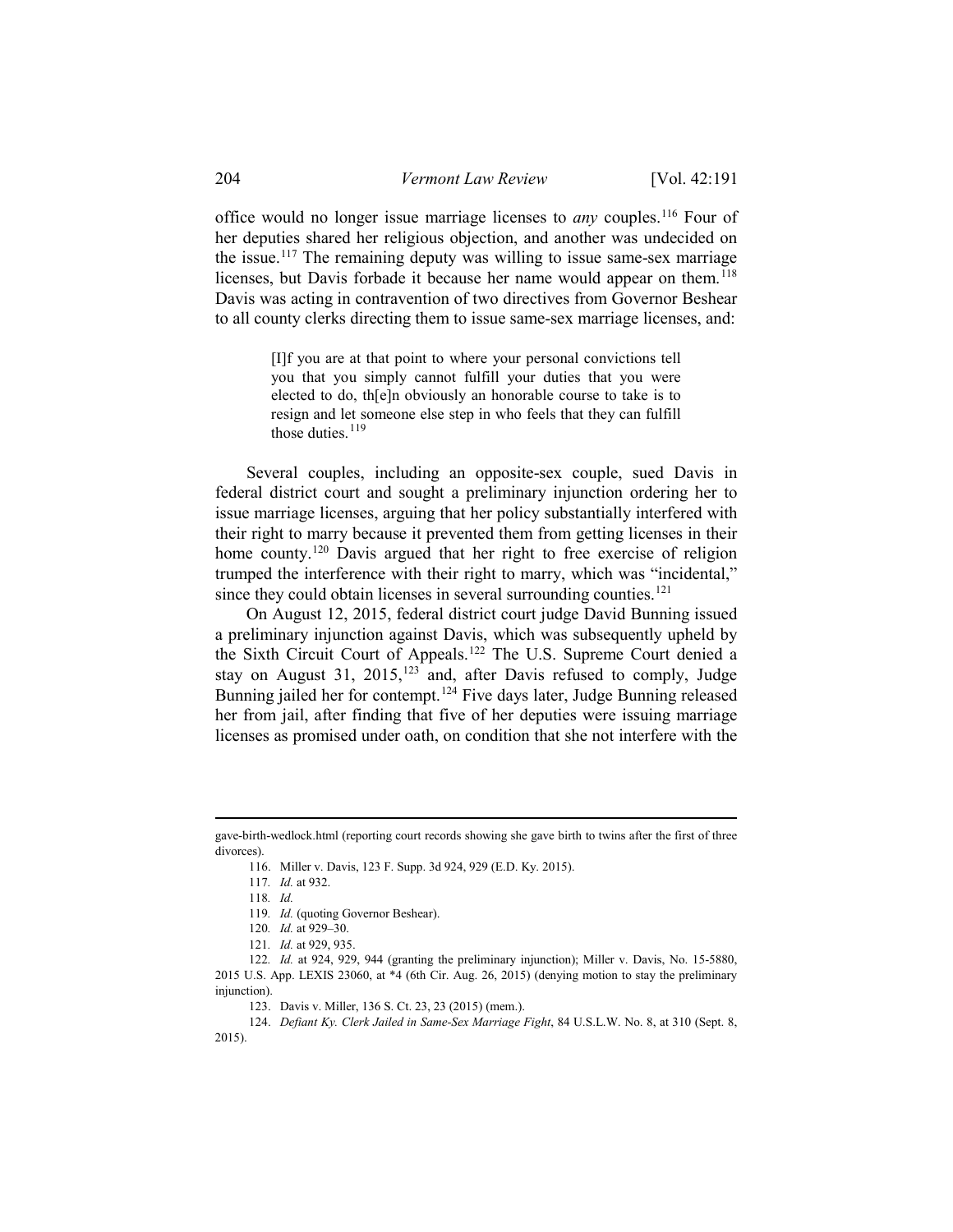efforts of her deputies to issue those licenses[.125](#page-14-0) Davis's release became a big media event, with two prominent Republican candidates for President, Mike Huckabee and Ted Cruz, in attendance to support her.<sup>[126](#page-14-1)</sup> It is clear that Davis publicly proclaimed victory and defiance while quietly accepting defeat[.127](#page-14-2) In July 2017, Judge Bunning further ordered Kentucky to pay the attorneys who had sued Davis over her refusal to issue the licenses over \$200,000 in fees. [128](#page-14-3)

In a less well-publicized case, Linda Summers, an Indiana deputy county clerk, refused to input data for a same-sex couple to be issued a marriage license in defiance of a memorandum from the Office of the Indiana Attorney General after Indiana's ban on same-sex marriage had been struck down by the federal court pre-*Obergefell*. [129](#page-14-4) Her boss, Sally Whitis, the elected county clerk, directed Summers to do her job, but she still refused.[130](#page-14-5) As a direct result, Whitis fired Summers, who proceeded to file a federal civil rights action against Whitis, claiming religious discrimination.<sup>[131](#page-14-6)</sup> In December 2016, the court dismissed the lawsuit, reasoning that Summers was not fired for her religious beliefs, but for failure to carry out the duties of her job.<sup>132</sup>

After lower court rulings issued prior to *Obergefell* required North Carolina to permit same-sex marriage, its state legislature enacted a

<span id="page-14-7"></span><span id="page-14-6"></span><span id="page-14-5"></span><span id="page-14-4"></span>129. Summers v. Whitis, No. 4:15-cv-00093, 2016 WL 7242483, at \*1–2 (S.D. Ind. Dec. 15, 2016).

<span id="page-14-0"></span> <sup>125.</sup> Andrew Wolfson, *Ky. Clerk Kim Davis Thanks Supporters on Release From Jail*, USA TODAY (Sept. 8, 2015), http://www.usatoday.com/story/news/politics/2015/09/08/kim-davis-releasedjail/71882274/.

<span id="page-14-1"></span><sup>126.</sup> Alan Blinder & Richard Pérez-Peña, *Kim Davis, Released From Kentucky Jail, Won't Say If She Will Keep Defying Court*, N.Y. TIMES (Sept. 8, 2015), http://www.nytimes.com/2015/09/09/us/ki m-davis-same-sex-marriage.html.

<span id="page-14-2"></span><sup>127.</sup> In a similar vein, shortly after the Supreme Court's ruling, Texas Attorney General Ken Paxton declared that county clerks may refuse to grant marriage licenses on grounds of religious objections. *See* Sam Frizell, *Texas Attorney General Defies Same-Sex Marriage Ruling*, TIME (June 29, 2015), http://time.com/3939652/texas-attorney-general-same-sex-marriage/ (reporting that the Texas Attorney General did not believe the Court was faithful to the Constitution).

<span id="page-14-3"></span><sup>128.</sup> *Kentucky Taxpayers Ordered to Pay \$222,695 in Attorney Fees in Same-Sex Marriage Case*, FLA. TIMES-UNION (July 25, 2017, 11:51 AM), http://jacksonville.com/news/national/2017-07- 25/kentucky-taxpayers-ordered-pay-222695-attorney-fees-same-sex-marriage-case/; *see also* Ermold v. Davis, 855 F.3d 715, 719–20 (6th Cir. 2017) (holding that the plaintiffs' damages claim was not mooted by the Governor's signing of Senate Bill 216, which amended the Kentucky marriage license issuance process to no longer require that county clerks' names appear on the forms).

<sup>130</sup>*. Id.* at \*1.

<sup>131.</sup> *Id.*

<sup>132</sup>*. See id.* at \*7–8 (granting Whitis's motion for summary judgment).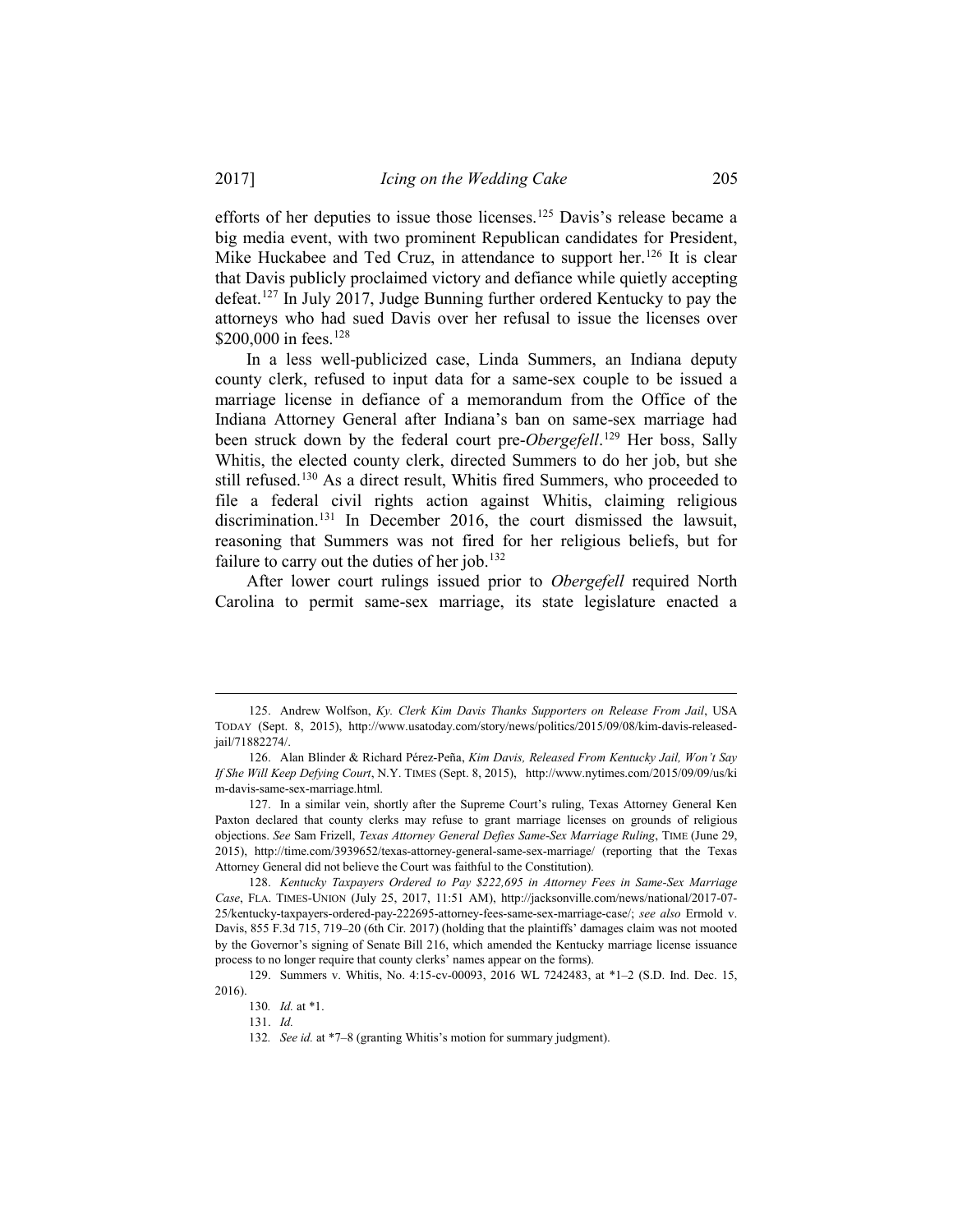"Religious Freedom Restoration Act" in 2015 over the Governor's veto,<sup>[133](#page-15-0)</sup> which provided *inter alia* that:

> Every assistant register of deeds and deputy register of deeds has the right to recuse from issuing all lawful marriage licenses under this Chapter based upon any sincerely held religious objection. Such recusal shall be upon notice to the register of deeds and is in effect for at least six months from the time delivered to the register of deeds. The recusing assistant or deputy register may not issue any marriage license until the recusal is rescinded in writing. The register of deeds shall ensure for all applicants for marriage licenses to be issued a license upon satisfaction of the requirements as set forth in Article 2 of this Chapter.<sup>[134](#page-15-1)</sup>

Thus, it appears that in North Carolina an assistant or deputy register of deeds may refuse on religious grounds to issue marriage licenses, [135](#page-15-2) but he or she cannot do so selectively and issue licenses to some eligible couples and not to others. [136](#page-15-3) Moreover, the register of deeds does not enjoy such a religious exemption.[137](#page-15-4)

## *C. Judges Performing Wedding Ceremonies and Hearing Adoption Cases*

It is typical that a state marriage law will list various categories of civil officials who can solemnize marriages, in addition to members of the clergy.[138](#page-15-5) These officials may include current and former state and federal judges, as well as mayors and other more or less prominent officials.<sup>[139](#page-15-6)</sup> As with issuance of marriage licenses, the question quickly arose as to whether judges who are authorized by state law to perform weddings may opt not to

<span id="page-15-1"></span><span id="page-15-0"></span> <sup>133.</sup> Ansley v. Warren, No. 1:16-cv-00054, 2016 WL 5213937, at \*2 (W.D.N.C. Sept. 20, 2016), *aff'd by* 861 F.3d 512 (4th Cir. 2017).

<sup>134.</sup> N.C. GEN. STAT. § 51-5.5(b) (2015).

<sup>135.</sup> *Id.*

<span id="page-15-3"></span><span id="page-15-2"></span><sup>136</sup>*. See id.* (providing assistant or deputy register of deeds the opportunity to recuse themselves from "issuing *all* lawful marriage licenses . . . ." (emphasis added)).

<span id="page-15-4"></span><sup>137</sup>*. See id.* § 51-5.5(d) (granting religious exclusions only to magistrates, assistant register of deeds, and deputy register of deeds).

<span id="page-15-5"></span><sup>138.</sup> *See* Robert E. Rains, *Marriage in the Time of Internet Ministers: I Now Pronounce You Married, But Who Am I To Do So?*, 64 U. MIAMI L. REV. 809, 838 (2010) (providing examples of the many different officials approved by state laws to solemnize marriages).

<span id="page-15-6"></span><sup>139.</sup> *See, e.g.*, 23 PA. CONS. STAT. § 1503(a) (1990) (listing the persons qualified to solemnize marriages).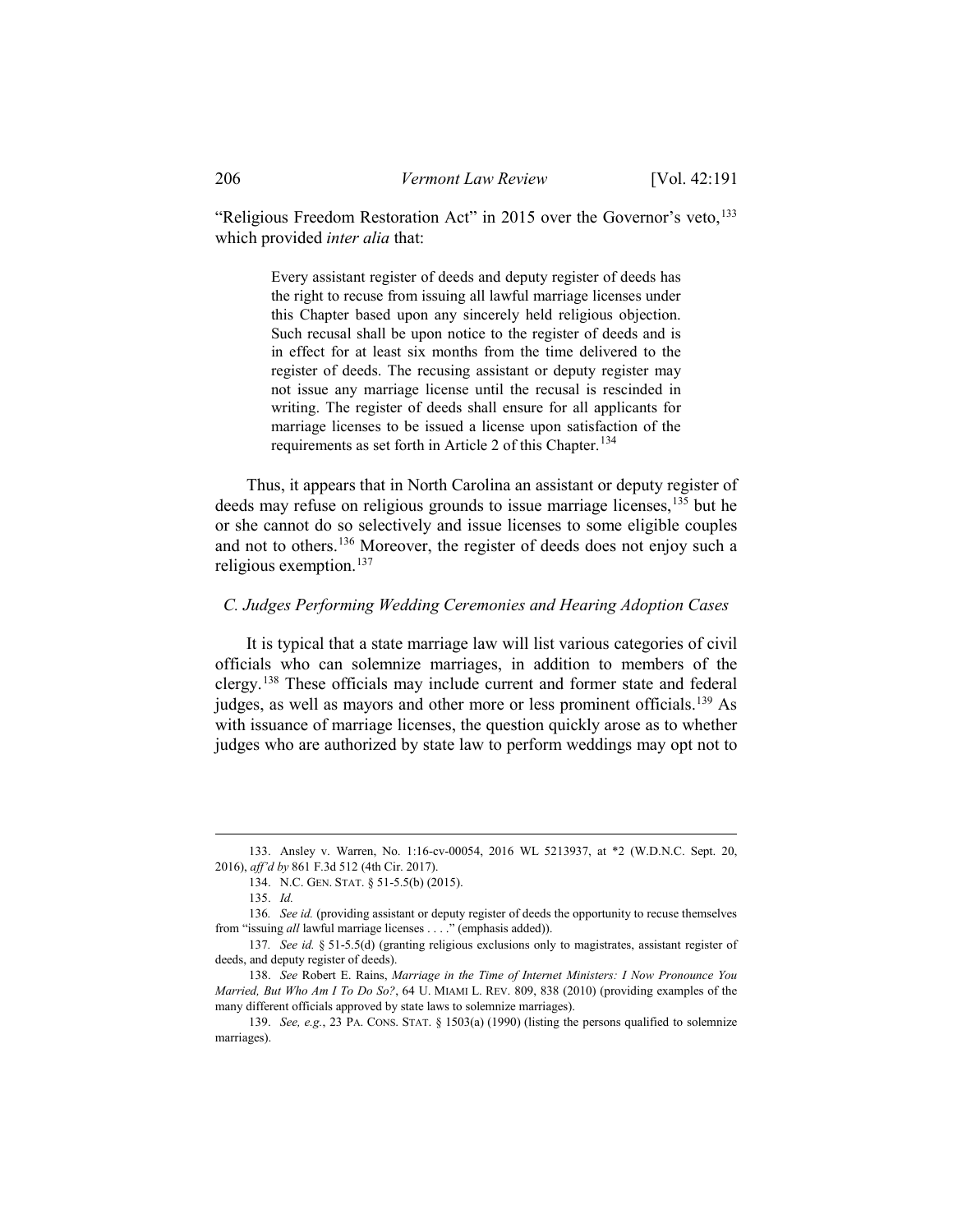perform same-sex weddings.<sup>[140](#page-16-0)</sup> There is currently a split of (nonbinding) authority on the subject. $141$ 

Within three days of the *Obergefell* decision, the Nebraska Judicial Ethics Committee issued an advisory opinion that a judge or clerk magistrate who performs marriages may not refuse to perform same-sex marriages.<sup>[142](#page-16-2)</sup> Such refusal would manifest "bias or prejudice based on sexual orientation" in violation of the Nebraska Revised Code of Judicial Conduct.[143](#page-16-3) Referring the couple to another judge who would perform the marriage would not solve the problem, as that would likewise demonstrate bias.[144](#page-16-4) However, "[a] judge or clerk magistrate may avoid such personal or religious conflicts by refusing to perform all marriages, because the performance of marriage ceremonies is an extrajudicial activity and not a mandatory duty."[145](#page-16-5)

In August 2015, the Supreme Court of Ohio Board of Professional Conduct issued an even stronger Advisory Opinion on the subject.<sup>[146](#page-16-6)</sup> "A judge's unilateral decision to refuse to perform same-sex marriages based on his or her own personal, religious, or moral beliefs ignores the holding in *Obergefell* and thus, directly contravenes the oath of office."<sup>[147](#page-16-7)</sup> Nor, contrary to the Nebraska opinion, if the judge had been performing marriages prior to *Obergefell*, could he or she simply stop performing them:

> Regardless of whether the statutes authorizing the performance of civil marriages are deemed mandatory or permissive, the statutes reflect the legislative intent to grant citizens the opportunity to obtain a civil marriage from designated public officials. . . . A judge who takes the position that he or she will discontinue performing all marriages, in order to avoid marrying same-sex couples based on his or her personal, moral, or religious beliefs,

<span id="page-16-0"></span> <sup>140.</sup> Gabrielle Banks, Jayme Fraser & Mihir Zaveri, *Some Judges Stop Officiating Marriages After Same-Sex Ruling*, HOUS. CHRON. (Aug. 26, 2015, 2:21 PM), http://www.houstonchronicle.com/ne ws/houston-texas/houston/article/Some-judges-stop-officiating-marriages-after-6465325.php.

<span id="page-16-1"></span><sup>141.</sup> Anne Blythe, *NC Same-Sex Marriage Dispute Revived After Federal Ruling*, CHARLOTTE OBSERVER (Nov. 6, 2014, 1:55 PM), http://www.charlotteobserver.com/news/local/article9228818.html. 142. Neb. Jud. Ethics Comm., Op. 15-1, 1, 3 (2015), https://supremecourt.nebraska.gov/site

<span id="page-16-4"></span><span id="page-16-3"></span><span id="page-16-2"></span>s/default/files/ethics-opinions/Judicial/15-1\_0.pdf.

<sup>143</sup>*. Id.* at 1–2.

<sup>144</sup>*. Id.* at 2.

<sup>145</sup>*. Id.*

<span id="page-16-7"></span><span id="page-16-6"></span><span id="page-16-5"></span><sup>146.</sup> Ohio Bd. of Prof. Conduct, Op. 2015-1, 7 (2015), https://www.supremecourt.ohio.gov/Boar ds/BOC/Advisory\_Opinions/2015/Op\_15-001.pdf.

<sup>147</sup>*. Id.* at 3.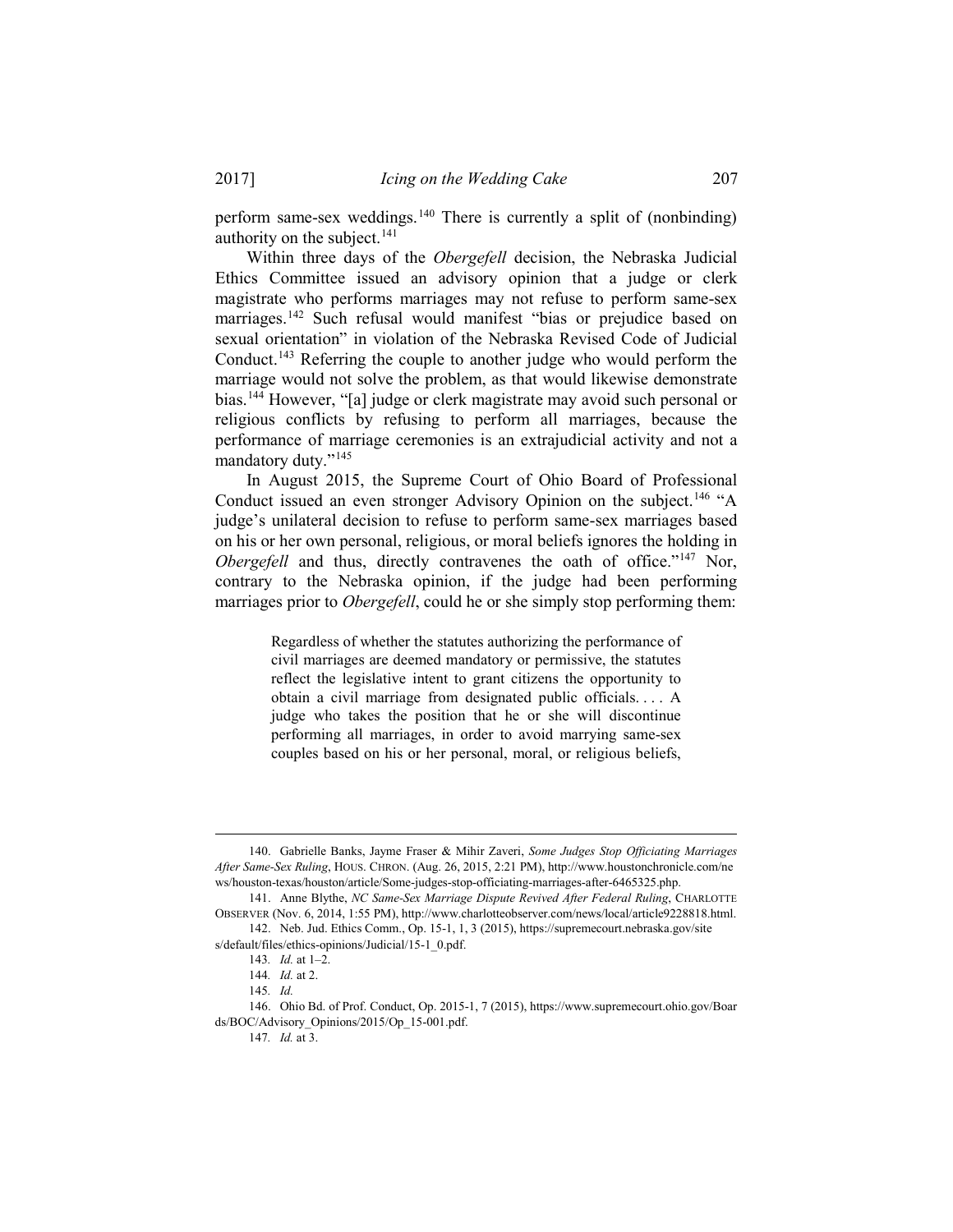may be interpreted as manifesting an improper bias or prejudice toward a particular class.<sup>[148](#page-17-0)</sup>

Less than two weeks later, the Supreme Court of Wisconsin Judicial Conduct Advisory Committee issued an opinion in line with that of Nebraska.[149](#page-17-1) While a judicial officer who performs marriages cannot decline to do so for same-sex couples, he or she may simply decline to perform any marriages since "the performance of marriage ceremonies by judicial officers is a discretionary versus mandatory duty of those officers."[150](#page-17-2)

The North Carolina Religious Freedom Restoration Act, referenced above, permits individual magistrates to refuse to conduct marriages based on any sincerely held religious belief in opposition to same-sex marriage. [151](#page-17-3) The statute further provides that if all the magistrates in a given county refuse to perform marriages, the North Carolina Administrative Office of the Courts (NCAOC) will arrange to bring in a willing magistrate from another county to perform marriages.[152](#page-17-4) When three couples sued in federal court challenging these provisions, [153](#page-17-5) alleging that the state had expended taxpayer money bringing out-of-county magistrates into a county where no magistrate would perform marriages, [154](#page-17-6) the federal district court dismissed their complaint for lack of standing, and the Fourth Circuit has upheld that dismissal. [155](#page-17-7)

In late April 2017, a Kentucky family court judge, W. Mitchell Nance, issued an order, stating that "he will recuse himself from adoption cases involving 'homosexual parties . . . .'"[156](#page-17-8) He asserted that this was "'a matter

 <sup>148</sup>*. Id.* at 6–7.

<span id="page-17-3"></span><span id="page-17-2"></span><span id="page-17-1"></span><span id="page-17-0"></span><sup>149.</sup> *See* Wis. Jud. Conduct Advisory Comm., Op. 15-1, 1 (2015), https://www.wicourts.gov/sc /judcond/DisplayDocument.pdf?content=pdf&seqNo=146878 (stating that "a judicial officer" may not "decline to be the 'officiating person' at the marriage of two persons of the same sex" based on "his or her own religious or personal beliefs").

<sup>150</sup>*. Id.* at 4.

<sup>151.</sup> N.C. GEN. STAT. § 51-5.5(a) (2015).

<sup>152.</sup> *Id.* § 51-5.5(c).

<sup>153.</sup> Ansley v. Warren, 861 F.3d 512, 515 (4th Cir. 2017).

<sup>154</sup>*. Id.* at 516.

<sup>155.</sup> *Id.*

<span id="page-17-8"></span><span id="page-17-7"></span><span id="page-17-6"></span><span id="page-17-5"></span><span id="page-17-4"></span><sup>156.</sup> Terry Carter, *Kentucky Judge Recuses Himself from All Adoption Cases Involving Same-Sex Partners*, A.B.A. (May 1, 2017, 12:34 PM), http://www.abajournal.com/news/article/kentucky\_judg e\_recuses\_himself\_from\_adoption\_cases\_involving\_same\_sex\_partn/?utm\_source=maestro&utm\_medi um=email&utm\_campaign=weekly\_email (quoting Andrew Wolfson, *Judge Says He Won't Hear Gay Adoptions Because It Could Never Be in Child's Best Interest*, COURIER-J. (Apr. 28, 2017, 1:07 PM), http://www.courier-journal.com/story/news/local/2017/04/28/judge-says-he-wont-hear-gay-adoptionsbecause-could-never-childs-best-interest/307579001/).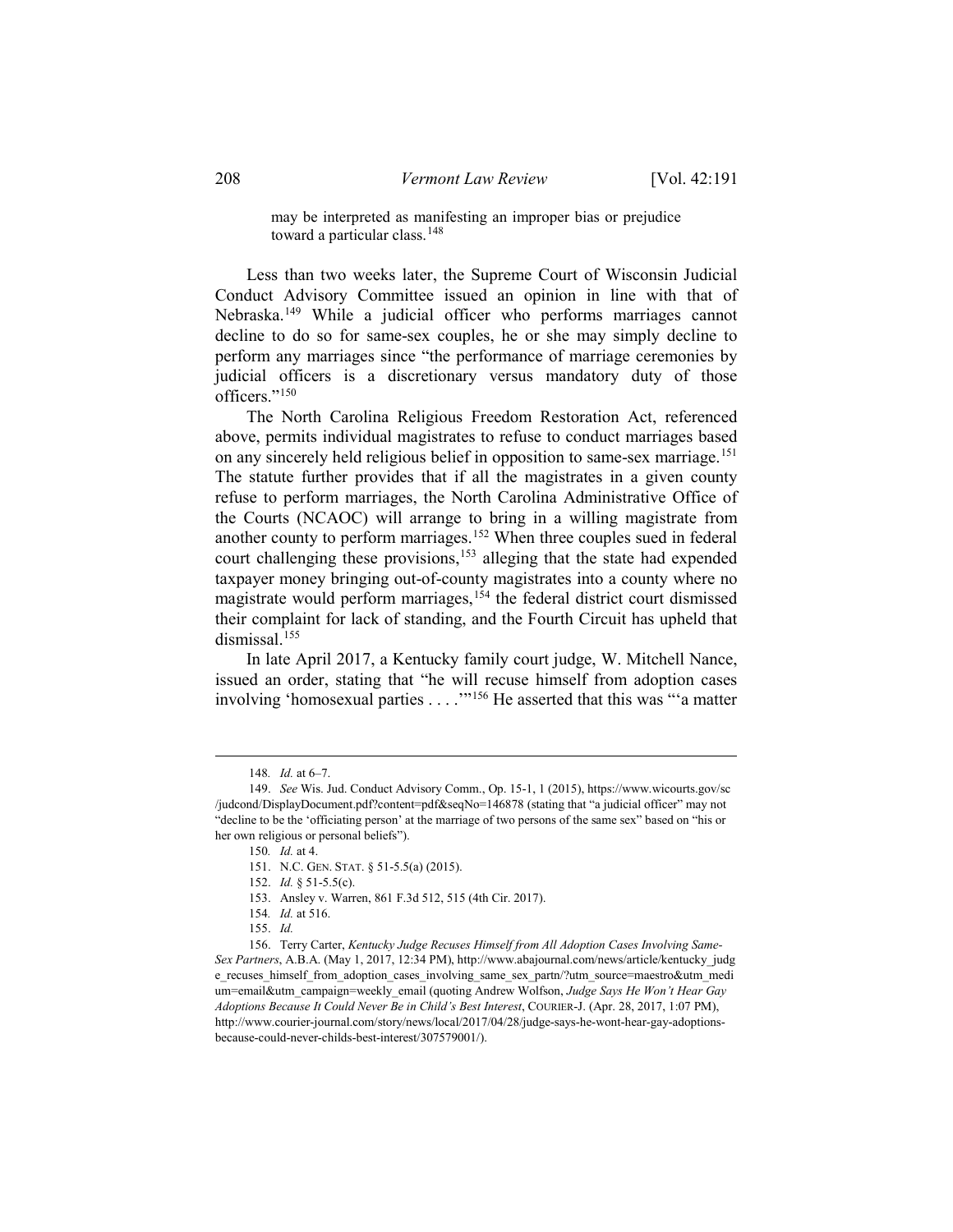of conscience' because [] 'under no circumstance' would 'the best interest of the child be promoted by the adoption by a practicing homosexual.'"[157](#page-18-0)

### *D. Other Governmental Benefits (and Detriments)*

With all the controversies involving governmental officials carrying out their duties toward same-sex couples, it is worthwhile to consider some of the many governmental benefits (and sometimes detriments) that flow from same-sex marriage. In the various state court cases addressing samesex marriage prior to *Obergefell*, it was common for judges to allude to or list some of the various economic and legal rights that flow from state and federal recognition of a marriage, above and beyond any intangible benefits such as emotional commitment. [158](#page-18-1) Thus, for example, in *Goodridge v. Department of Public Health*, [159](#page-18-2) the Massachusetts decision that led to the state becoming the first to allow same-sex marriage, the Massachusetts Supreme Judicial Court (MSJC) stated: "The benefits accessible only by way of a marriage license are enormous, touching nearly every aspect of life and death. The department states that 'hundreds of statutes' are related to marriage and to marital benefits."[160](#page-18-3)

"With no attempt to be comprehensive," the MSJC then referenced property ownership, income taxation, homestead protection, inheritance rights, business rights, health insurance, pensions, etc.<sup>[161](#page-18-4)</sup> Similarly, in *United States v. Windsor*, the Defense of Marriage Act (DOMA) case which itself involved federal estate taxation, the U.S. Supreme Court referenced multiple federal rights and duties flowing from federal recognition of a marriage, <sup>[162](#page-18-5)</sup> including non-dischargeability of domestic support obligations under the Bankruptcy Code, burial rights for spouses of veterans, federal taxation, dependents' Social Security benefits, etc.<sup>[163](#page-18-6)</sup> The *Windsor* decision, striking down Section 3 of federal DOMA, meant that the federal government would, in most instances, recognize as married same-sex couples who were validly married according to the law of their

 <sup>157</sup>*. Id.* (quoting Wolfson, *supra* note 156).

<span id="page-18-1"></span><span id="page-18-0"></span><sup>158</sup>*. See, e.g.*, Griego v. Oliver, 316 P.3d 865, 888 (N.M. 2013) (alluding to "federal and state benefits and protections" flowing from civil marriage); Baker v. State, 170 Vt. 194, 220, 744 A.2d 864, 883–84 (Vt. 1999) (listing the "benefits and protections" afforded by civil marriage); Lewis v. Harris, 908 A.2d 196, 215–16 (N.J. 2006) (outlining the "rights afforded to married couples").

<span id="page-18-6"></span><span id="page-18-5"></span><span id="page-18-4"></span><span id="page-18-3"></span><span id="page-18-2"></span><sup>159.</sup> Goodridge v. Dep't of Pub. Health, 798 N.E.2d 941, 969 (Mass. 2003) (holding that exclusion of same-sex couples from civil marriage violated the Massachusetts Constitution).

<sup>160</sup>*. Id.* at 955. 161*. Id.* at 955–56.

<sup>162.</sup> United States v. Windsor, 133 S. Ct. 2675, 2682 (2013).

<sup>163</sup>*. Id.* at 2694.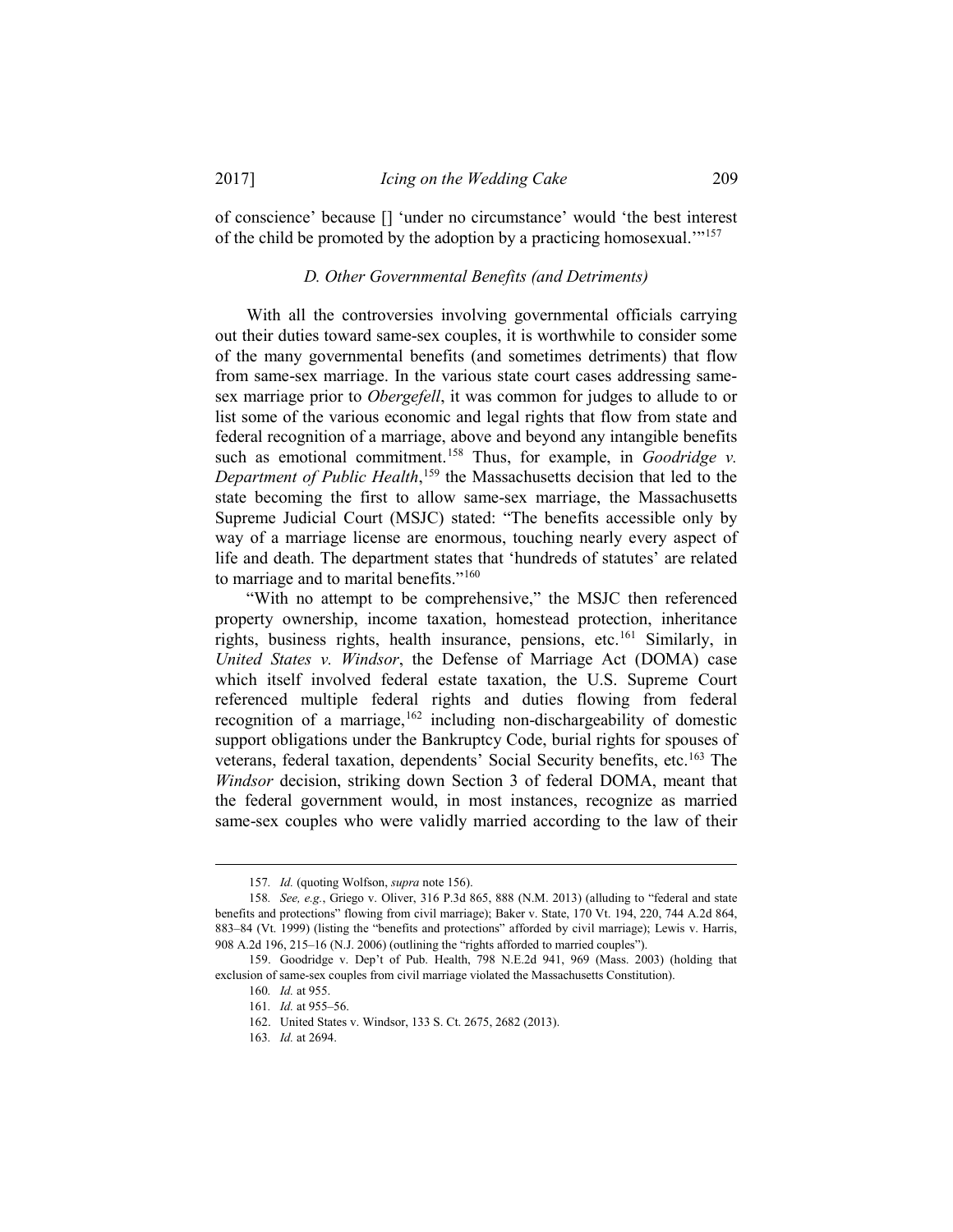state. [164](#page-19-0) Hence, Edie Windsor was entitled to a refund of the federal estate tax she had had to pay upon her spouse's death.<sup>[165](#page-19-1)</sup>

It is worth mentioning that another case involving a same-sex couple was decided by the Supreme Court after *Obergefell*, but that case did not involve a marriage. In *V.L. v. E.L.*, two Alabama women were in a longterm relationship, during which one of them had three children (whom the two women raised together) through assisted reproduction technology.<sup>[166](#page-19-2)</sup> During the relationship they rented a house in Georgia so the other woman could adopt the children there, as they were unable to have a same-sex adoption in Alabama.<sup>[167](#page-19-3)</sup> At some time after the adoption, the women split up, and the mother who had given birth denied her former partner access to the children.[168](#page-19-4) The former partner sued in Alabama, asking the Alabama court to register the Georgia adoption judgment and grant her "some measure of custody or visitation" (access) with the children.[169](#page-19-5) The trial court granted the relief requested, but on appeal the Alabama Supreme Court ruled that the Georgia adoption decree was invalid because the Georgia court had lacked subject-matter jurisdiction over the case.<sup>[170](#page-19-6)</sup>

In a brief, *per curiam* opinion, issued in March 2016, the U.S. Supreme Court unanimously reversed.[171](#page-19-7) The Court ruled that Alabama was bound by the Full Faith and Credit Clause of the U.S. Constitution<sup>[172](#page-19-8)</sup> to give legal effect to the Georgia court's adoption decree.<sup>[173](#page-19-9)</sup> Because the two women were never married in any jurisdiction, the Court had no occasion to reference either *Windsor* or *Obergefell*.

In another visitation (access) case in state court with similar facts, *Obergefell* had a direct bearing and indeed dictated the result. In *Stankevich v. Milliron*, two Michigan women had been married in Canada in 2007.[174](#page-19-10) One had been artificially inseminated and had a child whom the two women

 <sup>164</sup>*. Id*. at 2695–96.

<sup>165</sup>*. Id*. at 2686.

<sup>166.</sup> V.L. v. E.L., 136 S. Ct. 1017, 1019 (2016) (per curiam).

<sup>167.</sup> *Id.*

<sup>168.</sup> *Id.*

<sup>169.</sup> *Id.*

<sup>170</sup>*. Id.* at 1019–20.

<span id="page-19-10"></span><span id="page-19-9"></span><span id="page-19-8"></span><span id="page-19-7"></span><span id="page-19-6"></span><span id="page-19-5"></span><span id="page-19-4"></span><span id="page-19-3"></span><span id="page-19-2"></span><span id="page-19-1"></span><span id="page-19-0"></span><sup>171.</sup> *Id.* at 1022 (finding jurisdiction was proper and stating that there was "no established Georgia law to the contrary"). Justice Scalia died in February 2016, so it is impossible to know whether he would have joined the decision. *See* Jamie Gangel et al., *Antonin Scalia, Supreme Court Justice, Dies at 79*, CNN (Feb. 15, 2016, 7:22 AM), http://www.cnn.com/2016/02/13/politics/supreme-court-justiceantonin-scalia-dies-at-79/index.html (chronicling the life of Justice Antonin Scalia and his conservative opinions).

<sup>172.</sup> U.S. CONST. art. IV, § 1.

<sup>173</sup>*. V.L.*, 136 S. Ct. at 1019, 1022.

<sup>174.</sup> Stankevich v. Milliron, 882 N.W.2d 194, 195 (Mich. Ct. App. 2015).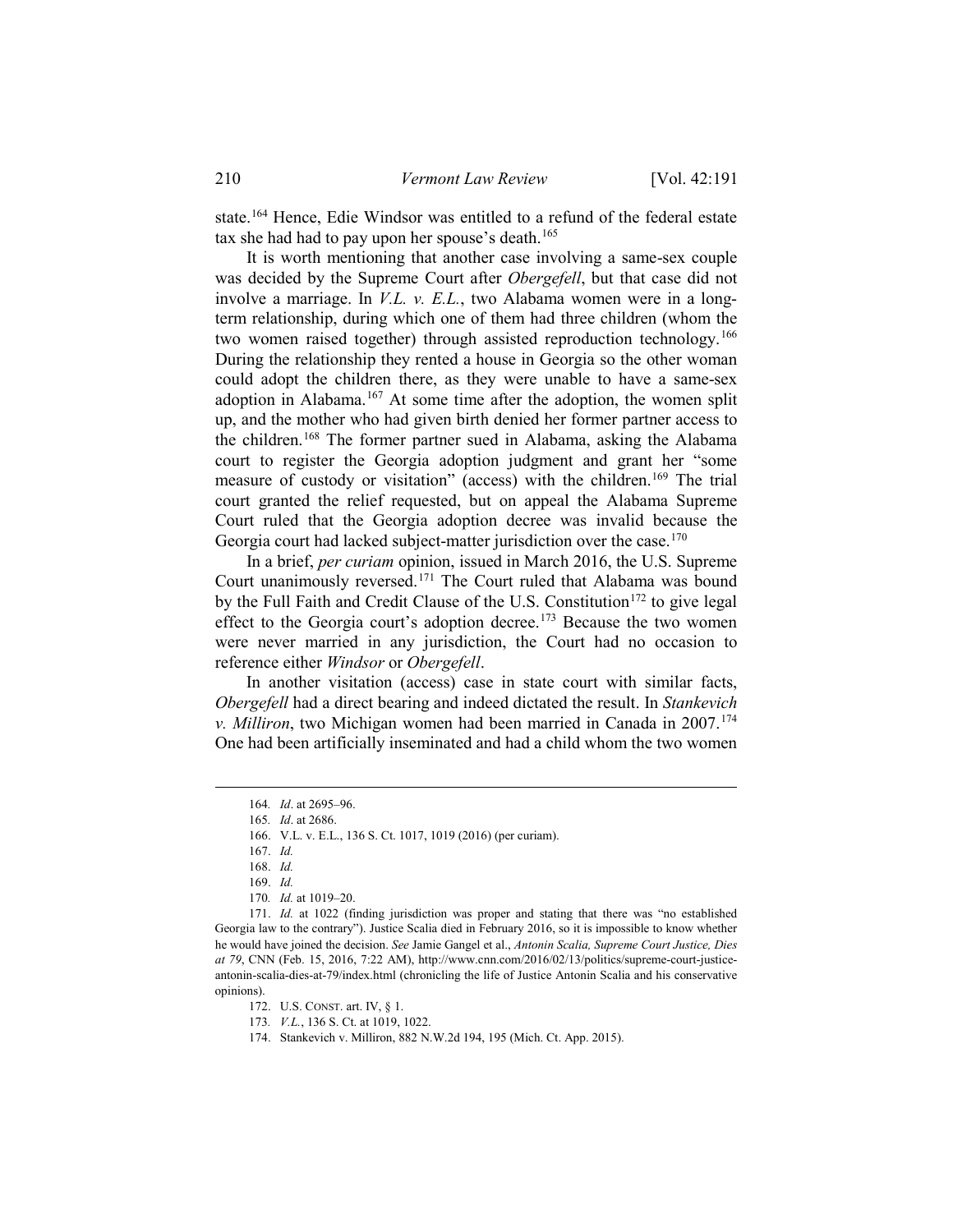raised together.[175](#page-20-0) After the women separated, the biological mother denied her former partner access to the child, and the former partner sued.<sup>176</sup> The Michigan courts initially denied her suit because she had not adopted the child, and Michigan did not recognize the Canadian same-sex marriage.<sup>[177](#page-20-2)</sup> But, after the *Obergefell* decision, the Michigan Supreme Court remanded the case to the Michigan Court of Appeals, which reversed itself and ruled that *Obergefell* dictated that Michigan recognize the Canadian marriage, giving the former partner standing to proceed with her claim.<sup>[178](#page-20-3)</sup>

*Obergefell* also directly implicates adoption rights for same-sex couples, which were allowed in some states,<sup>[179](#page-20-4)</sup> but prohibited in others. In *Campaign for Southern Equality v. Mississippi Department of Human Services*, a federal district court struck down Mississippi's statutory ban on adoptions by same-sex couples, relying directly on *Obergefell*'s reasoning that same-sex couples cannot be deprived of "marriage-related benefits."<sup>[180](#page-20-5)</sup> "It . . . seems highly unlikely that the same court that held a state cannot ban gay marriage because it would deny benefits—expressly including the right to adopt—would then conclude that married gay couples can be denied that very same benefit."<sup>[181](#page-20-6)</sup>

Additionally, *Obergefell* has been used, properly, to attack states that have refused to list same-sex spouses on death certificates as surviving spouses<sup>[182](#page-20-7)</sup> and on birth certificates as second parents.<sup>[183](#page-20-8)</sup> A federal court in Indiana has applied *Obergefell* to order the state to recognize children born to a birth mother in a same-sex marriage as being born in wedlock and to list her spouse as the other parent.<sup>[184](#page-20-9)</sup> However, in December 2016, the

 <sup>175.</sup> *Id.* 

<sup>176.</sup> *Id.*

<sup>177</sup>*. Id.* at 196.

<span id="page-20-3"></span><span id="page-20-2"></span><span id="page-20-1"></span><span id="page-20-0"></span><sup>178</sup>*. Id.* at 196, 199. A similar result was reached in McLaughlin v. Jones, 382 P.3d 118, 119–20 (Ariz. Ct. App. 2016), in which the biological mother unsuccessfully tried to deny parental rights to her estranged wife whom she had married in California in 2008.

<span id="page-20-4"></span><sup>179.</sup> *See In re* Adoption of R.B.F., 803 A.2d 1195, 1196–97, 1202 (Pa. 2002) (holding that a legal parent is not required to relinquish parental rights in cases where a same-sex partner seeks to adopt the legal parent's child).

<span id="page-20-5"></span><sup>180.</sup> Campaign for S. Equal. v. Dep't of Human Servs., 175 F. Supp. 3d 691, 710 (S.D. Miss. 2016).

<sup>181</sup>*. Id*.

<span id="page-20-7"></span><span id="page-20-6"></span><sup>182.</sup> Birchfield v. Armstrong, No. 4:15-cv-00615, 2017 U.S. Dist. LEXIS 56276, at \*7–8 (N.D. Fla. Mar. 23, 2017) (holding that same-sex surviving spouse, upon presenting proper documentation, must be permitted to amend death certificate without the need for a court order).

<span id="page-20-9"></span><span id="page-20-8"></span><sup>183.</sup> *See* Brandi Grissom, *Texas to Allow Gay Spouses' Names on Birth, Death Certificates*, DALL. MORNING NEWS (Aug. 10, 2015), http://www.dallasnews.com/news/politics/headlines/20150810 -texas-to-allow-gay-spouses-names-on-birth-death-certificates.ece (reporting a successful challenge to Texas's policy against same-sex spouses on birth and death certificates).

<sup>184.</sup> Henderson v. Adams, 209 F. Supp. 3d 1059, 1079 (S.D. Ind. 2016).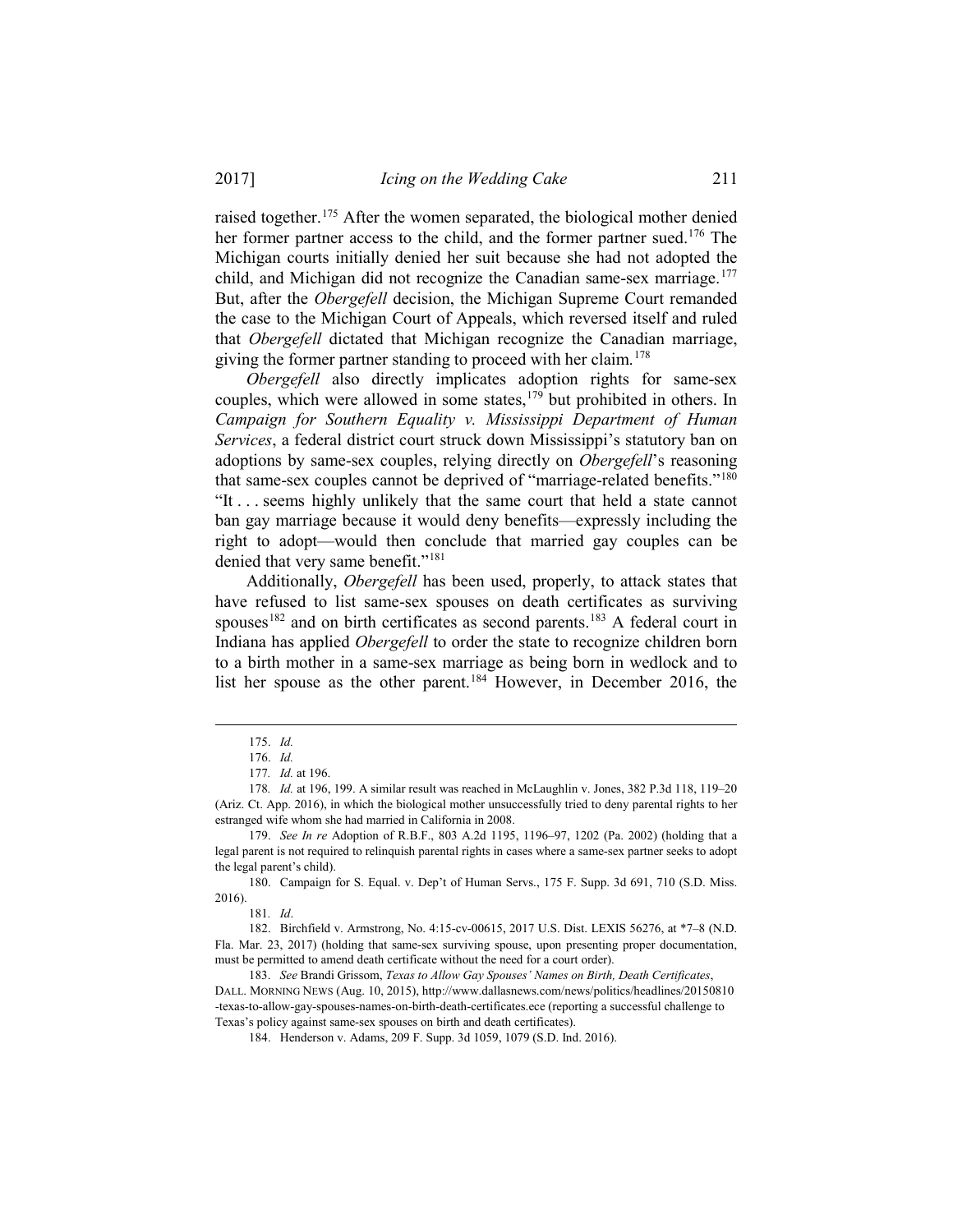Supreme Court of Arkansas reached a contrary conclusion in the case of *Smith v. Pavan* based on a narrow reading of *Obergefell*. [185](#page-21-0) That decision did not stand long. In June 2017, the U.S. Supreme Court clarified this issue in a *per curiam* decision, summarily reversing the Arkansas Supreme Court, stating:

> As this Court explained in *Obergefell v. Hodges*, the Constitution entitles same-sex couples to civil marriage "on the same terms and conditions as opposite-sex couples." In the decision below, the Arkansas Supreme Court considered the effect of that holding on the State's rules governing the issuance of birth certificates. When a married woman gives birth in Arkansas, state law generally requires the name of the mother's male spouse to appear on the child's birth certificate—regardless of his biological relationship to the child. According to the court below, however, Arkansas need not extend that rule to similarly situated same-sex couples: The State need not, in other words, issue birth certificates including the female spouses of women who give birth in the State. Because that differential treatment infringes *Obergefell*'s commitment to provide same-sex couples "the constellation of benefits that the States have linked to marriage," we reverse the state court's judgment.<sup>[186](#page-21-1)</sup>

It is noteworthy that Chief Justice Roberts, who had dissented in *Obergefell*, joined the majority in *Pavan*. [187](#page-21-2) Newly confirmed Justice Gorsuch dissented in an opinion joined by Justices Thomas and Alito.<sup>[188](#page-21-3)</sup>

In Kansas, a federal district court utilized *Obergefell* to enjoin state officials from, *inter alia*, refusing to allow same-sex married couples to file joint state tax returns as married persons, refusing to allow a member of a same-sex married couple to obtain a driver's license in her married name,

<span id="page-21-0"></span> <sup>185.</sup> Smith v. Pavan, 505 S.W.3d 169, 183 (Ark. 2016). In a rather unusual move, Arkansas Chief Justice Brill began his partial dissent quoting from Nobel Laureate Bob Dylan's song, "The Times They Are a-Changin.'" *Id.* (quoting BOB DYLAN, *The Times They Are a–Changin'*, *on* THE TIMES THEY ARE A–CHANGIN' (Columbia Records 1964)).

<span id="page-21-1"></span><sup>186.</sup> Pavan v. Smith, 137 S. Ct. 2075, 2076–77 (2017) (per curiam); *see also* Ayala v. Armstrong, No. 1:16-cv-00501-BLW, 2017 U.S. Dist. LEXIS 137277, at \*1–3, \*14 (internal citations omitted) ¶(D. Idaho Aug. 24, 2017) (granting permanent injunction to former same-sex partner to be listed on birth certificate where state law had prevented the parties' marriage).

<span id="page-21-3"></span><span id="page-21-2"></span><sup>187</sup>*. Compare Pavan*, 137 S. Ct. at 2079 (striking down differential treatment of same-sex spouses, with a dissenting opinion written by Justice Gorsuch, with whom only Justices Thomas and Alito joined), *with* Obergefell v. Hodges, 135 S. Ct. 2584, 2611 (2015) (Roberts, C.J., dissenting) (disputing that the fundamental right to marry requires a state to change its definition of marriage).

<sup>188</sup>*. Pavan*, 137 S. Ct. at 2079 (Gorsuch, J., dissenting).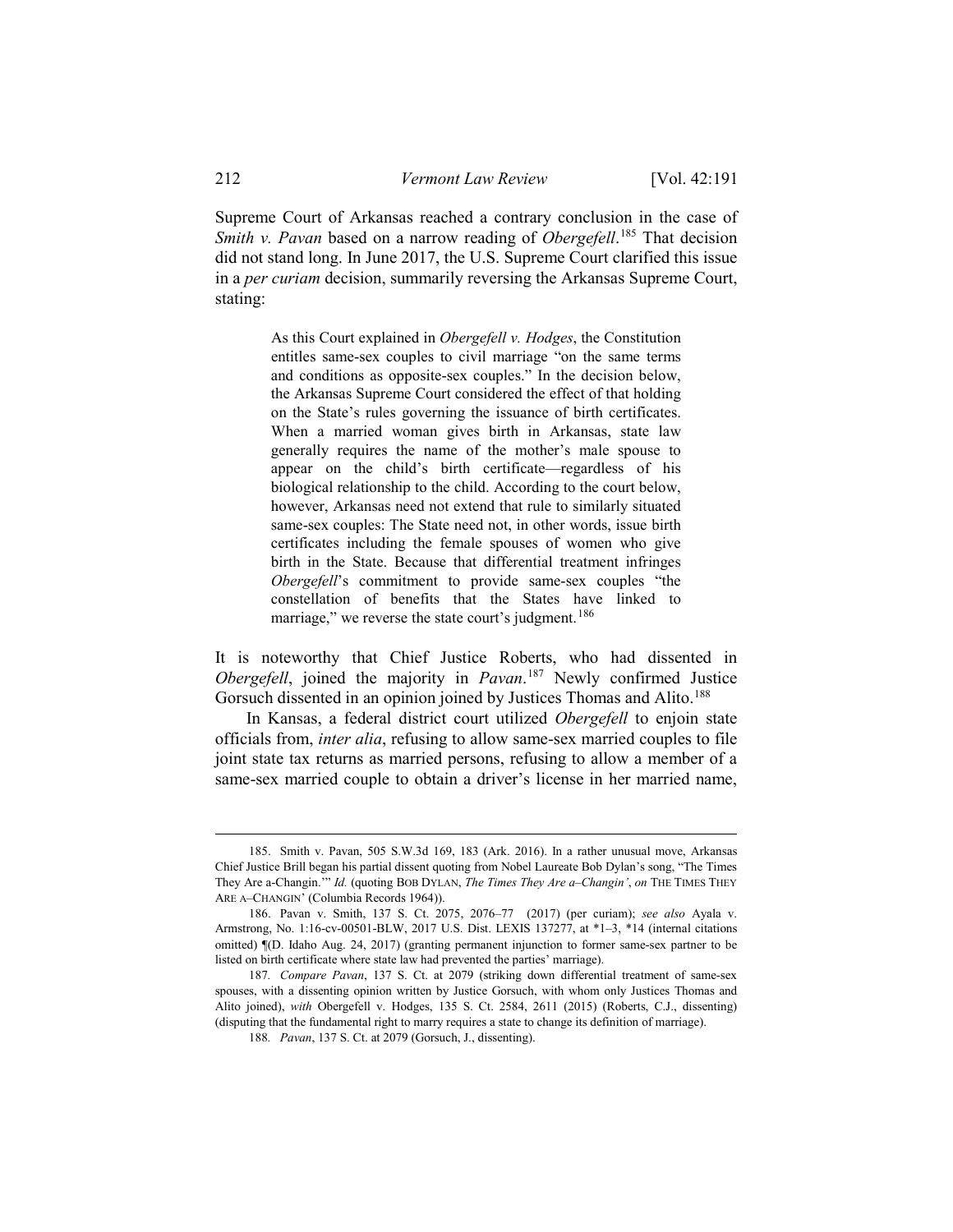and refusing to add same-sex spouses to a state employee's healthcare plan[.189](#page-22-0)

The right to divorce is implicated, as well. Prior to *Obergefell*, some states that did not recognize same-sex marriage had refused to grant divorces to individuals who had entered into a same-sex marriage out of state on the theory that to do so would be to recognize the marriage.<sup>[190](#page-22-1)</sup> While *Obergefell* was pending, just such a case was working its way through the Mississippi state court system.<sup>[191](#page-22-2)</sup> A woman who had been lawfully married to another woman in California sought and was denied a divorce in Mississippi based on Mississippi's ban on same-sex marriage.<sup>[192](#page-22-3)</sup> In November 2015, the Mississippi Supreme Court reversed because *Obergefell* mandated that result.<sup>[193](#page-22-4)</sup> More recently, the Pennsylvania Superior Court ruled that two women, who had entered into a civil union in Vermont, could proceed with a divorce action in Pennsylvania, reasoning that a Vermont civil union should be considered the legal equivalent of a marriage under the Pennsylvania Divorce Code.[194](#page-22-5)

Further, *Obergefell* has implications for restrictions on marriage for opposite-sex couples. In *Riker v. Lemmon*, a former prison cafeteria worker who lost her job and was barred from the prison after it was discovered that she had violated prison policy by engaging in a romantic relationship with a prisoner, subsequently sought permission to marry the inmate.<sup>[195](#page-22-6)</sup> That permission was denied largely based on security concerns, and she sued in federal court, seeking *inter alia* "a single visit to the institution, of a short duration, for the limited purpose of marrying her fiancé."<sup>196</sup> In a decision issued before the Court decided *Obergefell*, the district court denied all relief, pertinently reasoning that the burden on Ms. Riker's right to marry was not substantial or direct because she "has not been absolutely prevented from marrying a large portion of the eligible population of spouses."[197](#page-22-8) After the *Obergefell* decision, the Circuit Court of Appeals reversed and

195. Riker v. Lemmon, 798 F.3d 546, 548 (7th Cir. 2015).

 <sup>189.</sup> Marie v. Mosier, 122 F. Supp. 3d 1085, 1112–13 (D. Kan. 2015).

<span id="page-22-3"></span><span id="page-22-2"></span><span id="page-22-1"></span><span id="page-22-0"></span><sup>190.</sup> *See* Robert E. Rains, *A Minimalist Approach to Same-Sex Divorce*, UTAH L. REV. 393, 413, 415–16 (2012) (describing cases where a same-sex divorce was refused because the reciprocal right to same-sex marriage was not recognized by that state).

<sup>191.</sup> Czekala-Chatham v. State *ex rel.* Hood, 195 So. 3d 187, 187 (Miss. 2015) (en banc).

<sup>192</sup>*. Id*. at 196.

<sup>193.</sup> *Id.* at 187.

<sup>194.</sup> Neyman v. Buckley, 153 A.3d 1010, 1011 (Pa. Super. Ct. 2016).

<sup>196</sup>*. Id.* at 550–51.

<span id="page-22-8"></span><span id="page-22-7"></span><span id="page-22-6"></span><span id="page-22-5"></span><span id="page-22-4"></span><sup>197.</sup> Riker v. Lemmon, No. 1:13-cv-00571, 2014 U.S. Dist. LEXIS 103558, at \*21–23 (S.D. Ind. July 30, 2014) (dismissing the complaint), *rev'd*, 798 F.3d 546 (7th Cir. 2015).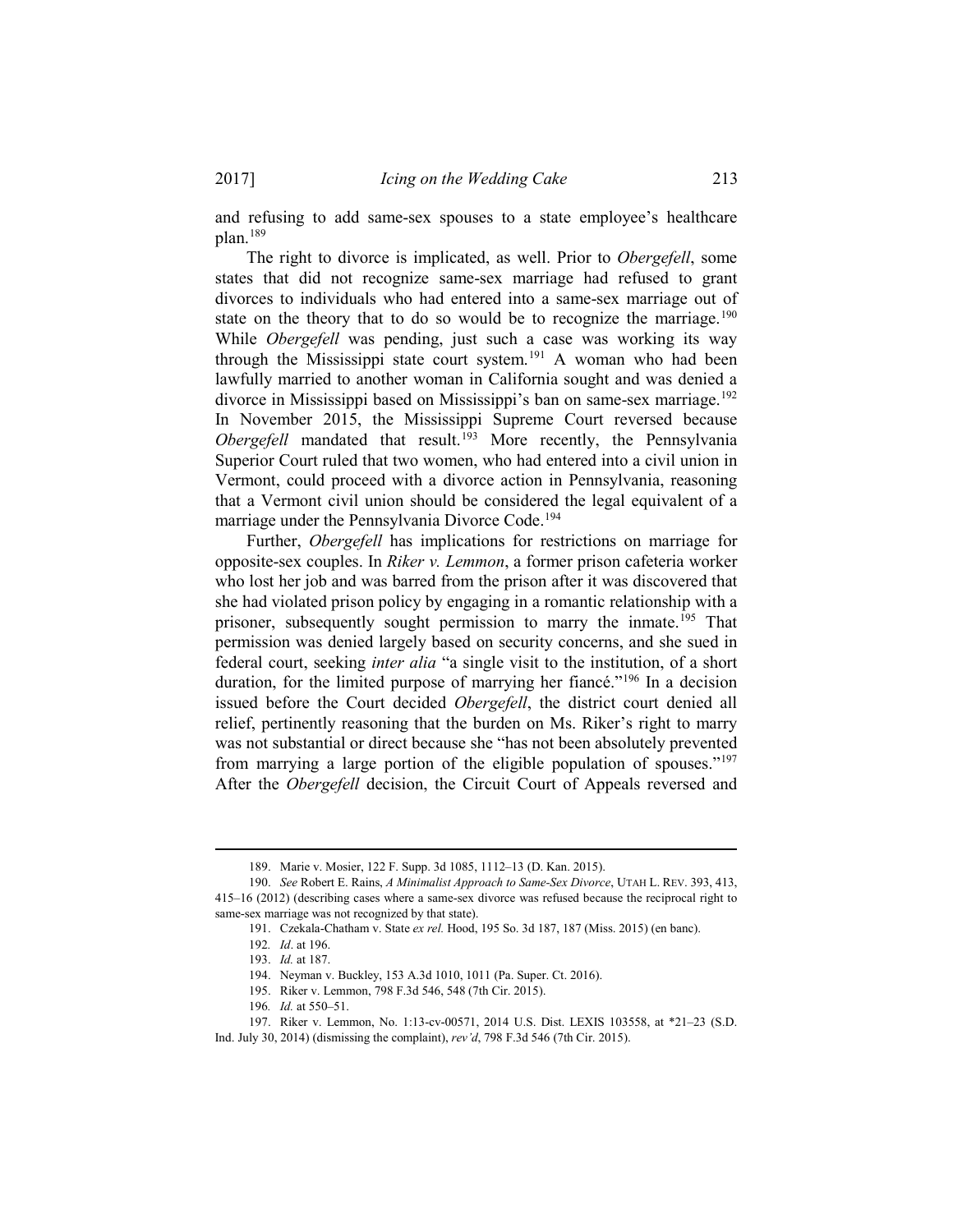remanded the case, citing *Obergefell* for the proposition that "[t]he right to marry includes the right to select one's spouse."<sup>198</sup>

In a somewhat similar case, the Eastern District of Kentucky ruled that a county clerk could not refuse to grant a marriage license on the grounds that the man's intended wife could not appear at the clerk's office in person because of her incarceration.<sup>[199](#page-23-1)</sup> Likewise, the Eastern District of Louisiana ruled that the state could not deny a marriage license to an opposite-sex couple simply because the man, who was a refugee, had never been issued a birth certificate by any country.<sup>[200](#page-23-2)</sup>

It should not be supposed that state or federal recognition of marriage always confers benefits on one or both of the parties. The *Windsor* opinion provided some examples of detriments and duties.<sup>201</sup> Thus, "federal law takes into consideration a spouse's income in calculating a student's federal financial aid eligibility," but until *Windsor*, this simply did not apply to same-sex couples validly married under state law.<sup>[202](#page-23-4)</sup> Shortly after the *Obergefell* decision, the Congressional Research Service issued a report on the federal tax treatment of same-sex married couples. [203](#page-23-5) Among its findings was that: "Marriage penalties are more likely among couples where both partners earn similar incomes. . . . A couple where both partners earn \$100,000, having a combined income of \$200,000, would experience a marriage [income] tax penalty of \$855."<sup>[204](#page-23-6)</sup> Moreover, "[m]arriage penalties may be more likely for couples with children for several reasons" (largely because of diminished eligibility for various tax credits).<sup>[205](#page-23-7)</sup>

In short, and none too surprisingly, legal recognition of marriage is not necessarily an unalloyed blessing for one or both of the partners. An example of a situation in which one party to a same-sex union benefits, but the other loses as a result of *Obergefell*, occurred recently in Kentucky. Two women had entered into a civil union in New Jersey at a time when

202. *Id.* at 2695.

 <sup>198.</sup> *Riker*, 798 F.3d at 555, 558 (citing Obergefell v. Hodges, 135 S. Ct. 2584, 2599 (2015)).

<sup>199.</sup> Jones v. Perry, 215 F. Supp. 3d 563, 565 (E.D. Ky. 2016).

<span id="page-23-2"></span><span id="page-23-1"></span><span id="page-23-0"></span><sup>200.</sup> Viet Anh Vo v. Gee, No. 16-15639, 2017 U.S. Dist. LEXIS 125016, \*2–4 (E.D. La. Aug. 8, 2017).

<sup>201.</sup> United States v. Windsor, 133 S. Ct. 2675, 2694–95 (2013).

<span id="page-23-5"></span><span id="page-23-4"></span><span id="page-23-3"></span><sup>203.</sup> *See generally* MARGOT L. CRANDALL-HOLLICK ET AL., CONG. RES. SERV., R43157, THE FEDERAL TAX TREATMENT OF MARRIED SAME-SEX COUPLES (2015), http://fas.org/sgp/crs/misc/R4315 7.pdf (examining the broad-ranging tax implications of federally recognized same-sex marriage).

<span id="page-23-6"></span><sup>204</sup>*. Id.* at 5–6. In the vernacular, such couples are sometimes referred to as "DINK[s]," an acronym of "Dual Income, No Kids." Melissa R. O'Rourke, *The Status of Infertility Treatments and Insurance Coverage: Some Hopes and Frustrations*, 37 S.D. L. REV. 343, 343 (1992).

<span id="page-23-7"></span><sup>205</sup>*.* CRANDALL-HOLLICK ET AL., *supra* note 203, at 7 (describing that penalties are more likely for couples with children largely related to diminished eligibility for various tax credits, but also because of changes in filing status).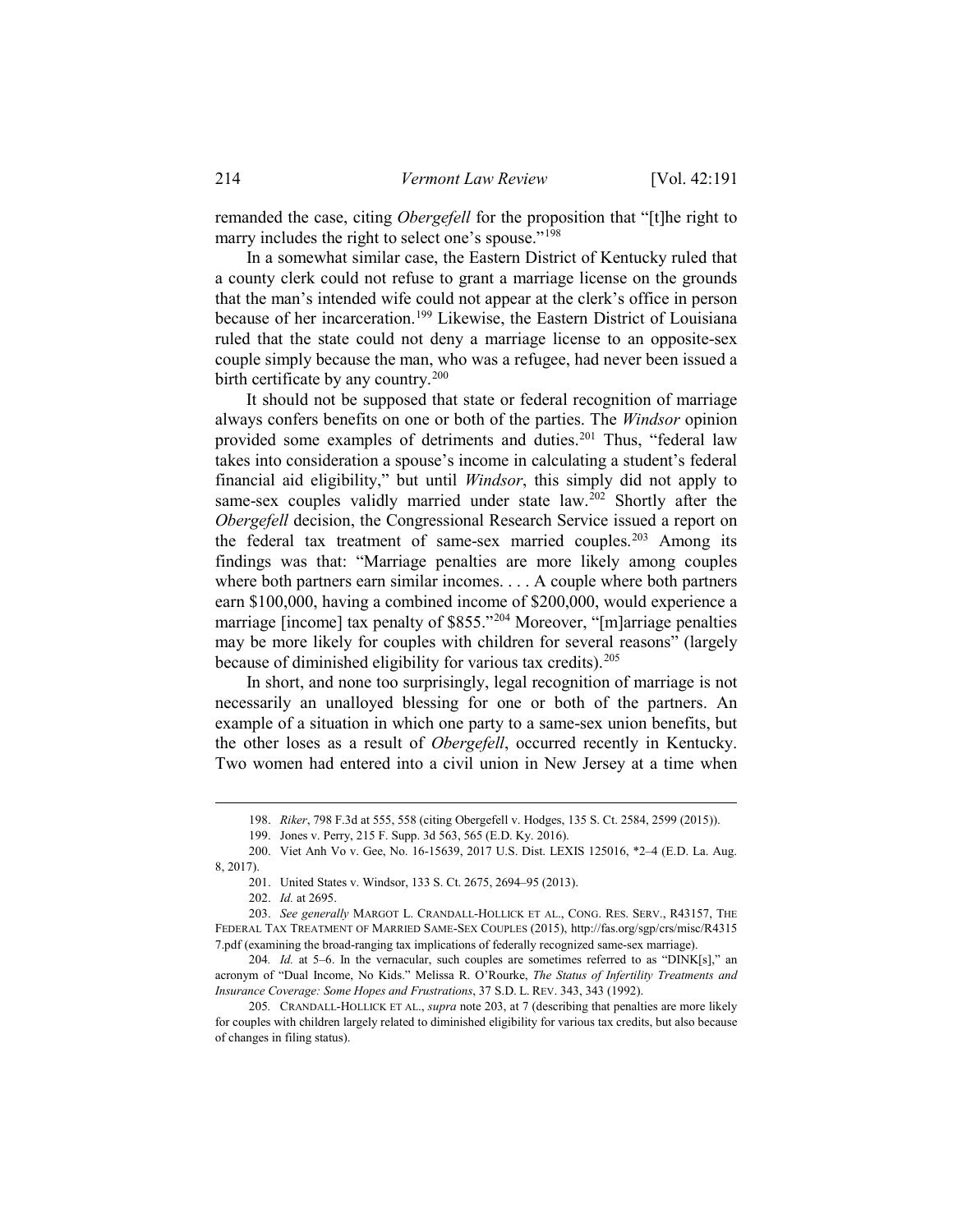one of them was already pregnant.<sup>[206](#page-24-0)</sup> They agreed to name the nonbiological mother as the child's "father" on the birth certificate. [207](#page-24-1) The parties filed for divorce in Kentucky. [208](#page-24-2) After *Obergefell* was decided, the trial court granted the divorce and ruled that the non-biological mother was a legal parent, and ordered her to pay child support even though the parties had produced an affidavit from a man stating that he was the biological father.[209](#page-24-3) The Kentucky Court of Appeals affirmed as a matter of law and equity.[210](#page-24-4)

#### *E. Religious Exemptions for Private Persons and Companies*

Probably the most contentious issues surrounding same-sex marriage involve whether private individuals and companies can, primarily on religious grounds, legally refuse to provide services they generally provide to other couples.[211](#page-24-5) May a private chapel or other venue refuse to host a same-sex wedding, a florist refuse to provide flowers, a bakery refuse to bake a wedding cake, a professional photographer refuse to photograph the reception, a transportation service refuse to rent a limo, a caterer refuse to cater, a bridal boutique refuse to provide gowns,<sup>[212](#page-24-6)</sup> etc.? These issues were already cropping up around the United States well before *Obergefell* in those jurisdictions that permitted same-sex marriage, and they have since escalated. [213](#page-24-7)

No reasonable person would seriously contend that an American religious body can be ordered by any civil authority to perform weddings in violation of the tenets of that religion. Officiants in a church, mosque, or

<span id="page-24-6"></span>212. *See* Curtis M. Wong, *Pennsylvania's W.W. Bridal Boutique Under Fire For Reportedly Turning Away Lesbian Brides-To-Be*, HUFFPOST: QUEER VOICES (Feb. 2, 2016), http://www.huffingtonpost.com/2014/08/11/ww-bridal-boutique-lesbia\_n\_5668645.html (reporting on a bridal salon that refused to help a lesbian couple seeking to purchase wedding gowns).

<span id="page-24-7"></span>213*. See, e.g.*, Gifford v. McCarthy, 137 A.D.3d 30, 33–34 (N.Y. App. Div. 2016) (describing a venue owner who refused same-sex ceremony in 2012); Knapp v. City of Coeur d'Alene, 172 F. Supp. 3d 1118, 1120 (D. Idaho 2016) (involving private chapel who owners challenged anti-discrimination statute); Wong, *supra* note 212 (describing a bridal boutique that turned away same-sex brides).

 <sup>206.</sup> Legg v. Commonwealth, 500 S.W.3d 837, 839 (Ky. Ct. App. 2016).

<sup>207.</sup> *Id.*

<sup>208.</sup> *Id.*

<sup>209.</sup> *Id.*

<span id="page-24-4"></span><span id="page-24-3"></span><span id="page-24-2"></span><span id="page-24-1"></span><span id="page-24-0"></span><sup>210.</sup> *Id.* at 840 (finding that a father cannot be permitted in equity to claim a title inconsistent with his past conduct, and if the appellate court were to hold otherwise it would deny equal legal treatment to same-sex couples).

<span id="page-24-5"></span><sup>211.</sup> The U.S. Supreme Court, interpreting the federal Religious Freedom Restoration Act, ruled that a closely held corporation is a protected person that may exercise a religious objection to a federal requirement—in that case, certain mandates under the Affordable Care Act ("Obamacare"). Burwell v. Hobby Lobby Stores, Inc., 134 S. Ct. 2751, 2762, 2785 (2014).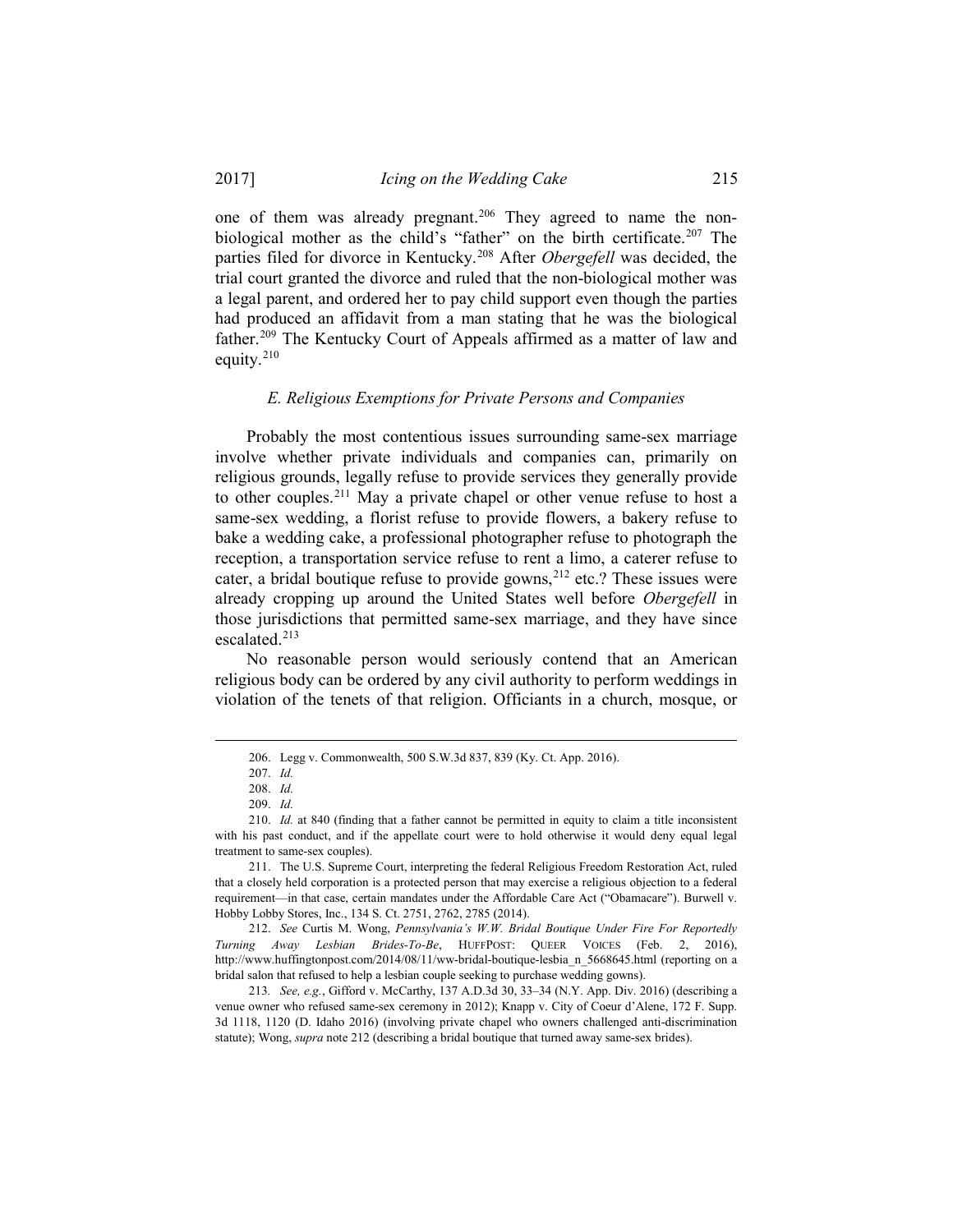synagogue will perform marriages according to the tenets of their religion, and the state has no say in the matter.<sup>[214](#page-25-0)</sup> But, the issue becomes a great deal murkier when owners or operators of a wedding chapel that is open to the public decide to pick and choose what marriages they will and will not host or perform.

In Idaho, a married couple, who assert that both partners are "ordained ministers with the International Church of the Foursquare Gospel," operating the for-profit Hitching Post Wedding Chapel, were confronted with a local nondiscrimination ordinance.<sup>215</sup> After the Ninth Circuit Court of Appeals struck down Idaho's ban on same-sex marriage, they temporarily closed down the chapel and have since refused to perform or allow same-sex weddings on the premises.<sup>[216](#page-25-2)</sup> Although the ordinance contained a religious exemption and the city asserted that the religious exemption would apply to them, they sued in federal court, asserting that they were in fear of its enforcement.<sup>[217](#page-25-3)</sup> On March 25, 2016, the federal district judge dismissed all of their claims except for economic injuries for the single day of October 15, 2014, when they might have had a reasonable fear of enforcement.<sup>[218](#page-25-4)</sup>

Other private wedding chapels have also refused to permit or perform same-sex weddings.<sup>[219](#page-25-5)</sup> Even some Elvis-themed chapels in Las Vegas, the "[M]arriage [C]apital of the [W]orld," have refused on religious grounds!<sup>[220](#page-25-6)</sup>

Although the issue of wedding venues' refusal to perform or permit same-sex marriage has been widespread, it appears that there has been only one reported merits decision on that subject to date. Cynthia and Robert Gifford own and operate Liberty Ridge Farm, LLC, in New York and rent

<span id="page-25-3"></span><span id="page-25-2"></span>216*. See* Knapp v. City of Coeur d'Alene, 172 F. Supp. 3d 1118, 1133, 1135 (D. Idaho 2016) (noting the couple's "insistence that they will refuse to perform same-sex wedding ceremonies").

<span id="page-25-6"></span>220. *See* Cavan Sieczkowski, *Elvis-Themed Las Vegas Chapel Refuses to Hold Gay Weddings*, HUFFINGTON POST (Oct. 20, 2014, 12:07 PM), http://www.huffingtonpost.com/2014/10/20/elvisthemed-vegas-gay-weddings\_n\_6014550.html (reporting at least one Elvis-themed Las Vegas chapel refusing to marry same-sex couples "for Biblical reasons"). It is, of course, impossible to know what "the King's" position on this subject would be.

<span id="page-25-0"></span> <sup>214</sup>*. See* U.S. CONST. amend. I (prohibiting Congress from establishing a religion or enacting laws preventing free exercise of religion); *see also* Everson v. Bd. of Educ., 330 U.S. 1, 14–16 (1947) (outlining the First Amendment protections for religious freedom).

<span id="page-25-1"></span><sup>215.</sup> *See* Zack Ford, *For-Profit Wedding Chapel Sues After Idaho Legalizes Same-Sex Marriage*, THINKPROGRESS (Oct. 20, 2014, 4:40 PM), http://thinkprogress.org/lgbt/2014/10/20/3581733 /idaho-marriage-chapel-adf/ (reporting on the couple's lawsuit against the City of Coeur D'Alene).

<sup>217.</sup> *Id.* at 1120.

<sup>218</sup>*. Id.* at 1120, 1134.

<span id="page-25-5"></span><span id="page-25-4"></span><sup>219</sup>*. See, e.g.*, Grant Rodgers, *Grimes' Gortz Haus to Stop All Weddings in Wake of Discrimination Complaint*, DES MOINES REG. (Jan. 28, 2015, 6:49 PM), http://www.desmoinesregister com/story/news/investigations/2015/01/28/gortz-haus-owners-decide-stop-weddings/22492677/ (reporting on a private wedding venue in Iowa refusing a same-sex couple).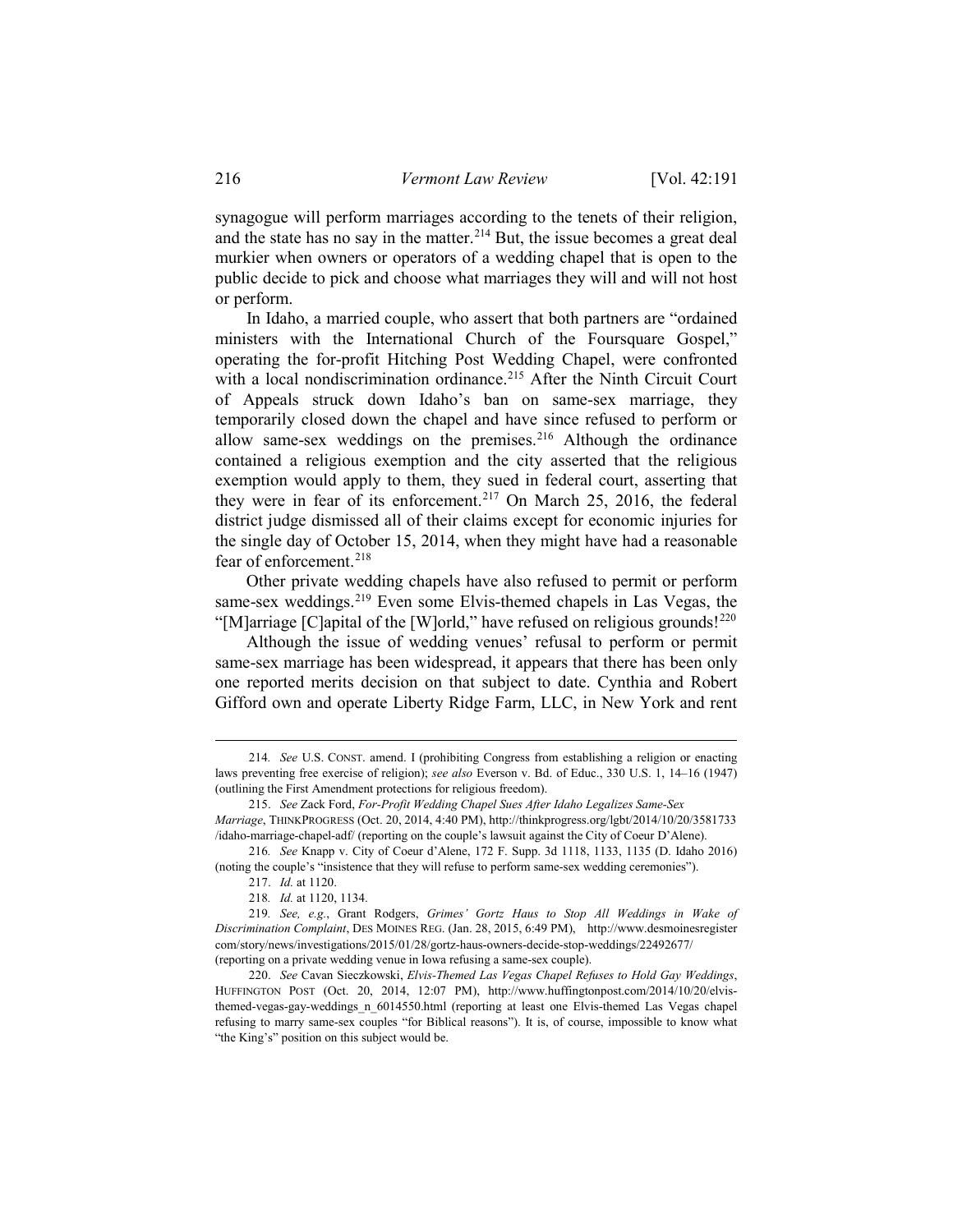out part of the farm for both religious and secular wedding ceremonies and receptions.[221](#page-26-0) In October 2011, they refused to host a wedding of two women on religious grounds. [222](#page-26-1) The women filed a discrimination complaint with the New York State Division of Human Rights, which awarded each of them \$1,500 in compensatory damages, imposed a \$10,000 fine, and ordered the Giffords to cease and desist their discriminatory practices.<sup>[223](#page-26-2)</sup> The New York State Supreme Court, Appellate Division, upheld the Division's of Human Rights judgment against multiple challenges, including the Giffords' free exercise of religion.<sup>[224](#page-26-3)</sup>

Likewise, there appears to be only one reported judicial decision on the refusal of a wedding photographer to be hired for a same-sex ceremony. In *Elane Photography v. Willock*, a private company in New Mexico, which acknowledged that it is a public accommodation, refused to be hired for a same-sex "commitment ceremony."[225](#page-26-4) (This was not a wedding *per se*, as the state of New Mexico had not yet authorized same-sex marriages.<sup>[226](#page-26-5)</sup>) One of the women who had been denied service filed a discrimination complaint with the New Mexico Human Rights Commission, which ruled in her favor.<sup>227</sup> Elane Photography appealed through the state courts to the New Mexico Supreme Court, which upheld the decision.<sup>[228](#page-26-7)</sup> The court rejected all of Elane's defenses, including free speech and free exercise of religion. $^{229}$  $^{229}$  $^{229}$ 

In February 2017, the Washington State Supreme Court upheld damages and an injunction against a flower shop and its owner for refusal to provide flowers for a same-sex wedding.<sup>[230](#page-26-9)</sup> The court rejected the owner's claims of violation of her rights to free speech (i.e., against "compelled speech"), free exercise of religion, and free association.<sup>231</sup>

The Oregon Bureau of Labor and Industry ordered bakery owners to pay an astonishing \$135,000 in damages for emotional suffering to a same-

 <sup>221.</sup> Gifford v. McCarthy, 137 A.D.3d 30, 33 (N.Y. App. Div. 2016).

<sup>222</sup>*. Id.* at 34.

<sup>223.</sup> *Id.*

<sup>224</sup>*. Id.* at 40–42 (finding no violation of First Amendment rights).

<sup>225.</sup> Elane Photography v. Willock, 309 P.3d 53, 58–59, 61 (N.M. 2013).

<span id="page-26-10"></span><span id="page-26-9"></span><span id="page-26-8"></span><span id="page-26-7"></span><span id="page-26-6"></span><span id="page-26-5"></span><span id="page-26-4"></span><span id="page-26-3"></span><span id="page-26-2"></span><span id="page-26-1"></span><span id="page-26-0"></span><sup>226.</sup> Griego v. Oliver, 316 P.3d 865, 889 (N.M. 2013) (redefining civil marriage in December of 2013 to include same-sex couples).

<sup>227</sup>*. Elane Photography*, 309 P.3d at 60.

<sup>228.</sup> *Id.*

<sup>229</sup>*. Id.* at 60.

<sup>230.</sup> State v. Arlene's Flowers, Inc., 389 P.3d 543, 548, 568 (Wash. 2017).

<sup>231.</sup> *Id.* at 556, 568.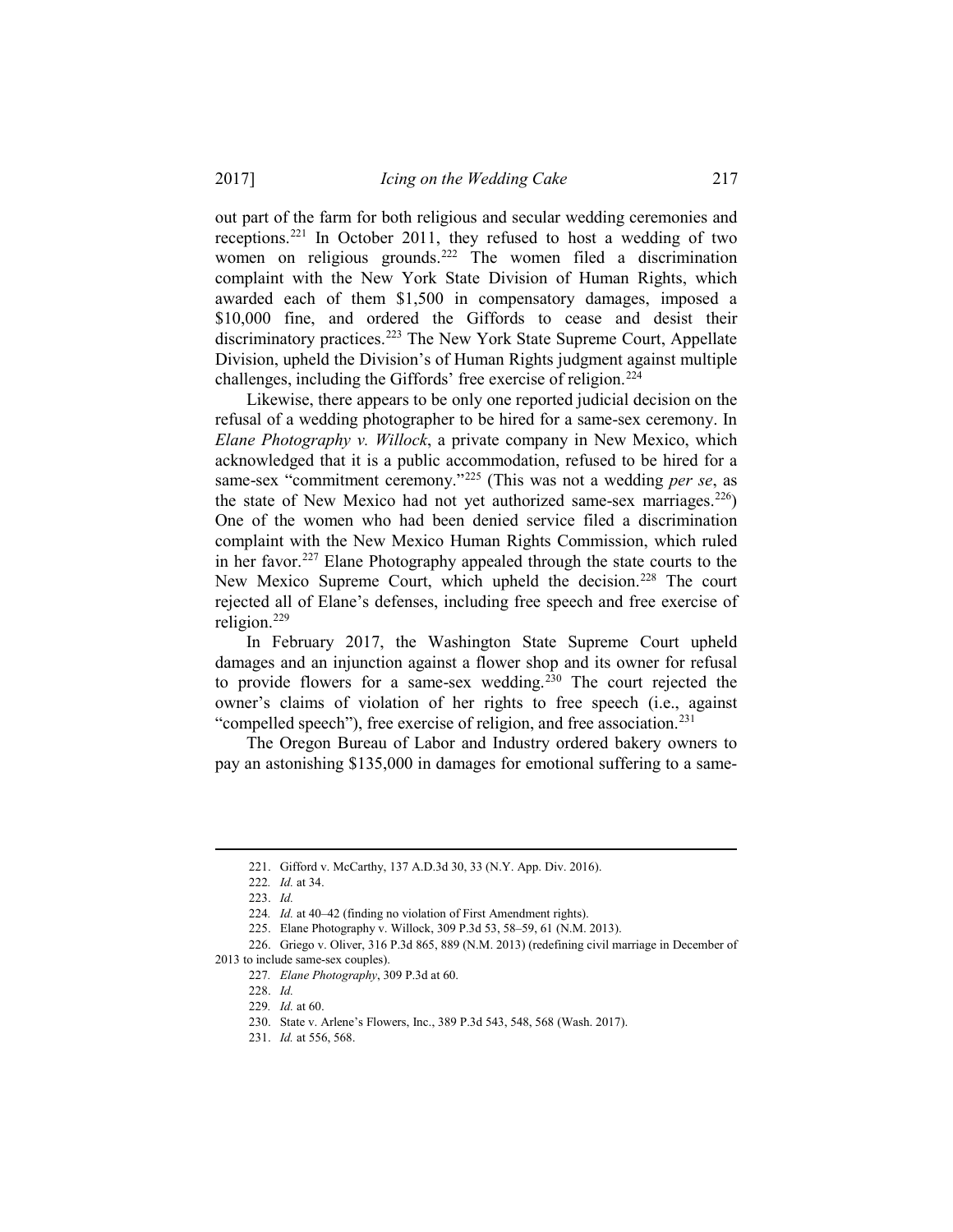sex couple to whom they had denied service.<sup>[232](#page-27-0)</sup> While such a large fine seems grossly disproportionate, it was clearly meant to send a signal to business owners in general not to discriminate against same-sex couples or risk grave consequences[.233](#page-27-1) 

Similarly, in *Craig v. Masterpiece Cakeshop*, a Colorado court of appeals upheld the decision of that state's Human Rights Commission that a "cakeshop" violated that state's Anti-Discrimination Act by refusing to design and create a cake to celebrate a same-sex wedding.<sup>[234](#page-27-2)</sup> The owner, Phillips, had asserted that requiring him to do so violated his rights to free exercise of religion and to free speech—in this case, his alleged right not to be compelled to speak (i.e., tacitly approve of the wedding).<sup>[235](#page-27-3)</sup> In June 2017, the U.S. Supreme Court agreed to hear the case to resolve the following question:

> Whether applying Colorado's public accommodations law to compel Phillips to create expression that violates his sincerely held religious beliefs about marriage violates the Free Speech or Free Exercise Clauses of the First Amendment.<sup>[236](#page-27-4)</sup>

This high-profile case has attracted multiple amici, with, among others, the United States supporting petitioner Masterpiece Cakeshop<sup>[237](#page-27-5)</sup> and the American Bar Association supporting the respondents.<sup>238</sup>

<span id="page-27-0"></span> <sup>232.</sup> *Sweet Cakes by Melissa' Pays \$135,000 Fine to Outraged Gay Couple*, BREITBART NEWS (Dec. 28, 2015), http://www.breitbart.com/big-government/2015/12/28/sweet-cakes-by-melissa-pays-135000-fine-to-outraged-gay-couple/.

<span id="page-27-1"></span><sup>233</sup>*. See* Casey Parks, *Oregon Lawyers: Sweet Cakes by Melissa \$135,000 Damage Award was Justified*, OREGONIAN (Aug. 25, 2016, 10:42 AM), http://www.oregonlive.com/portland/index.ssf/2016/ 08/oregon\_lawyers\_sweet\_cakes\_by.html (discussing damage awards in a variety of cases involving same-sex discrimination).

<span id="page-27-2"></span><sup>234.</sup> *See* Craig v. Masterpiece Cakeshop, Inc., 370 P.3d 272, 276, 280 (Colo. App. 2015) (explaining that the Colorado appellate court upheld the Commission's finding that the refusal to serve the couple was because of the couple's sexual orientation).

<sup>235</sup>*. Id.* at 276, 283.

<span id="page-27-4"></span><span id="page-27-3"></span><sup>236</sup>*. See* Petition for Writ of Certiorari, Masterpiece Cakeshop, Ltd. v. Colo. Civil Rts. Comm'n, 137 S. Ct. 2290 (2017) (No. 16-111), at i (stating the question presented); *Masterpiece Cakeshop*, 137 S. Ct. at 2290 (granting writ of certiorari).

<span id="page-27-5"></span><sup>237.</sup> Brief for the United States as Amicus Curiae Supporting Petitioners, Masterpiece Cakeshop, Ltd. v. Colo. Civil Rts. Comm'n, 137 S. Ct. 2290 (2017) (No. 16-111).

<span id="page-27-6"></span><sup>238.</sup> Brief of the Am. Bar Ass'n as Amicus Curiae Supporting Respondents, Masterpiece Cakeshop, Ltd. v. Colo. Civil Rts. Comm'n, 137 S. Ct. 2290 (2017) (No. 16-111).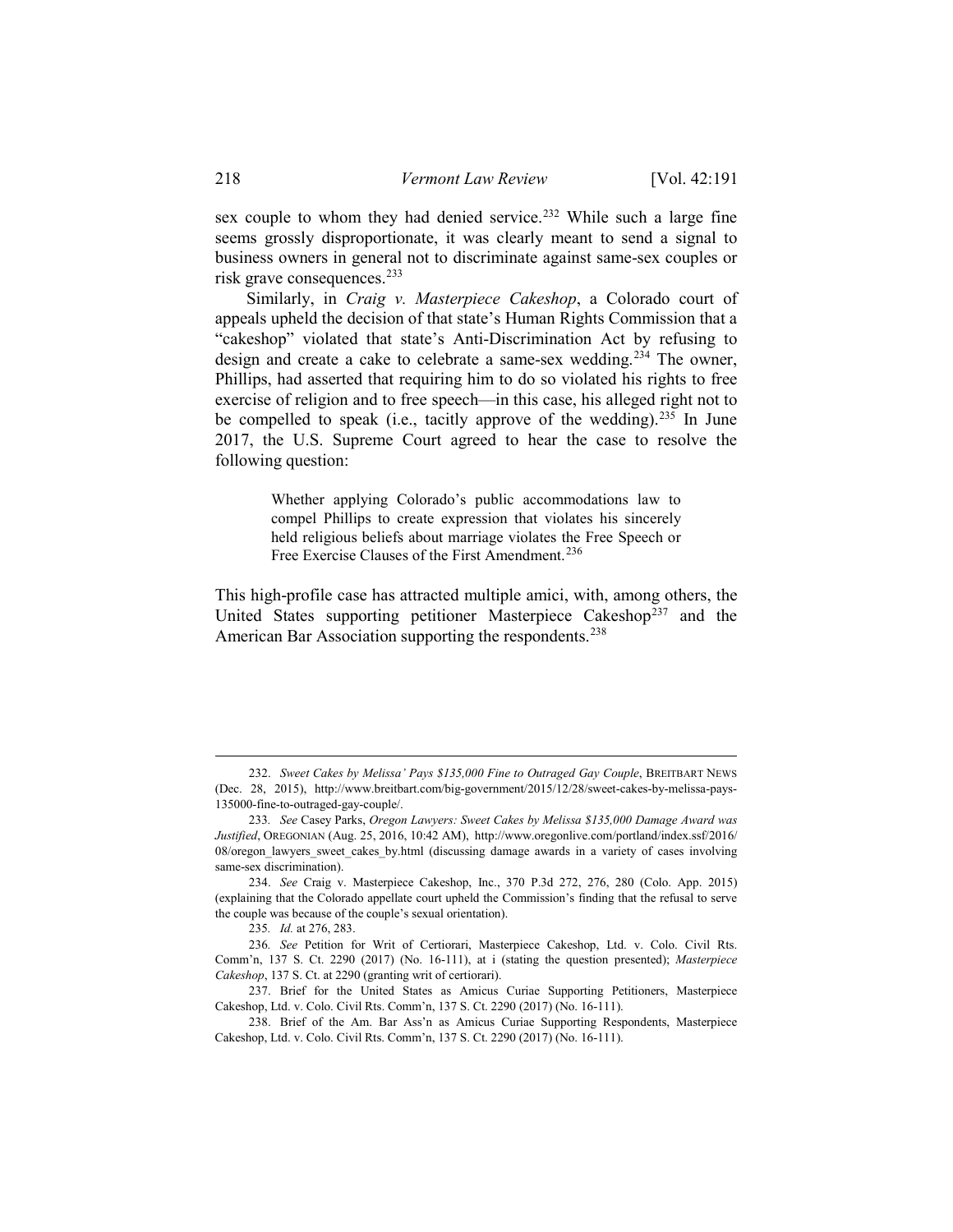#### *F. Religious Freedom Restoration Acts*

In 1993, Congress enacted the federal Religious Freedom Restoration Act (RFRA) to prohibit the federal government from taking any action that substantially burdens the free exercise of religion, unless that action constitutes the least restrictive means of serving a compelling public interest.[239](#page-28-0) Then, in 1997, the Supreme Court ruled in *City of Boerne v. Flores*, that the federal RFRA was unconstitutional to the extent that it tried to control the actions of state and local government.<sup>[240](#page-28-1)</sup> As a result, by 2015, 21 states had enacted their own varying versions of religious freedom legislation.[241](#page-28-2)

Pennsylvania's Religious Freedom Protection Act, enacted in 2002, provides that (with certain exceptions) neither the Commonwealth nor its political subdivisions may "burden a person's free exercise of religion, including any burden which results from a rule of general applicability."<sup>[242](#page-28-3)</sup> But the government may impose such a burden, provided that the burden is "[i]n furtherance of a compelling [state] interest" and is "[t]he least restrictive means of furthering th[at] compelling [state] interest."[243](#page-28-4)

In the *Elane Photography* case, discussed above, [244](#page-28-5) Elane argued that compelling her to photograph a same-sex couple's ceremony would violate New Mexico's Religious Freedom Restoration Act (NMRFRA).<sup>[245](#page-28-6)</sup> The New Mexico Supreme Court disagreed because the NMRFRA was not meant to apply to suits between private litigants, but is rather a restriction on actions by government agencies that interfere with free exercise. [246](#page-28-7)

In response to same-sex marriage rulings, rulings against businesses refusing to extend their services to same-sex couples, local ordinances protecting sexual minorities against discrimination, and a now-rescinded

<span id="page-28-0"></span> <sup>239.</sup> Religious Freedom Restoration Act of 1993, Pub. L. No. 103-141, 107 Stat. 1488 (1993); *see also* Burwell v. Hobby Lobby Stores, Inc., 134 S. Ct. 2751, 2759 (2014) (applying the RFRA standard, the Court held that the action did not constitute the least restrictive means of serving the government's interest).

<span id="page-28-1"></span><sup>240.</sup> *See* City of Boerne v. Flores, 521 U.S. 507, 534, 536 (1997) (explaining that RFRA upset the separation of powers and the federal balance by intruding on the states' general authority).

<span id="page-28-2"></span><sup>241</sup>*. 2015 State Religious Freedom Restoration Legislation*, NAT'L CONF. STATE. LEGISLATORS (Sept. 3, 2015), http://www.ncsl.org/research/civil-and-criminal-justice/2015-state-rfra-legislation.aspx.

<span id="page-28-3"></span><sup>242.</sup> Religious Freedom Protection Act, 71 PA. STAT. AND CONS. STAT. ANN. § 2404(a) (West 2002).

<sup>243.</sup> *Id.* § 2404(b).

<span id="page-28-5"></span><span id="page-28-4"></span><sup>244</sup>*. See supra* notes 225–29 and accompanying text (discussing Elane Photography v. Willock, 309 P.3d 53 (N.M. 2013)).

<sup>245</sup>*. Elane Photography*, 309 P.3d at 60.

<span id="page-28-7"></span><span id="page-28-6"></span><sup>246.</sup> *Id.* at 76. Elane may well have had a telling argument as the U.S. Supreme Court has ruled that a state court's enforcement of a private restrictive covenant constitutes state action. Shelley v. Kraemer, 334 U.S. 1, 20 (1948).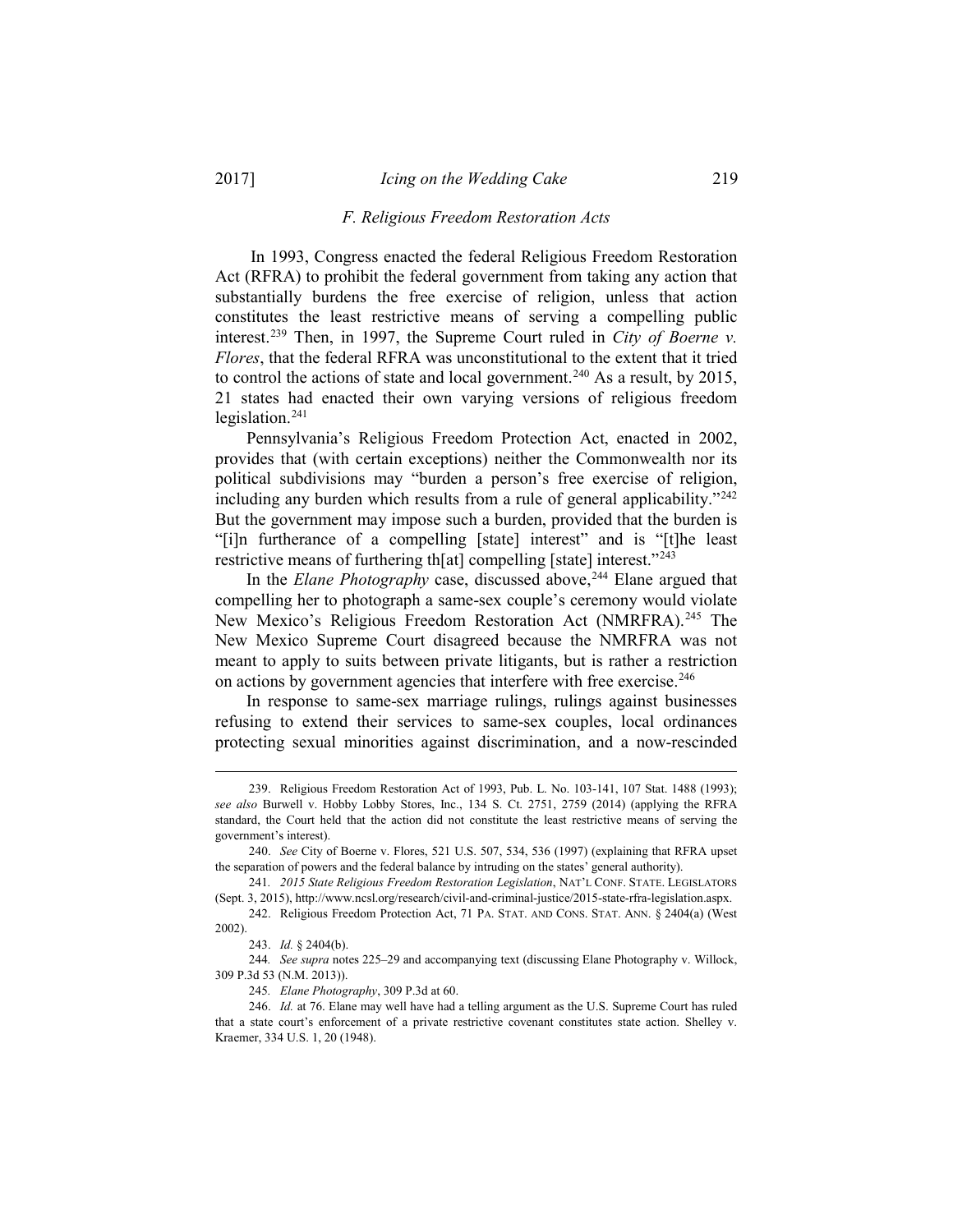Obama administration federal interpretation concerning school bathrooms for transgender students, $247$  several states have considered, and some have enacted, new versions of state religious freedom laws intended to protect such businesses. The governor of North Carolina, who signed such a law in March 2016, intended, *inter alia*, to nullify provisions in a Charlotte ordinance expanding protections for gays and lesbians.<sup>[248](#page-29-1)</sup> A few days later, the governor of Georgia vetoed a similar measure that would have insulated businesses refusing service to same-sex couples on religious grounds.<sup>[249](#page-29-2)</sup>

In April 2016, Mississippi Governor Phil Bryant signed into law the "Protecting Freedom of Conscience from Government Discrimination" Act.<sup>[250](#page-29-3)</sup> The Act was intended to protect persons who refuse to provide services to people because of religious objection to same-sex marriage.<sup>[251](#page-29-4)</sup> Thirteen individuals and two organizations promptly sued in federal court to enjoin the law from taking effect.[252](#page-29-5) On June 30, 2016, the day before the law was to go into effect, federal Judge Carlton W. Reeves issued a preliminary injunction to block it.[253](#page-29-6) Judge Reeves found that the law established preferred religious beliefs in violation of the Establishment Clause, and that its broad religious exemption comes at the expense of other citizens.[254](#page-29-7) Governor Bryant has indicated that there will be an "aggressive appeal" of the ruling.<sup>[255](#page-29-8)</sup>

251. *Id.*

<span id="page-29-0"></span> <sup>247.</sup> *See Dear Colleague Letter on Transgender Students*, U.S. DEP'TS OF JUSTICE, EDUC. (May 13, 2016), https://www2.ed.gov/about/offices/list/ocr/letters/colleague-201605-title-ix-transgender.pdf (summarizing schools' obligations under Title IX during the Obama administration).

<span id="page-29-1"></span><sup>248.</sup> Steve Harrison, *N.C. Gov Pat McCrory Signs into Law Bill Restricting LGBT Protections*, CHARLOTTE OBSERVER (March 23, 2016, 5:48 PM), http://www.charlotteobserver.com/news/local/arti cle67845317.html.

<span id="page-29-2"></span><sup>249</sup>*. Georgia Governor Vetoes Religious Exemptions Bill*, TELEGRAPH HERALD (March 28, 2016), http://www.thonline.com/news/national\_world/article\_ce5d679a-f4fa-11e5-ac9f-07236633ff48.h tml/.

<span id="page-29-4"></span><span id="page-29-3"></span><sup>250.</sup> Camila Domonoske, *Mississippi Governor Signs "Religious Freedom" Bill Into Law*, NAT'L PUB. RADIO (Apr. 5, 2016, 12:55 PM), http://www.npr.org/sections/thetwo-way/2016/04/05/473 107959/mississippi-governor-signs-religious-freedom-bill-into-law/.

<sup>252.</sup> Barber v. Bryant, 193 F. Supp. 3d 677, 688 (S.D. Miss. 2016).

<sup>253</sup>*. Id.* at 724.

<sup>254</sup>*. Id*. at 719, 721.

<span id="page-29-8"></span><span id="page-29-7"></span><span id="page-29-6"></span><span id="page-29-5"></span><sup>255.</sup> Neely Tucker, *U.S. District Judge Strikes Down Mississippi's "Religious Freedom" Law*, WASH. POST (July 1, 2016), https://www.washingtonpost.com/lifestyle/style/us-district-judge-strikesdown-mississippis-religious-freedom-law/2016/07/01/f98dc2ca-3ec9-11e6-a66f-aa6c1883b6b1\_story.ht ml?utm\_term=.766ae8a6d48b. Judge Reeves had already struck down application of the law to protect clerks who refused to provide same-sex marriage licenses on religious grounds*. Id.*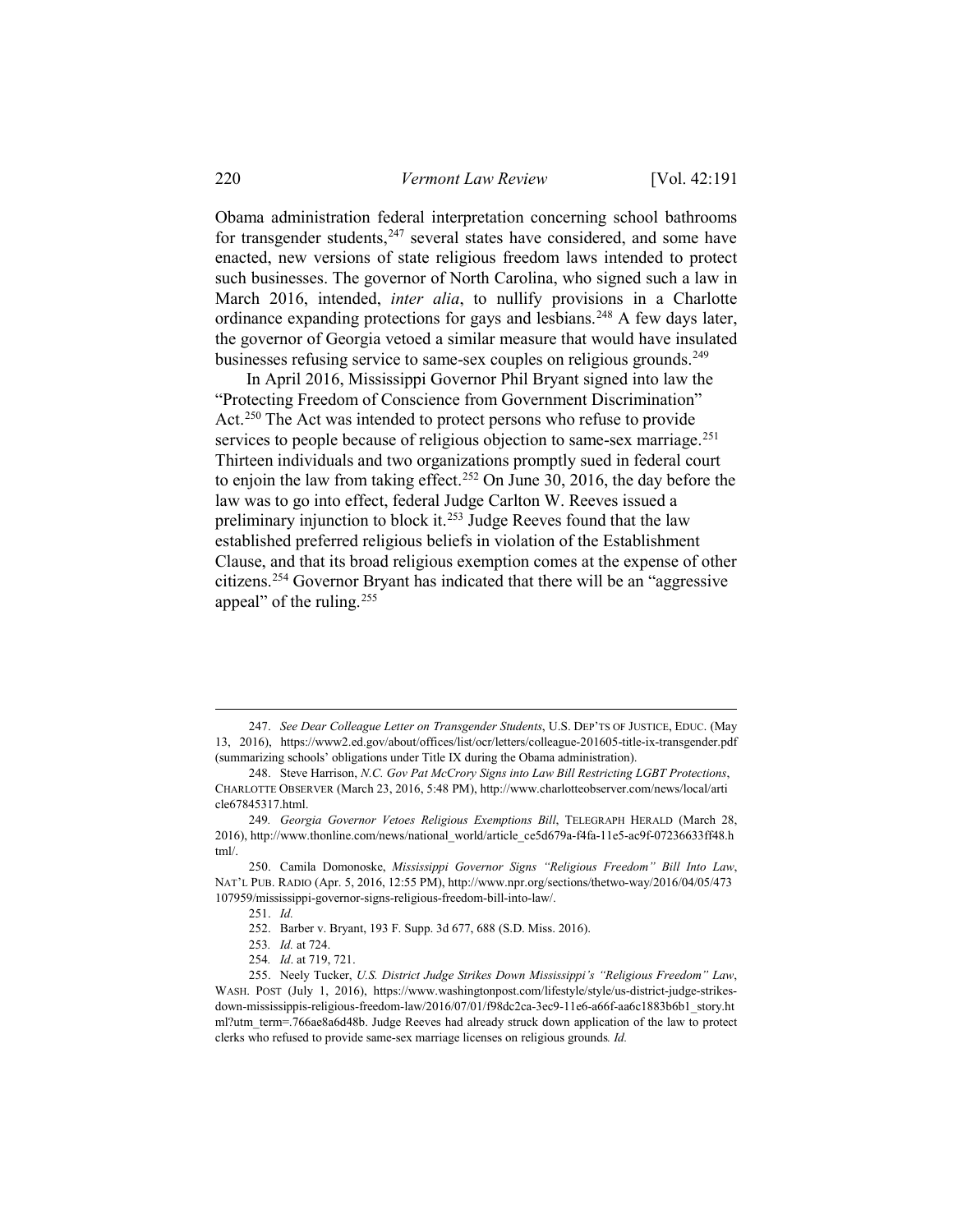#### III. THE FUTURE?

It should by now be abundantly clear that *Obergefell* has not ended the battles surrounding same-sex marriage. Even had the decision been unanimous, it would have been controversial. But the fact that four Justices, including the Chief Justice, attacked the decision as a judicial usurpation of power striking at the very heart of democracy has given impetus and imprimatur to those who oppose it.<sup>[256](#page-30-0)</sup> Arguably, the four dissenters have harmed the status of the Court itself by giving fodder to those who oppose not only *Obergefell*, but other decisions as well, and consider themselves not bound by decisions with which they disagree. This would be extremely unfortunate.

At this writing, the United States is in political and legal flux. Justice Scalia, a reliable vote against all decisions advancing gay rights,<sup>[257](#page-30-1)</sup> died in February 2016.<sup>[258](#page-30-2)</sup> The next month, President Obama nominated Circuit Court Judge Merrick Garland to replace Scalia on the Court, but Senate Republicans refused to even consider the nomination.[259](#page-30-3)

As the 2016 presidential election approached, the two main political parties officially took diametrically opposing views on these issues in their official party platforms. The Republican Platform included the following language:

> [O]nly by electing a Republican president in 2016 will America have the opportunity for up to five new constitutionally-minded Supreme Court justices appointed to fill vacancies on the Court. Only such appointments will enable courts to begin to reverse the long line of activist decisions—including . . . *Obergefell* . . . that have usurped Congress's and states' lawmaking authority . . . . We support the right of the people to conduct their businesses in accordance with their religious beliefs and

<span id="page-30-0"></span> <sup>256</sup>*. See* Mark Strasser, Obergefell, *Dignity, and the Family*, 19 J. GENDER RACE & JUST. 317, 348–49 (2016) (discussing the future implications of the four vehemently written dissents in *Obergefell* as possible grounds for undermining non-unanimous opinions).

<span id="page-30-1"></span><sup>257.</sup> *See* Robert E. Rains, *The Future of Justice Scalia's Predictions of Family Law Doom*, 29 BYU J. PUB. L. 353, 353–55 (2015) (listing "vehement dissent[s]" from Justice Scalia in several gayrights cases).

<span id="page-30-2"></span><sup>258.</sup> Adam Liptak, *Antonin Scalia, Justice on the Supreme Court, Dies at 79*, N.Y. TIMES (Feb. 13, 2016), https://www.nytimes.com/2016/02/14/us/antonin-scalia-death.html.

<span id="page-30-3"></span><sup>259.</sup> Stephen Collinson et al., *Obama Nominates Merrick Garland to Supreme Court*, CNN (March 16, 2016, 5:09 PM), http://www.cnn.com/2016/03/16/politics/obama-supreme-courtannouncement/index.html.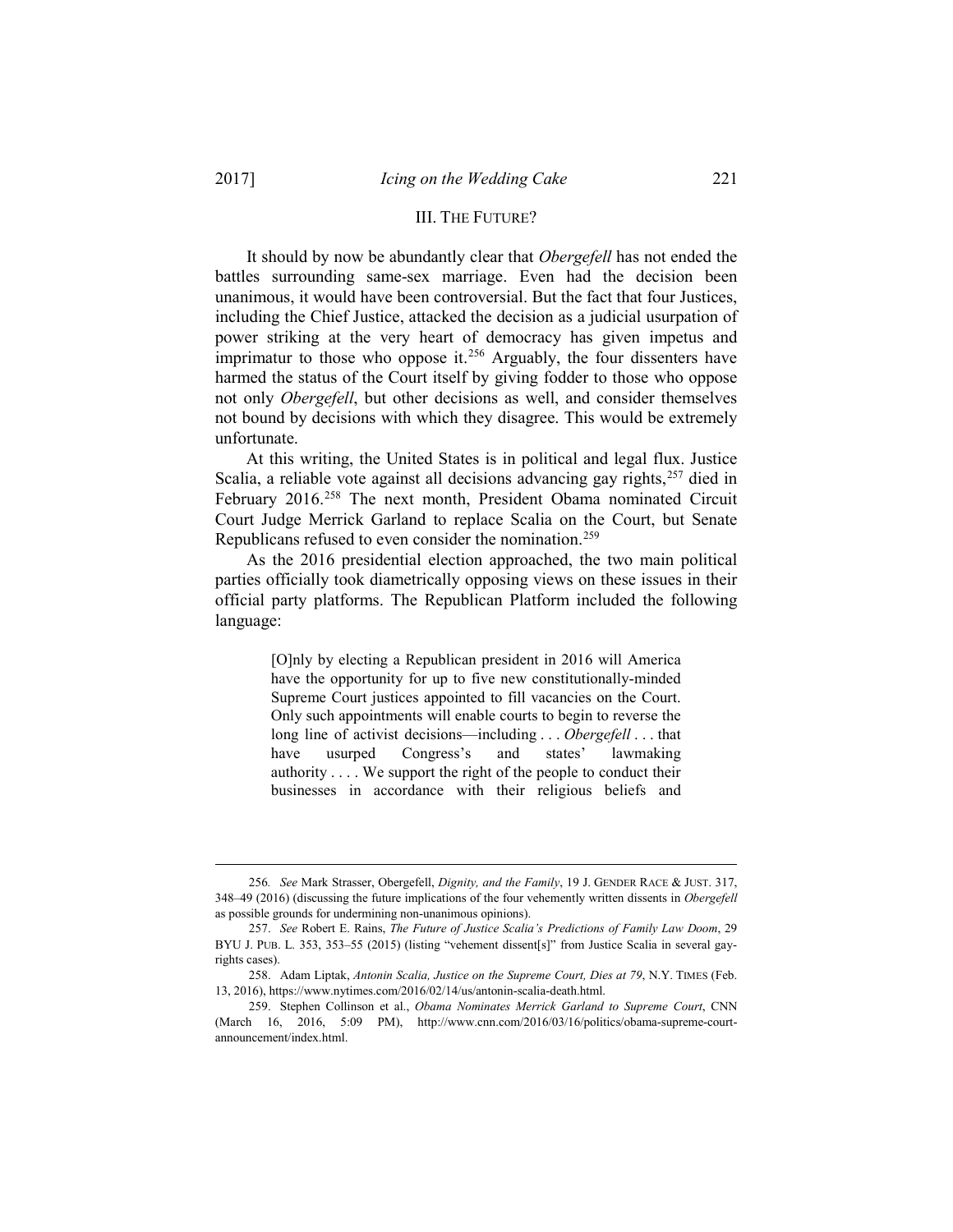condemn public officials who have proposed boycotts against businesses that support traditional marriage.<sup>[260](#page-31-0)</sup>

In stark contrast, the 2016 Democratic Party Platform stated:

Democrats applaud last year's decision by the Supreme Court that recognized that LGBT people—like other Americans—have the right to marry the person they love. . . . Democrats will fight for the continued development of sex discrimination law to cover LGBT people.... We support a progressive vision of religious freedom that respects pluralism and rejects the misuse of religion to discriminate. $261$ 

Within days of his inauguration, newly elected President Trump nominated Judge Neil M. Gorsuch to fill Scalia's vacant seat on the Court.[262](#page-31-2) Gorsuch was confirmed by the U.S. Senate after that body changed its rules to permit confirmation to a Supreme Court seat by a simple-majority vote.<sup>[263](#page-31-3)</sup> Gorsuch is widely viewed as sharing Scalia's legal philosophy (and to some extent his writing style).[264](#page-31-4) He quickly fulfilled his supporters' hopes by dissenting from the summary reversal of Arkansas's refusal to automatically list same-sex spouses as second parents on birth certificates.[265](#page-31-5)

Moreover, several of the remaining justices are hardly young. Kennedy was born in 1936, Ginsburg in 1933, and Breyer in 1938.<sup>[266](#page-31-6)</sup> All three have been staunch supporters of gay rights and were in the majority on *Obergefell*. [267](#page-31-7) Actually, it is not unlikely that President Trump will have

<span id="page-31-0"></span> <sup>260.</sup> REPUBLICAN NAT'L COMM., REPUBLICAN PLATFORM 2016 10, 12 (2016), https://prod-cdnstatic.gop.com/media/documents/DRAFT\_12\_FINAL[1]-ben\_1468872234.pdf.

<span id="page-31-1"></span><sup>261.</sup> DEMOCRATIC NAT'L COMM., 2016 DEMOCRATIC PARTY PLATFORM 17 (2016), http://s3.amazonaws.com/uploads.democrats.org/Downloads/2016\_DNC\_Platform.pdf.

<span id="page-31-2"></span><sup>262.</sup> Julie Hirschfield et al., *Trump Nominates Neil Gorsuch to the Supreme Court*, N.Y. TIMES (Jan. 31, 2017), https://www.nytimes.com/2017/01/31/us/politics/supreme-court-nominee-trump.html?\_ r=0.

<span id="page-31-3"></span><sup>263.</sup> Adam Liptak & Matt Flegenheimer, *Neil Gorsuch Confirmed by Senate as Supreme Court Justice*, N.Y. TIMES (April 7, 2017), https://www.nytimes.com/2017/04/07/us/politics/neil-gorsuch-supr eme-court.html.

<span id="page-31-4"></span><sup>264.</sup> Adam Liptak, *In Judge Gorsuch, an Echo of Scalia in Philosophy and Style*, N.Y. TIMES (Jan. 31, 2017), https://www.nytimes.com/2017/01/31/us/politics/neil-gorsuch-supreme-court-nominee .html.

<span id="page-31-5"></span><sup>265.</sup> *See supra* notes 185–88 and accompanying text (discussing the Court's opinion in Pavan v. Smith, 137 S. Ct. 2075, 2076–77, 2079 (2017) (per curiam)).

<span id="page-31-6"></span><sup>266.</sup> Biographies of Current Justices, U.S. SUP. CT., http://www.supremecourt.gov/about/biog raphies.aspx (last visited Dec. 4, 2017).

<span id="page-31-7"></span><sup>267.</sup> Scott Patrick Johnson, *An Analysis of the U.S. Supreme Court's Decision Making in Gay Rights Cases (1985-2000)*, 27 OHIO N.U. L. REV. 197, 225–26 (2001).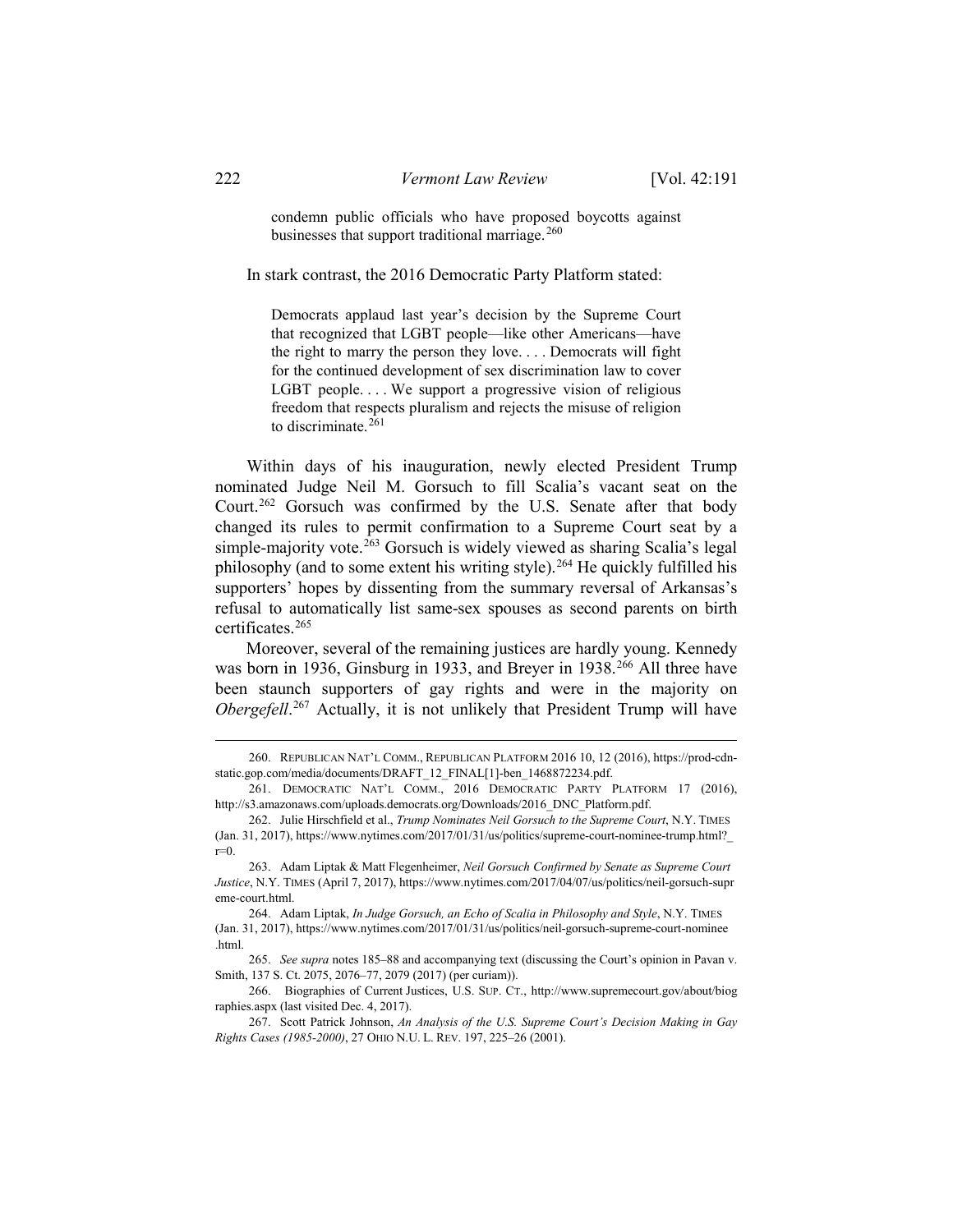more than one seat on the Court to fill, which could change its overall ideological balance. [268](#page-32-0) Only one thing is certain: the struggles for and against gay rights in the United States will continue far into the indefinite future.

## IV. A WAY FORWARD?

Advocates for the rights of sexual minorities quite reasonably want the same rights, on the same terms, as everyone else. Unquestionably, that wish runs counter to many persons' sincerely held religious or moral beliefs. Either side can, and often does, take an absolutist approach.<sup>[269](#page-32-1)</sup> Sexual minorities often want to compel all people to recognize and deal with them as equals in all matters, including matters with religious overtones.<sup>[270](#page-32-2)</sup> People who object for sincere religious reasons (or possibly less sincere and less religious reasons) often want not only to refuse to accommodate sexual minorities, but, as in the cases of Roy Moore and Kim Davis, to prevent others from doing so. $271$ 

Cogent arguments can be made on each side of this divide. Sexual minorities may justifiably argue that private prejudices can never be the basis for public policy[.272](#page-32-4) They may assert that public officials are sworn to uphold the law, and if they feel they cannot do so, their duty is to resign. They may argue that private individuals or entities, for-profit or otherwise, which enter into the stream of commerce, must make their services available to all individuals on an equal basis. Further, should it become acceptable for public officials or private entities providing public accommodations to discriminate on the basis of sexuality, this will readily lead to other forms of divisive discrimination. For instance, could a baker refuse to bake a cake or a florist refuse to provide flowers for a marriage involving an interracial couple, an interfaith couple, a Jewish or Muslim or Greek couple, a second marriage, a marriage where the parties are "living in sin," a marriage that has already produced a child, a marriage where the bride is pregnant, a marriage where one of the parties is not a virgin, etc.? Recognizing that prejudice will not end overnight with or without a Supreme Court decision, is it not better to enforce nondiscrimination with

<span id="page-32-0"></span> <sup>268.</sup> Eric Segall, Opinion, *What Will Trump's Supreme Court Look Like?*, NEWSWEEK (Nov. 17, 2016, 7:50 AM), http://www.newsweek.com/what-will-trumps-supreme-court-look-521581/.

<span id="page-32-2"></span><span id="page-32-1"></span><sup>269</sup>*. See* Chai R. Feldblum, *Moral Conflict and Liberty: Gay Rights and Religion*, 72 BROOK. L. REV. 61, 62–63 (2006) (explaining how opposing groups "tend to talk *past* each other").

<sup>270.</sup> *Id.*

<sup>271</sup>*. Id.* at 63.

<span id="page-32-4"></span><span id="page-32-3"></span><sup>272.</sup> *See* Palmore v. Sidoti, 466 U.S. 429, 433 (1984) ("The Constitution cannot control such [racial] prejudices but neither can it tolerate them.").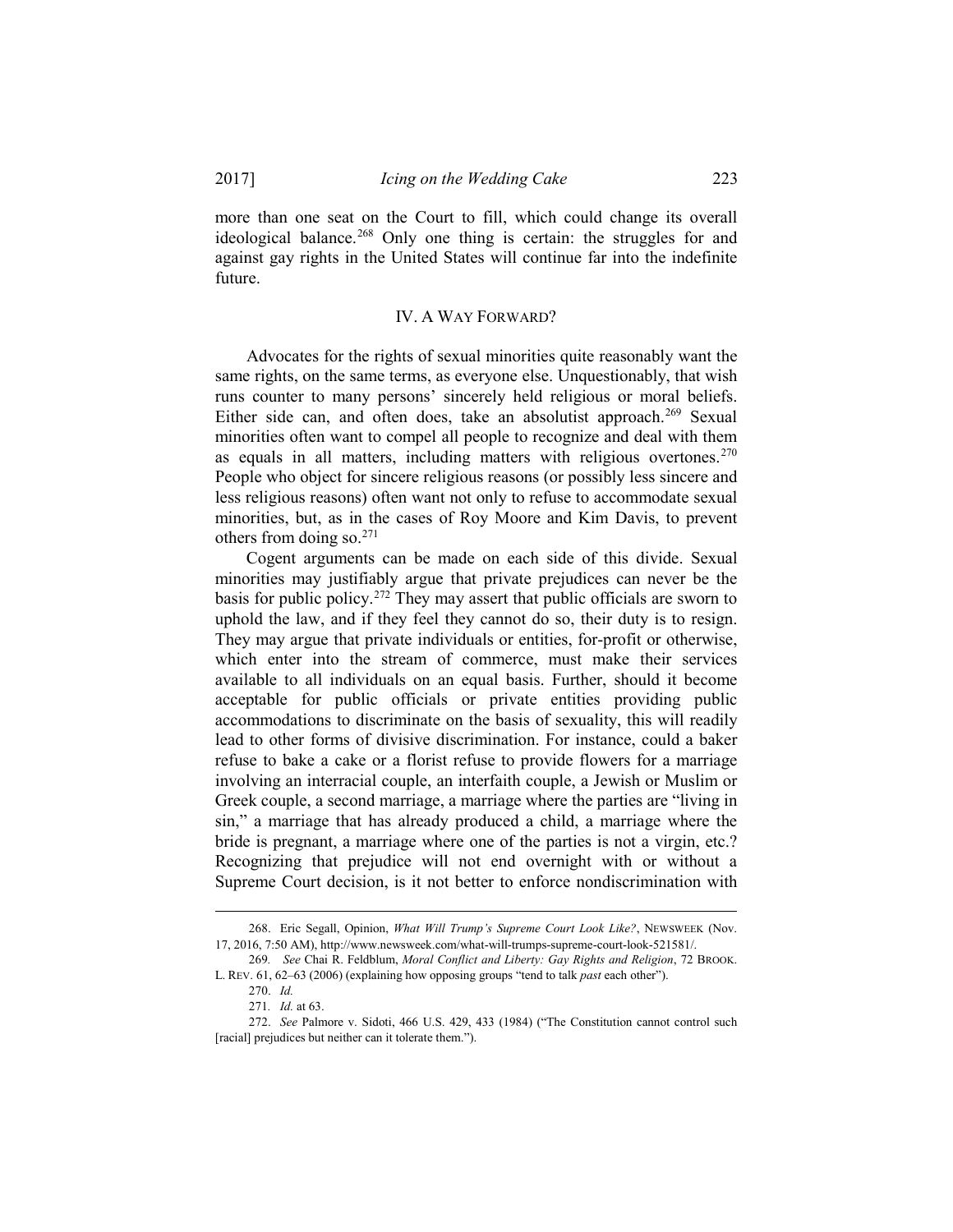the hope that, over time, prejudice will dissipate? Probably relatively few Americans today really believe that stores should be allowed to refuse service based on race or religion, or that black Americans should have to sit in the back of the bus, as was the law in many places until our country took a firm stand on these matters a half century ago. $273$ 

On the other side, persons of certain religious beliefs may assert that they should not be compelled to commit acts that force them to commit what they believe to be sin, nor be complicit in sin, and that the Free Exercise Clause was specifically designed to prevent such a result. They may assert that at least as long as sexual minorities have other options readily available to them to achieve their desired ends (for instance, a marriage license issued by the clerk at the next window or bouquets from another local florist), those with religious objections should be allowed to adhere to their sincere beliefs. They may assert that they should be protected against compelled speech they find objectionable.<sup>[274](#page-33-1)</sup> They might ask whether, if they can be forced to bake a cake for a same-sex marriage, a bakery owned by a same-sex couple could be compelled to bake a cake with an anti-gay message.<sup>[275](#page-33-2)</sup> They may assert that compelling individuals to act against their sincere beliefs or risk a heavy fine or going out of business will only heighten antagonisms, not diffuse them.

Recognizing that no solution to this dilemma will please everyone, I offer the following as a possible roadmap:

1. All government officials, at all levels, must perform the same services for same-sex couples they perform for all other couples, **unless**:

a. the service is immediately made available by another government official,

b. with no delay or inconvenience to the applicant(s), and

c. at no or insignificant expense to the public.

2. Private entities operating public accommodations (wedding chapels, florists, photographers, bakers, seamstresses, etc.) must accommodate the entire public, **unless**:

<span id="page-33-0"></span> <sup>273</sup>*. See, e.g.*, Brown v. Bd. of Educ., 347 U.S. 483, 495 (1954) (striking down "separate but equal" segregation laws in public education on equal protection grounds under the Fourteenth Amendment).

<span id="page-33-1"></span><sup>274.</sup> *See* Glickman v. Wileman Bros. & Elliott, Inc., 512 U.S. 457, 470–72 (1997) (distinguishing forced participation of financing generic advertising from impermissible actions that require individuals to seemingly subscribe to an ideological message, even if they personally object).

<span id="page-33-2"></span><sup>275.</sup> This is not a fanciful hypothetical. The Colorado Court of Appeals in the Masterpiece Cakeshop case distinguished prior decisions of the Colorado Civil Rights Division that bakeries had not violated the Colorado Anti-Discrimination Act when they had refused, for example, to bake bibleshaped cakes with inscriptions such as, "Homosexuality is a detestable sin. Leviticus18:2." Craig v. Masterpiece Cakeshop, 370 P.3d 272, 282 n.8 (Col. App. 2015).